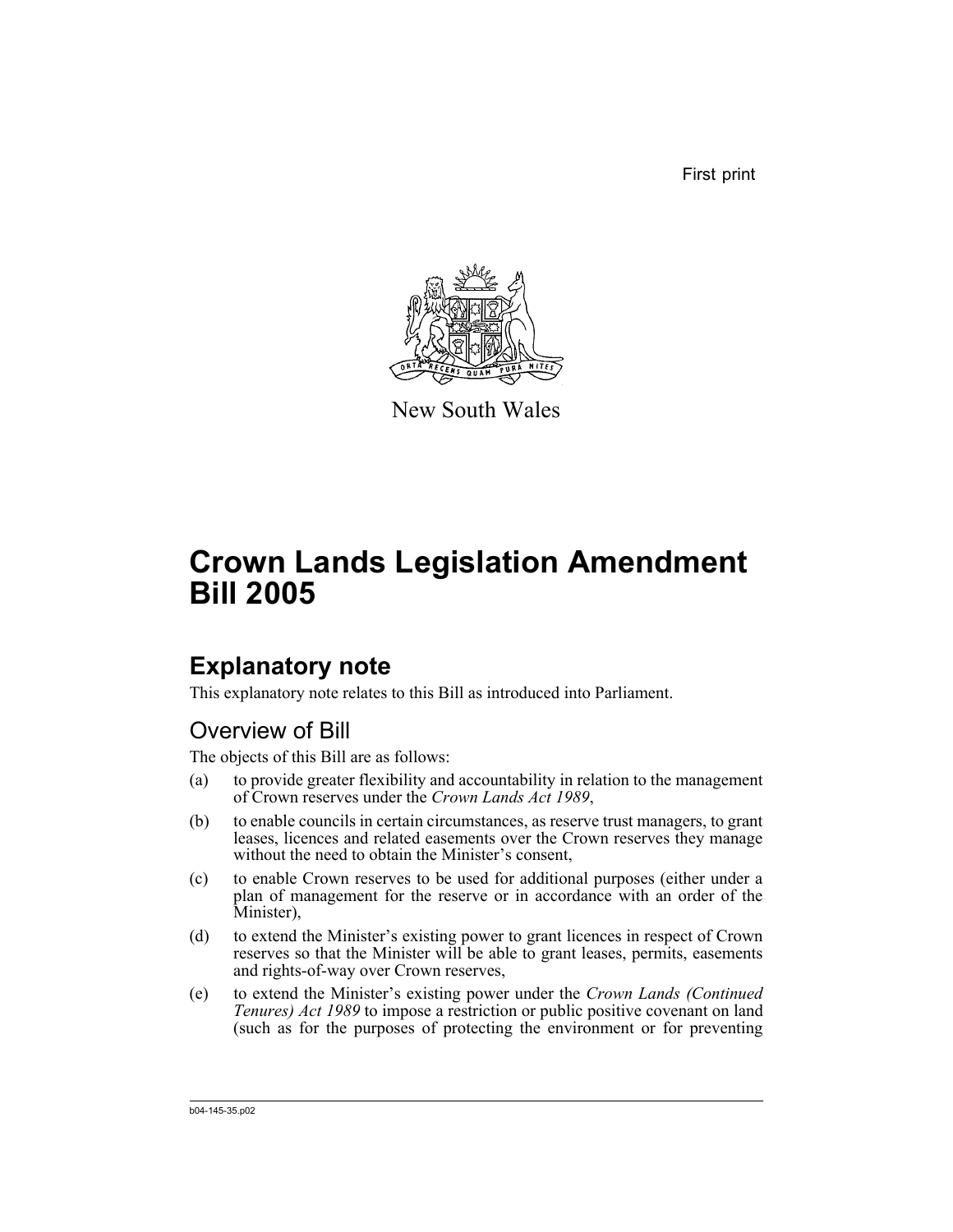Explanatory note

subdivision) so that the Minister will be able to impose such restrictions or covenants in connection with the sale of any Crown land,

- (f) to extend the existing provisions under the Continued Tenures Act that protect the operation of restrictions on use or public positive covenants imposed by the Minister under that Act so that a restriction on use or covenant imposed by the Minister in connection with the sale of any Crown land will be protected in the same manner,
- (g) to apply those same protections to agreements with landholders under the *National Parks and Wildlife Act 1974* and the *Nature Conservation Trust Act 2001*,
- (h) to require the Minister to obtain the concurrence of the Minister for the Environment before approving the subdivision of certain former Crown land or before removing covenants in certain circumstances,
- (i) to enable authorised inspectors to enter and inspect land that is subject to a Crown tenure and to enter and inspect private land that is subject to a restriction on use or covenant for the purpose of monitoring or reviewing the effectiveness of the restriction or covenant,
- (j) to enable the Minister, when determining or redetermining the rent of certain holdings under the Crown Lands Act and the Continued Tenures Act, to have regard, if the matter has been referred to the Independent Pricing and Regulatory Tribunal, to any recommendation made by IPART in relation to the rent of any such holding,
- (k) to provide for the redetermination and adjustment of rents for licences and enclosure permits under the Crown Lands Act,
- (l) to enable the Minister to give rent rebates in relation to certain water-access only holdings and council holdings that are used for community purposes,
- (m) to enable certain land that is subject to the *Trustees of Schools of Arts Enabling Act 1902* to be transferred to, or vested in, the Crown under the Crown Lands Act or to be transferred to councils in accordance with amendments to the *Local Government Act 1993*,
- (n) to make other miscellaneous and consequential amendments (including savings and transitional provisions).

# Outline of provisions

**Clause 1** sets out the name (also called the short title) of the proposed Act.

**Clause 2** provides for the commencement of the proposed Act on a day or days to be appointed by proclamation.

**Clause 3** gives effect to the amendments to the *Crown Lands Act 1989* set out in Schedule 1.

**Clause 4** gives effect to the amendments to the *Crown Lands (Continued Tenures) Act 1989* set out in Schedule 2.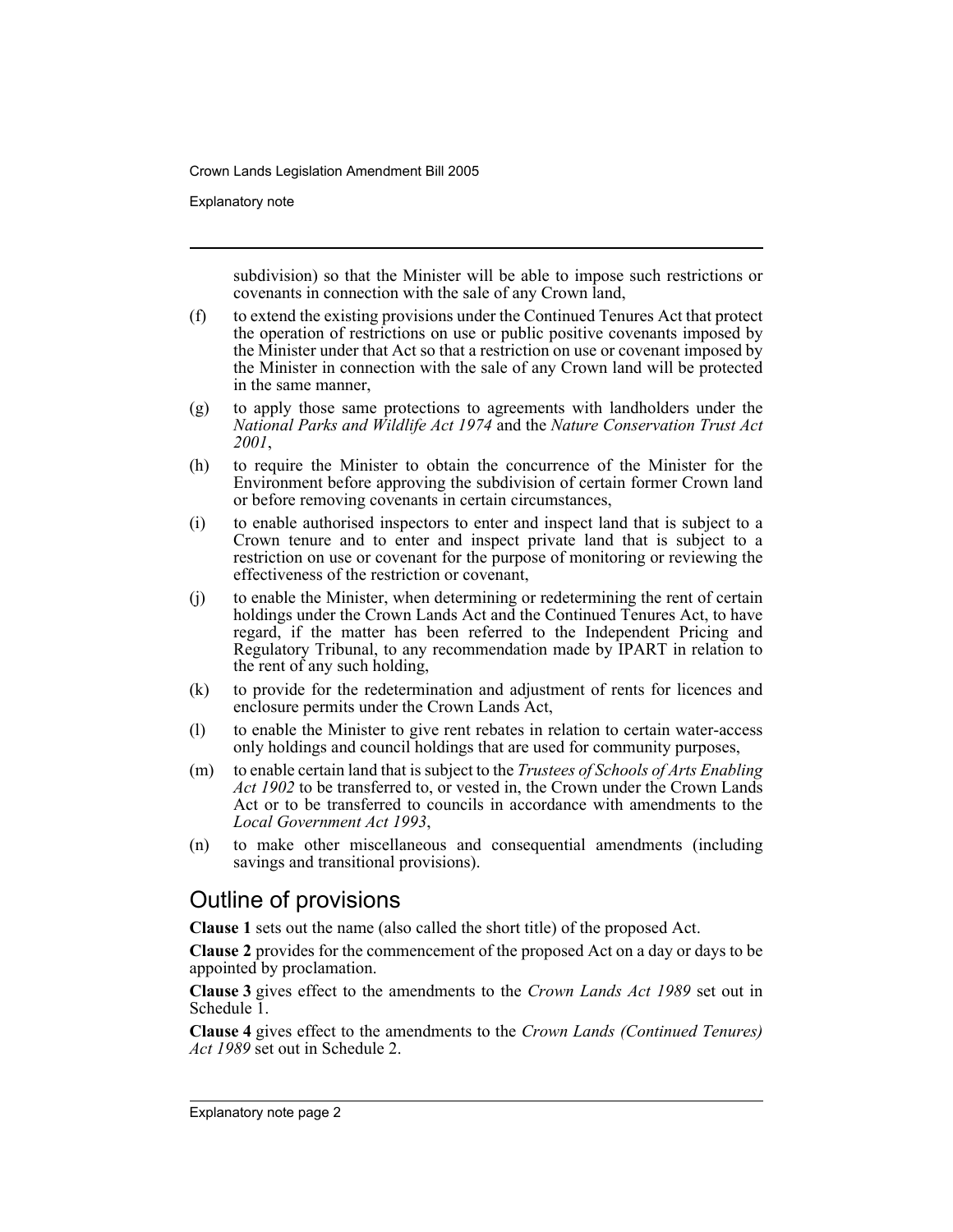Explanatory note

**Clause 5** gives effect to the amendment of other legislation set out in Schedule 3.

# **Schedule 1 Amendment of Crown Lands Act 1989**

### **Crown reserve management**

At present under Part 5 of the Crown Lands Act, the affairs of a reserve trust (that is, the corporation appointed as trustee of a Crown reserve) are managed by a trust board, a corporation (such as a local council) or an administrator appointed by the Minister.

**Schedule 1 [12]** provides that the Minister may also manage the affairs of a reserve trust and allows the Minister to appoint more than one reserve trust manager to manage the affairs of a reserve trust in different respects or in relation to different parts of the reserve. **Schedule 1 [28] and [29]** are consequential amendments.

**Schedule 1 [13]** provides that the Lands Administration Ministerial Corporation may be appointed as a reserve trust manager.

**Schedule 1 [14]** provides that a corporation, if appointed as a reserve trust manager, may be appointed for a fixed term (which may be extended by the Minister). **Schedule 1 [15]** is a consequential amendment and **Schedule 1 [16]** provides that a corporate reserve trust manager is not entitled to compensation if it is removed from office by the Minister.

**Schedule 1 [17]** requires reserve trust managers to report to the Minister on their performance.

**Schedule 1 [18]** enables reserve trust managers to delegate their functions with the Minister's approval.

**Schedule 1 [19]** enables the Minister to assume responsibility for certain public reserves that fall under the control of local councils by virtue of section 48 of the *Local Government Act 1993*.

**Schedule 1 [20]** enables a local council, if authorised to do so by the Minister, to grant leases, licences or related easements over a Crown reserve where the council is the reserve trust manager without having to obtain the Minister's consent each time it proposes to grant such a lease, licence or easement.

**Schedule 1 [27]** enables the Minister to appoint an administrator to manage the affairs of a reserve trust in the same way as a corporation may be appointed.

**Schedule 1 [31] and [32]** make minor amendments relating to the reporting requirements of reserve trusts.

### **Use of Crown reserves**

At present under Part 4 of the Crown Lands Act, the Minister may grant a licence in respect of a Crown reserve. **Schedule 1 [5]** provides that the Minister will also be able to grant a lease, permit, easement or right-of-way over a Crown reserve. **Schedule 1 [4]** is a consequential amendment.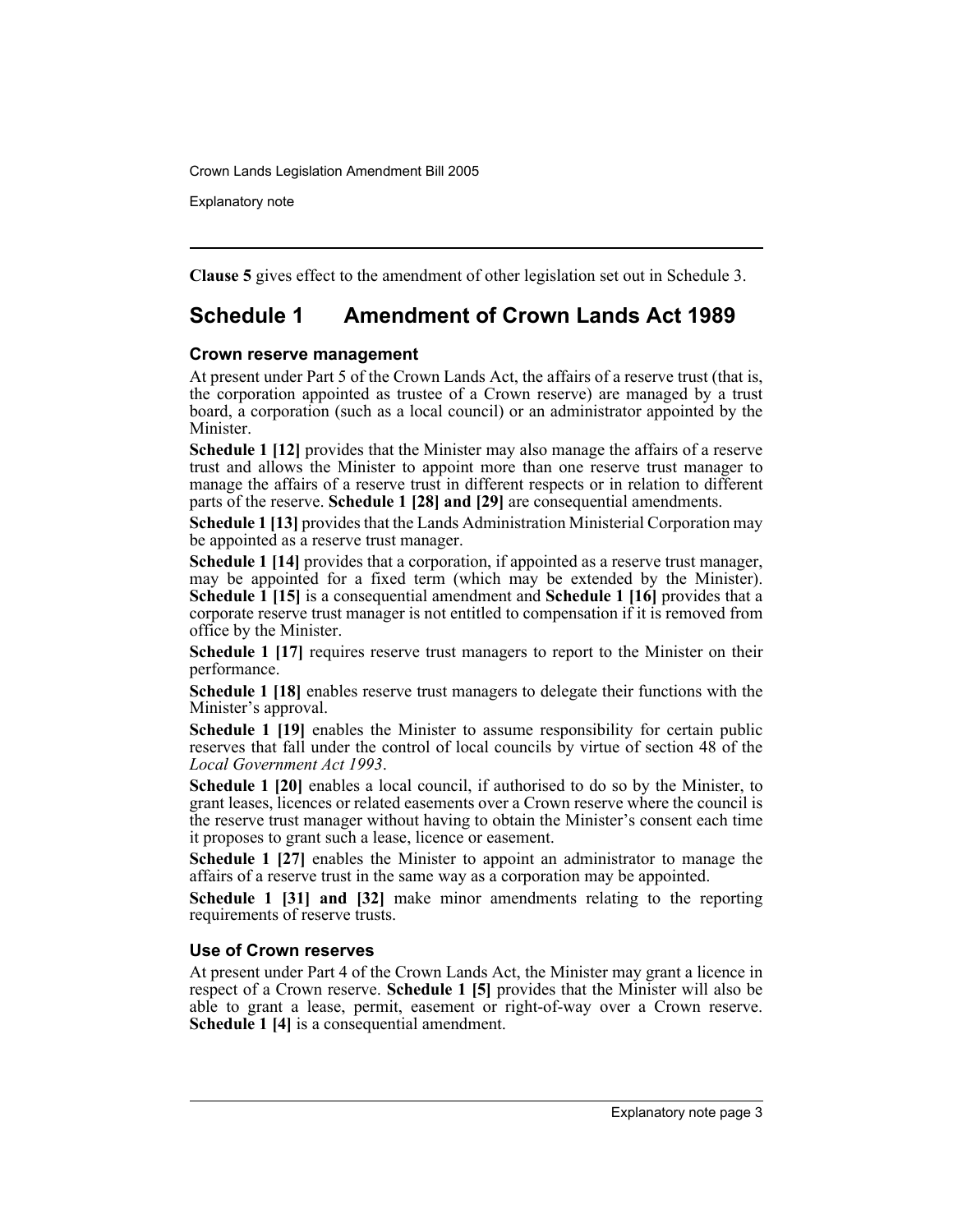Explanatory note

**Schedule 1 [21]–[26]** provide that a Crown reserve may be used for a purpose that is additional to the purpose for which the land has been reserved or dedicated if the additional purpose is authorised by a plan of management for the reserve.

**Schedule 1 [30]** enables the Minister, by order published in the Gazette, to authorise a Crown reserve to be used for an additional purpose so long as that purpose is compatible with the purpose for which the land has been reserved or dedicated and certain other requirements are satisfied.

### **Covenants**

At present under Schedule 7A to the Continued Tenures Act, the Minister may, in connection with the grant of an application to purchase certain perpetual leases, impose on the land restrictions on use or public positive covenants for purposes such as protection of the environment or preventing or restricting the subdivision of the land. The restrictions and covenants are imposed under the scheme provided for by the *Conveyancing Act 1919*. The current provisions under the Continued Tenures Act also protect the operation of any such restriction or covenant from being suspended by a provision of an environmental planning instrument made in accordance with section 28 of the *Environmental Planning and Assessment Act 1979* (*a section 28 EP&A Act provision*).

**Schedule 1 [11]**, which inserts proposed Part 4A into the Crown Lands Act, extends and modifies the current scheme so that it will apply in relation to the sale of any Crown land.

**Schedule 1 [46]** provides that a restriction on use or covenant imposed by the Minister under Part 4A of the Crown Lands Act, as well as any condition imposed by the Minister in relation to the sale of Crown land and that is recorded in the Register under the *Real Property Act 1900*, will not be suspended because of the operation of a section 28 EP&A Act provision unless the Minister consents to the suspension. **Schedule 1 [6]** is a consequential amendment.

### **Powers to enter and inspect land**

**Schedule 1 [42]** enables authorised inspectors to enter and inspect land that is the subject of a Crown tenure for the purpose of determining whether the landholder is complying with the terms and conditions of the tenure. Authorised inspectors will also be able to enter and inspect land that is subject to a restriction on use or covenant imposed under proposed Part 4A of the Crown Lands Act for the purposes of monitoring and reviewing the effectiveness of the restriction or covenant and to ensure compliance with the restriction or covenant. The amendment also enables the Director-General of the Department of Lands to require the production of certain information and to enter into arrangements with other government agencies or local councils for their staff to exercise the functions of authorised inspectors under the proposed Division.

**Schedule 1 [43]** is a consequential amendment relating to the appointment of authorised inspectors.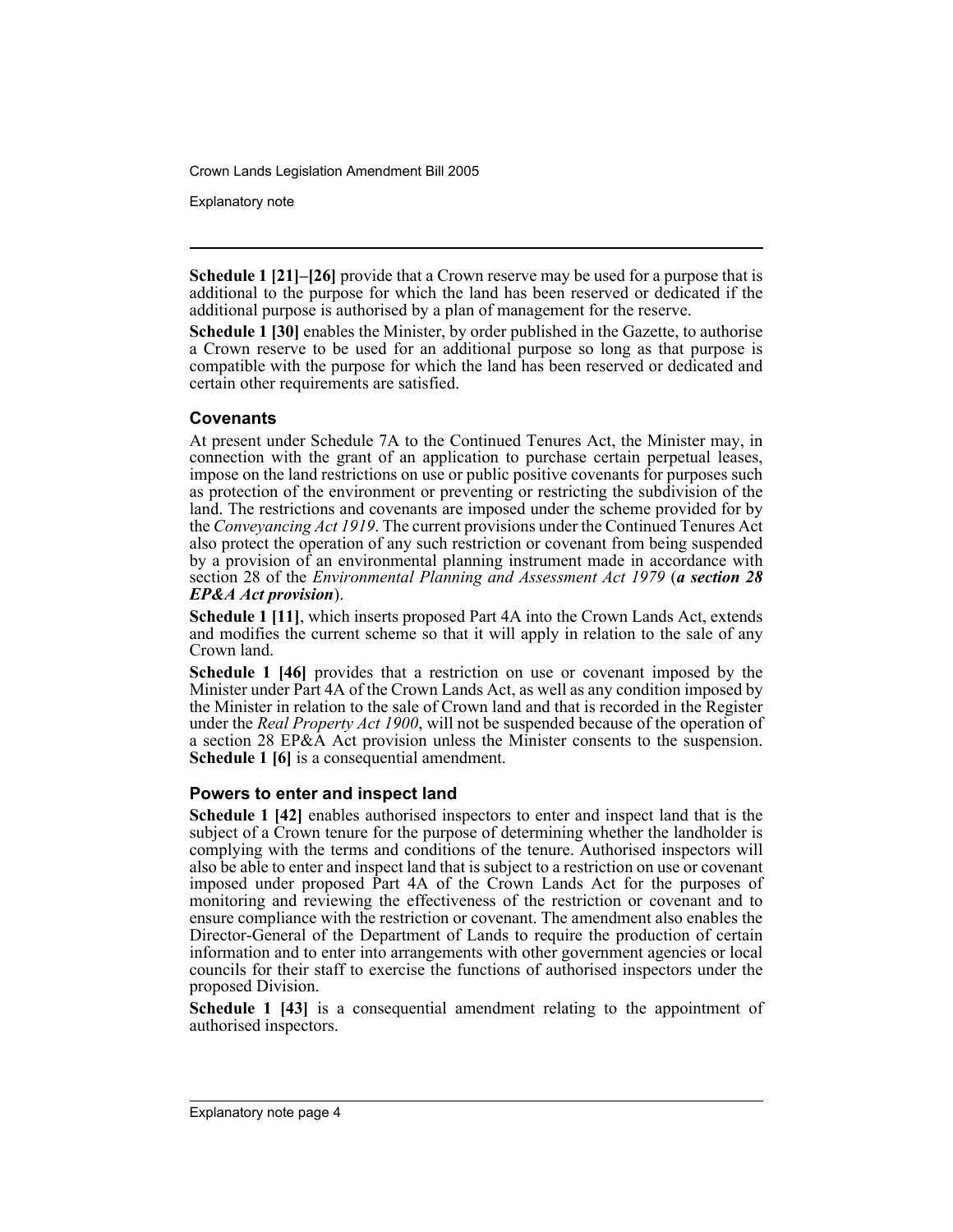Explanatory note

### **Schools of Arts and other institutions**

**Schedule 1 [34]** provides for land that is subject to the *Trustees of Schools of Arts Enabling Act 1902* to be transferred to, or vested in, the Crown depending on the status of the land. In either case, the trustees of the land may agree with the Minister for the land to be transferred or vested. On becoming Crown land, the transferred or vested land may be reserved for a public purpose.

### **Miscellaneous amendments**

**Schedule 1 [1]** inserts additional definitions into the Principal Act.

**Schedule 1 [3] and [33]** update certain references concerning the Department of Lands and rural lands protection boards.

**Schedule 1 [4]** removes an obsolete reference to yearly leases from the definition of *holding* (which refers to the various types of tenures under the Continued Tenures Act).

**Schedule 1 [7]** enables the Minister to grant licences in respect of Crown land for a specified term and **Schedule 1 [8]** makes it clear that compensation is not payable if a licence is revoked before its term expires.

**Schedule 1 [9]** provides that licences may be transferred only in certain circumstances.

**Schedule 1 [10]** enables the holder of a licence to grant a sublicence with the Minister's consent.

**Schedule 1 [35]** is consequential on the amendments made to the Continued Tenures Act by **Schedule 2 [13] and [14]**.

**Schedule 1 [39]** enables the Minister, when determining or redetermining the rent of certain holdings under the Crown Lands Act and the Continued Tenures Act, to have regard, if the matter has been referred to the Independent Pricing and Regulatory Tribunal, to any recommendation made by IPART in relation to the rent of any such holding.

**Schedule 1 [40]** provides for the redetermination on a 3-yearly (or other) basis, and for CPI adjustment, of rents for licences and enclosure permits under the Crown Lands Act in much the same manner as rents for leases under the Continued Tenures Act may be redetermined or adjusted under that Act. **Schedule 1 [36]–[38] and [45]** are consequential amendments.

**Schedule 1 [41]** provides that, in relation to any overdue payments under the Crown land legislation, interest will be charged after 28 days (instead of after 3 months) following the due date for payment.

**Schedule 1 [44]** enables any amount payable under the Crown land legislation in respect of any sale, rent, fee or other matter to be increased to cover the cost of the GST that is payable.

**Schedule 1 [47]** provides that compensation is not payable by the Crown because of the enactment of, or the operation of the amendments to be made by, the proposed Act. The proposed section replicates clause 13 of Schedule 8 to the Continued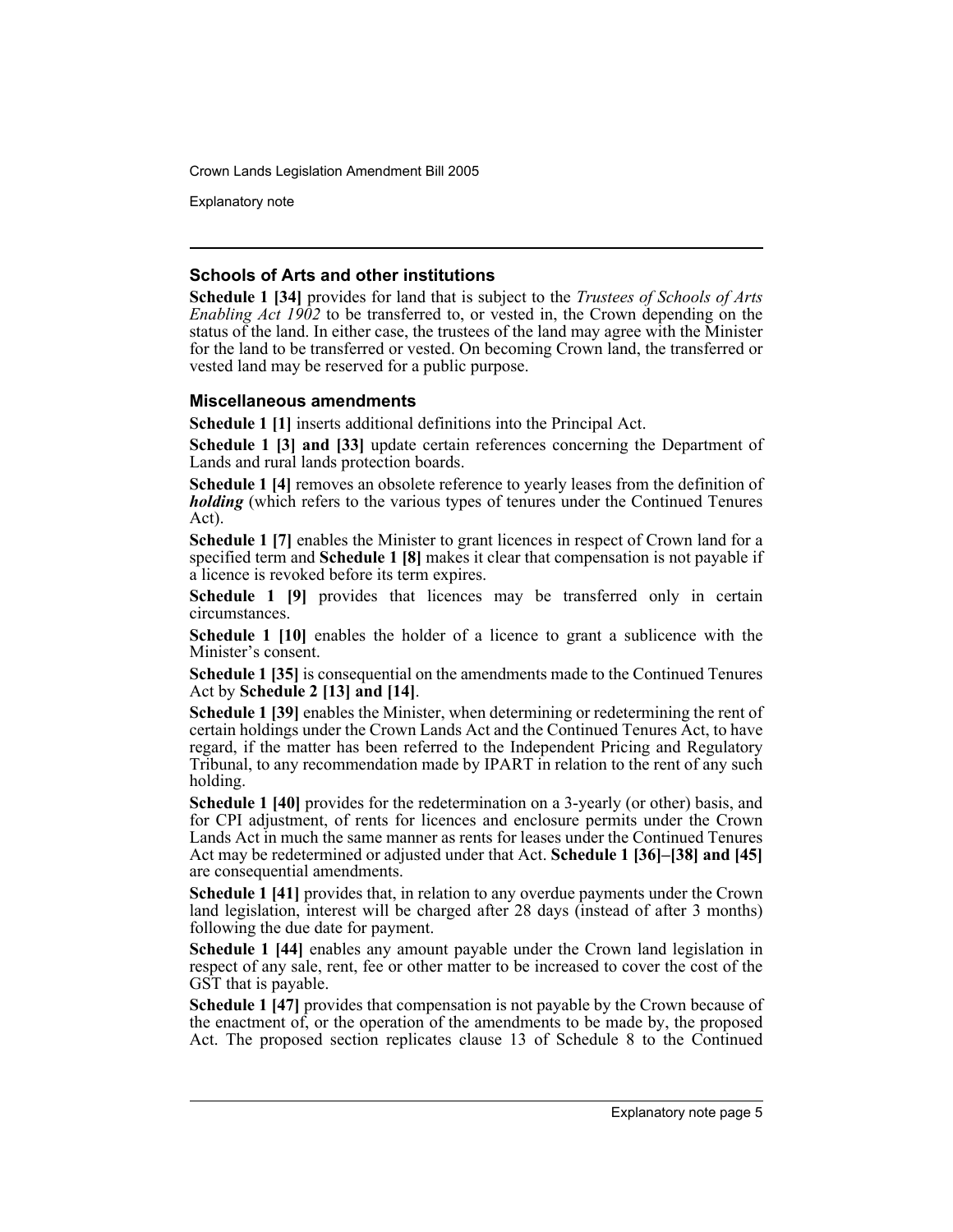Explanatory note

Tenures Act which was inserted as a consequence of the *Crown Lands Legislation Amendment (Budget) Act 2004*. **Schedule 1 [49]** is a consequential amendment.

**Schedule 1 [48]** enables regulations of a savings and transitional nature to be made as a consequence of the proposed Act and **Schedule 1 [50]** contains specific savings and transitional provisions, including the continuation of existing restrictions on use or covenants imposed under the Continued Tenures Act.

# **Schedule 2 Amendment of Crown Lands (Continued Tenures) Act 1989**

**Schedule 2 [6]** provides for the CPI adjustment of the annual rent of permissive occupancies under the Continued Tenures Act in the same manner as the rent of leases under that Act are currently adjusted. **Schedule 2 [2]–[5] and [7]** are consequential amendments.

**Schedule 2 [9] and [10]** make it clear that if the Minister imposes, under proposed Part 4A of the Crown Lands Act, a restriction on use or covenant in connection with the purchase of leasehold land under the Continued Tenures Act, the title does not pass to the purchaser until such time as the restriction or covenant is recorded in the Register under the *Real Property Act 1900*.

**Schedule 2 [13]** provides that the Minister must obtain the concurrence of the Minister for the Environment before consenting to the subdivision of land that is the subject of a restriction on subdivision imposed in connection with the sale of a perpetual lease under Schedule 7A to the Continued Tenures Act.

**Schedule 2 [14]** provides that the Minister must obtain the concurrence of the Minister for the Environment before removing or varying a covenant that has been imposed on land adjoining, abutting or within a national park or a declared or identified wilderness area.

The other amendments to the Continued Tenures Act are mainly consequential on, or similar to, the amendments to the Crown Lands Act set out in Schedule 1 to the proposed Act.

# **Schedule 3 Amendment of other legislation**

**Schedule 3.1** amends the *Crown Lands Regulation 2000* to enable the Minister to grant rent rebates for holdings relating to residential properties that are accessible only by water and for holdings granted to local councils that are used for community purposes.

**Schedule 3.2** amends the *Hay Irrigation Act 1902* to enable the Ministerial Corporation (in which the land in the Hay Irrigation Area is currently vested) to impose a restriction on use or covenant on land when it is sold by the Ministerial Corporation under that Act.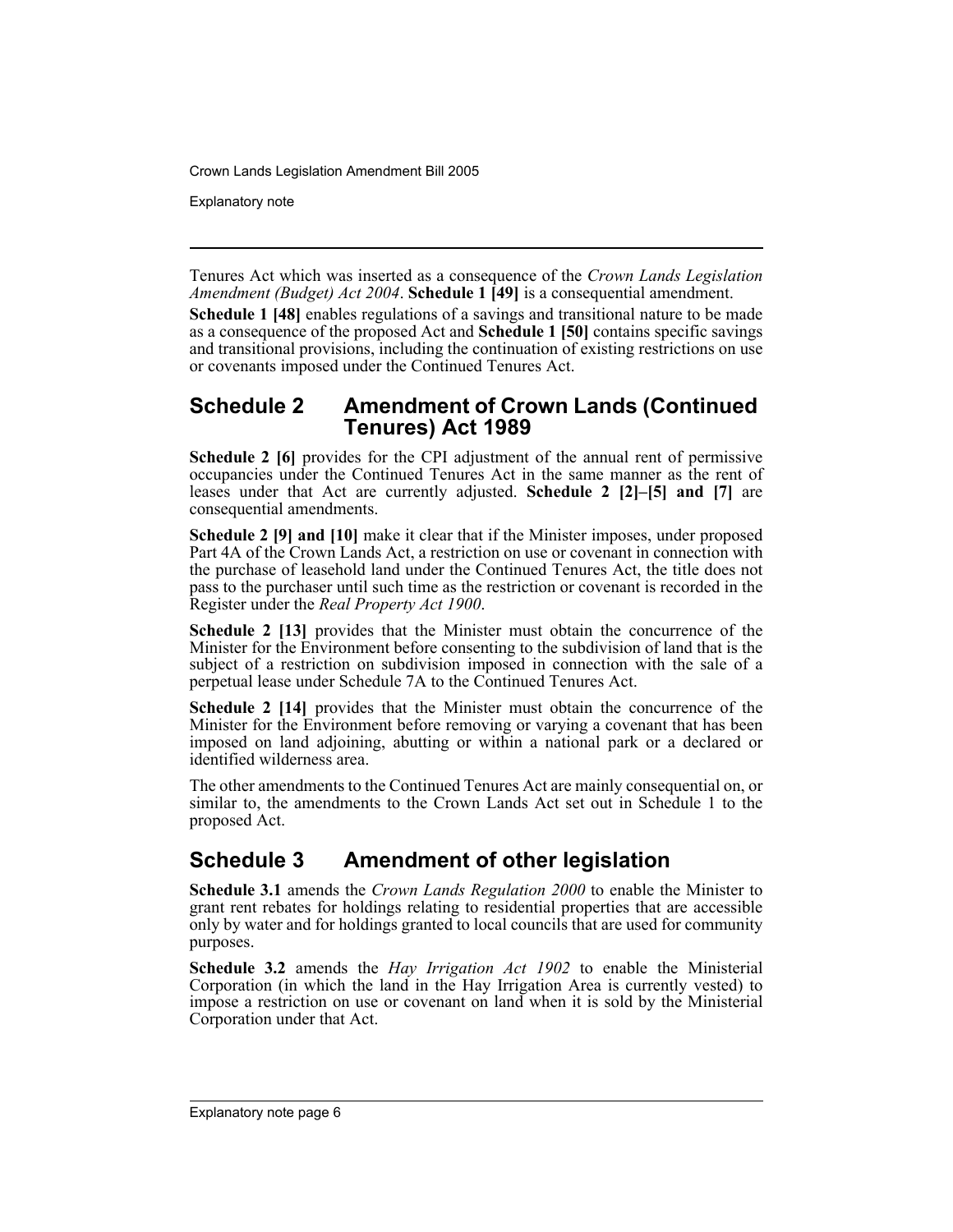Explanatory note

**Schedule 3.3 [2]** amends the *Local Government Act 1993* to enable the trustees of "private" trust land that is subject to the *Trustees of Schools of Arts Enabling Act 1902* to transfer the trust land to a local council to be held and managed by the council as community land. **Schedule 3.3 [1]** is consequential on the amendment made to the Crown Lands Act by **Schedule 1 [19]**.

**Schedule 3.4** amends the *National Parks and Wildlife Act 1974* to provide that conservation agreements entered into with landholders under that Act are protected from the operation of a section 28 EP&A Act provision. **Schedule 3.5** makes the same amendment in relation to Trust agreements under the *Nature Conservation Trust Act 2001*.

**Schedule 3.6** amends the *Public Reserves Management Fund Act 1987* as a consequence of the amendment made to the Crown Lands Act by **Schedule 1 [5]** (proposed section 34A of the Crown Lands Act).

**Schedule 3.7** amends the *Real Property Act 1900* to expressly authorise the Registrar-General to record in the Register a restriction on use or covenant imposed by the Minister under proposed Part 4A of the Crown Lands Act before taking any action to give effect to the sale or purchase of the land concerned.

**Schedule 3.8** amends the *Western Lands Act 1901* to extend the application of certain provisions of the Crown Lands Act to land in the Western Division.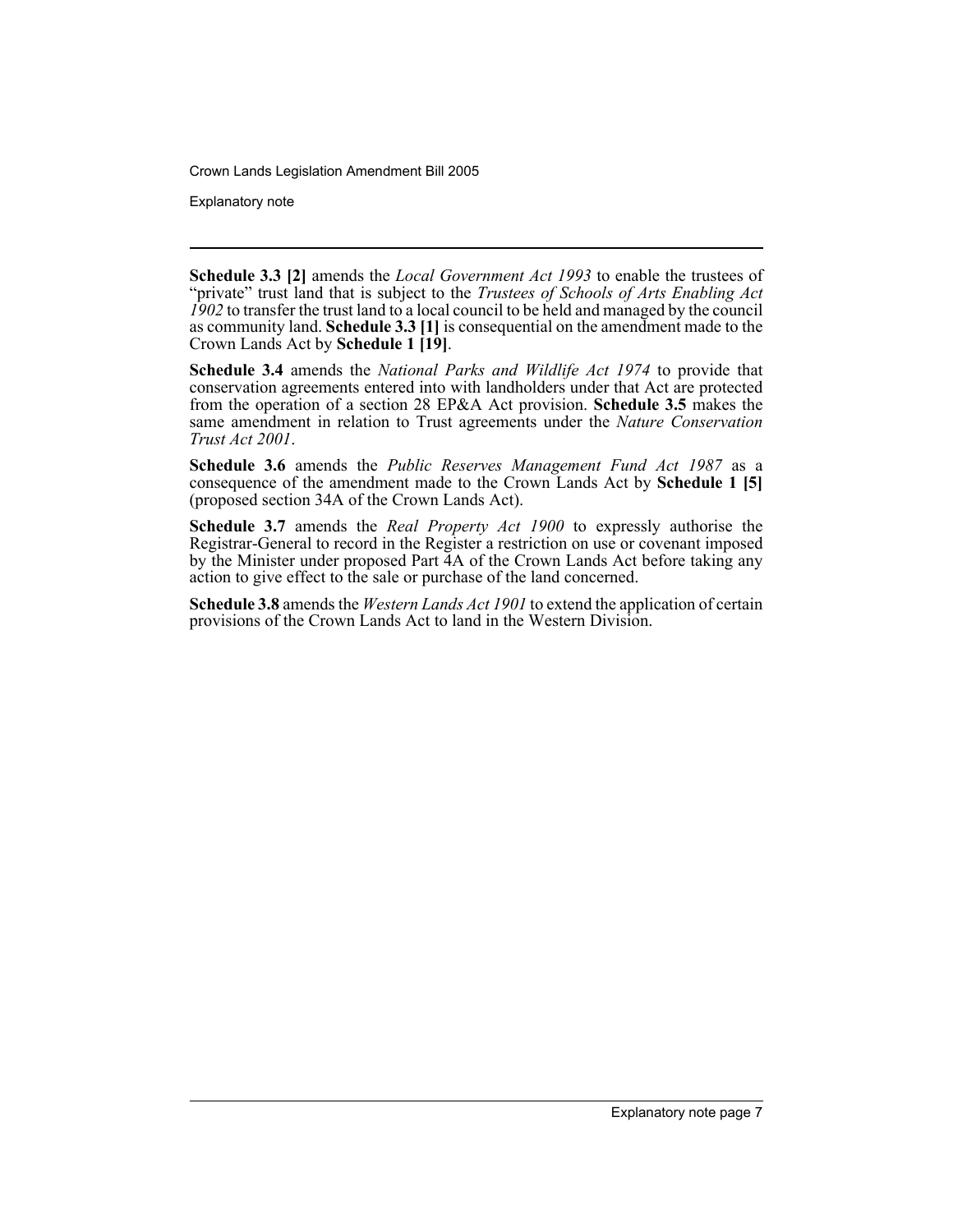Explanatory note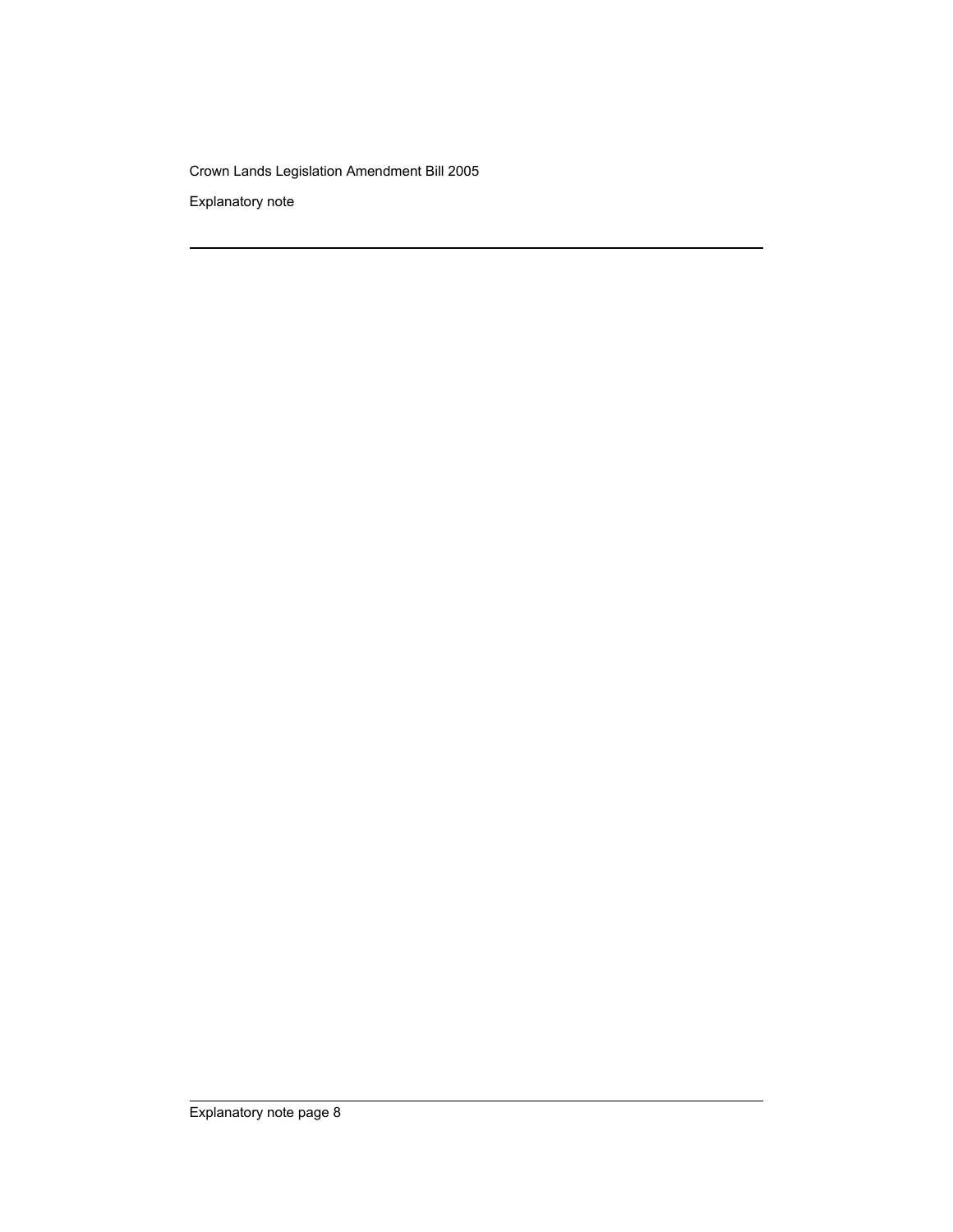First print



New South Wales

# **Crown Lands Legislation Amendment Bill 2005**

# **Contents**

|            |                                                          | Page |
|------------|----------------------------------------------------------|------|
|            | Name of Act                                              |      |
|            | Commencement                                             |      |
| 3          | Amendment of Crown Lands Act 1989 No 6                   |      |
| 4          | Amendment of Crown Lands (Continued Tenures) Act 1989    |      |
|            | No 7                                                     |      |
| 5          | Amendment of other legislation                           |      |
| Schedule 1 | Amendment of Crown Lands Act 1989                        | 3    |
| Schedule 2 | Amendment of Crown Lands (Continued Tenures) Act 1989 36 |      |
| Schedule 3 | Amendment of other legislation                           | 41   |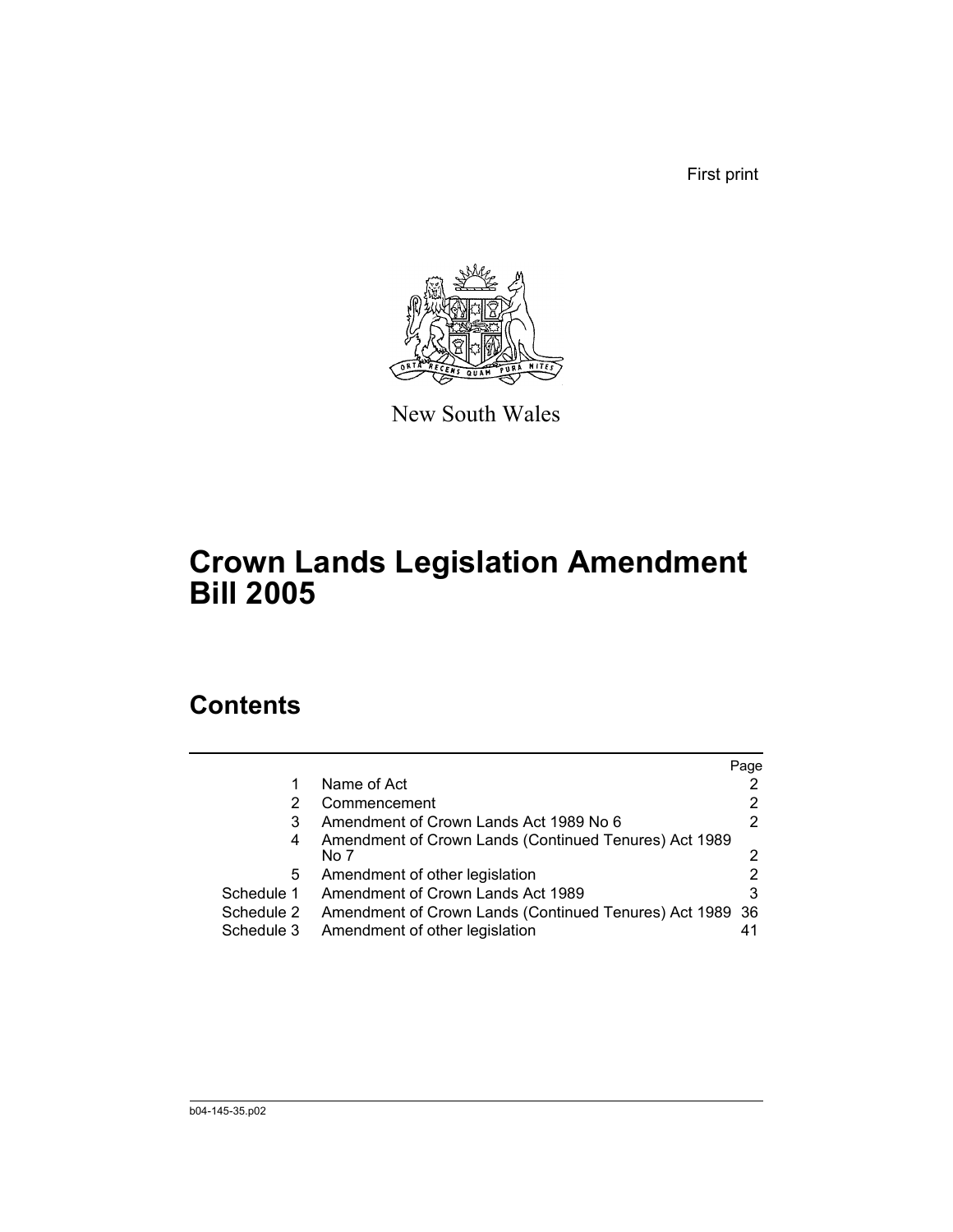**Contents** 

Page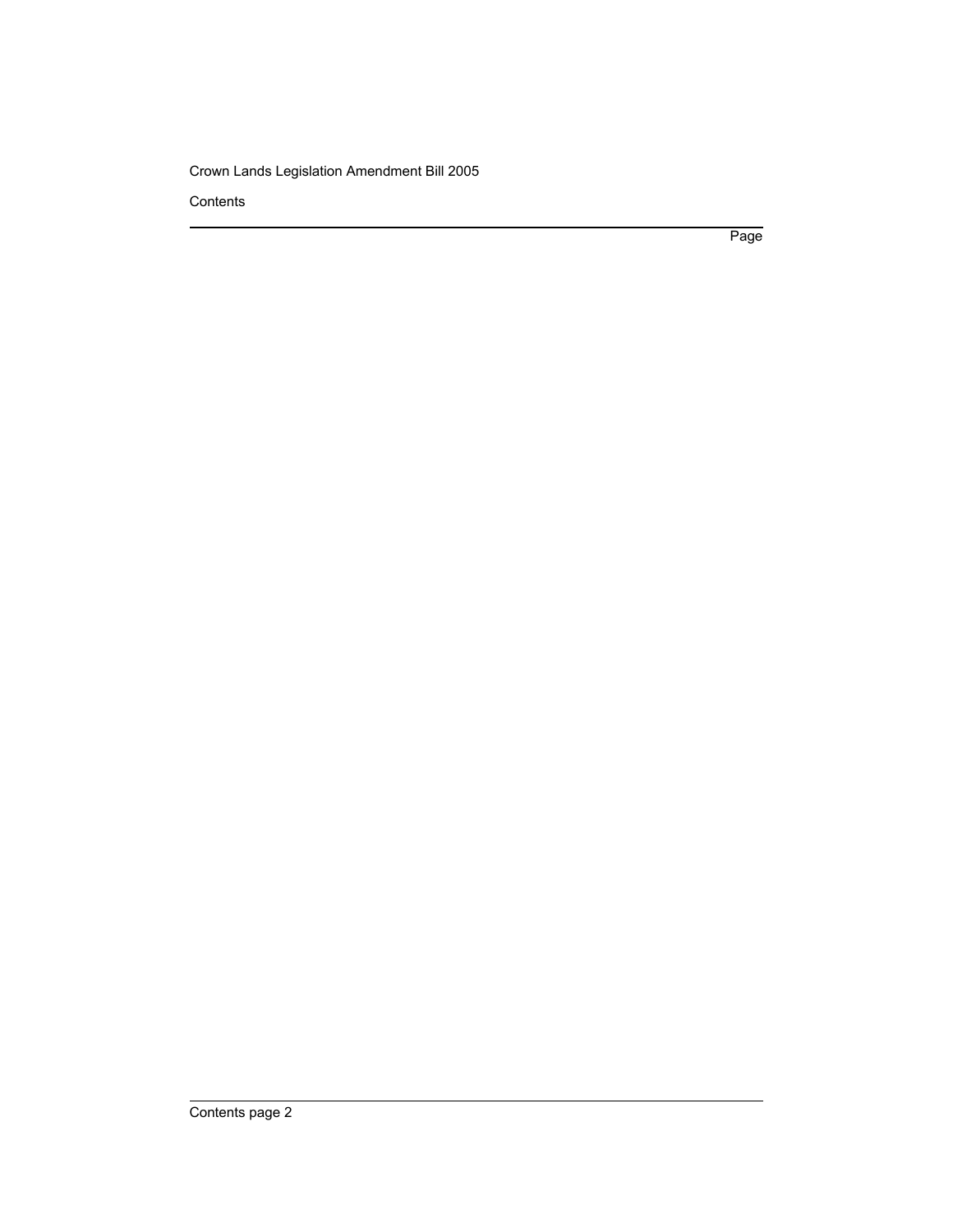

New South Wales

No , 2005

## **A Bill for**

An Act to amend the *Crown Lands Act 1989* and other legislation to make further provision with respect to the administration and management of Crown land; and for other purposes.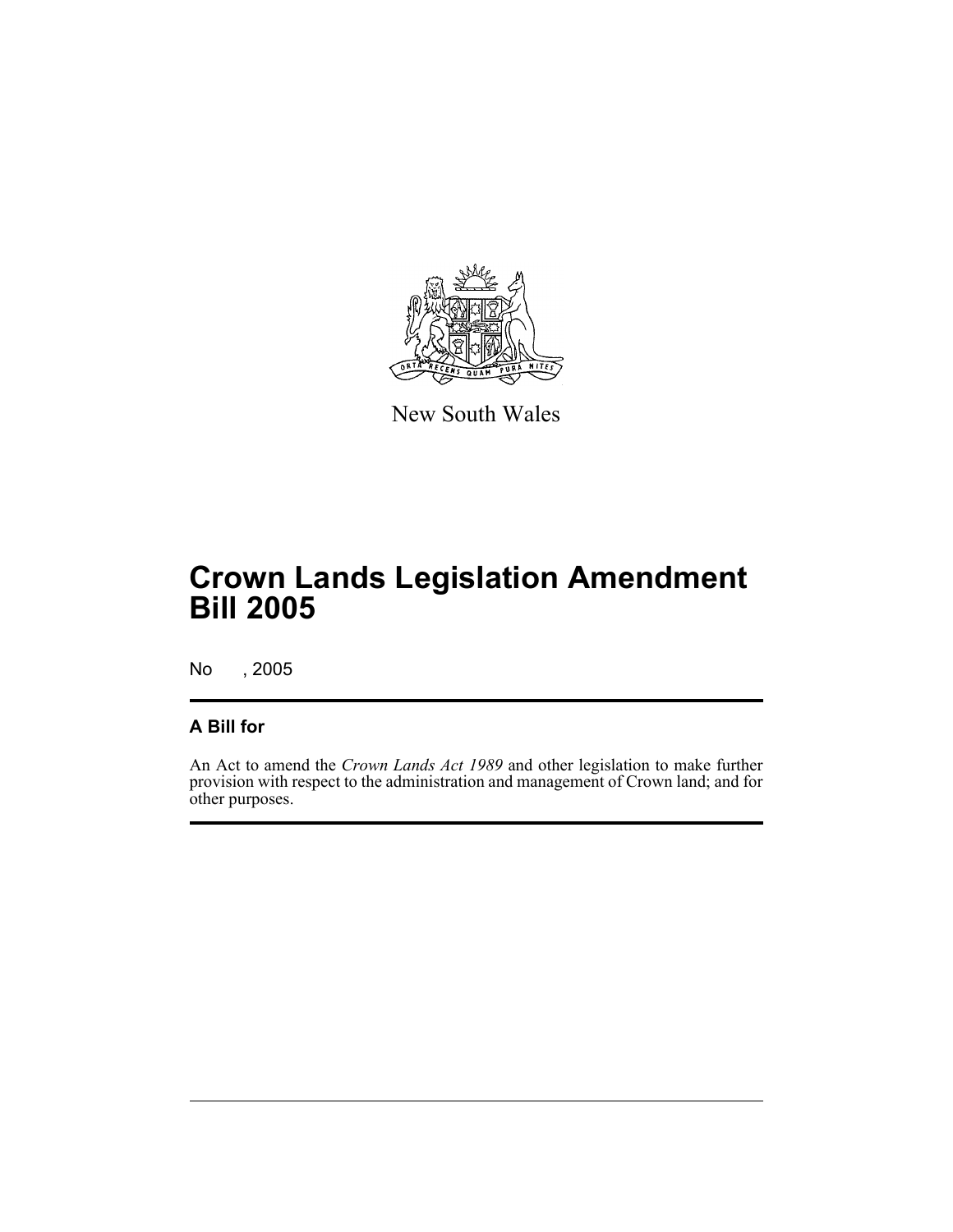<span id="page-11-3"></span><span id="page-11-2"></span><span id="page-11-1"></span><span id="page-11-0"></span>

|              | The Legislature of New South Wales enacts:                                                 | 1              |
|--------------|--------------------------------------------------------------------------------------------|----------------|
| 1            | Name of Act                                                                                | 2              |
|              | This Act is the Crown Lands Legislation Amendment Act 2005.                                | 3              |
| $\mathbf{2}$ | Commencement                                                                               | $\overline{4}$ |
|              | This Act commences on a day or days to be appointed by proclamation.                       | 5              |
| 3            | Amendment of Crown Lands Act 1989 No 6                                                     | 6              |
|              | The Crown Lands Act 1989 is amended as set out in Schedule 1.                              | $\overline{7}$ |
| 4            | Amendment of Crown Lands (Continued Tenures) Act 1989 No 7                                 | 8              |
|              | The Crown Lands (Continued Tenures) Act 1989 is amended as set out<br>in Schedule 2.       | 9<br>10        |
| 5            | <b>Amendment of other legislation</b>                                                      | 11             |
|              | Each Act and Regulation specified in Schedule 3 is amended as set out<br>in that Schedule. | 12<br>13       |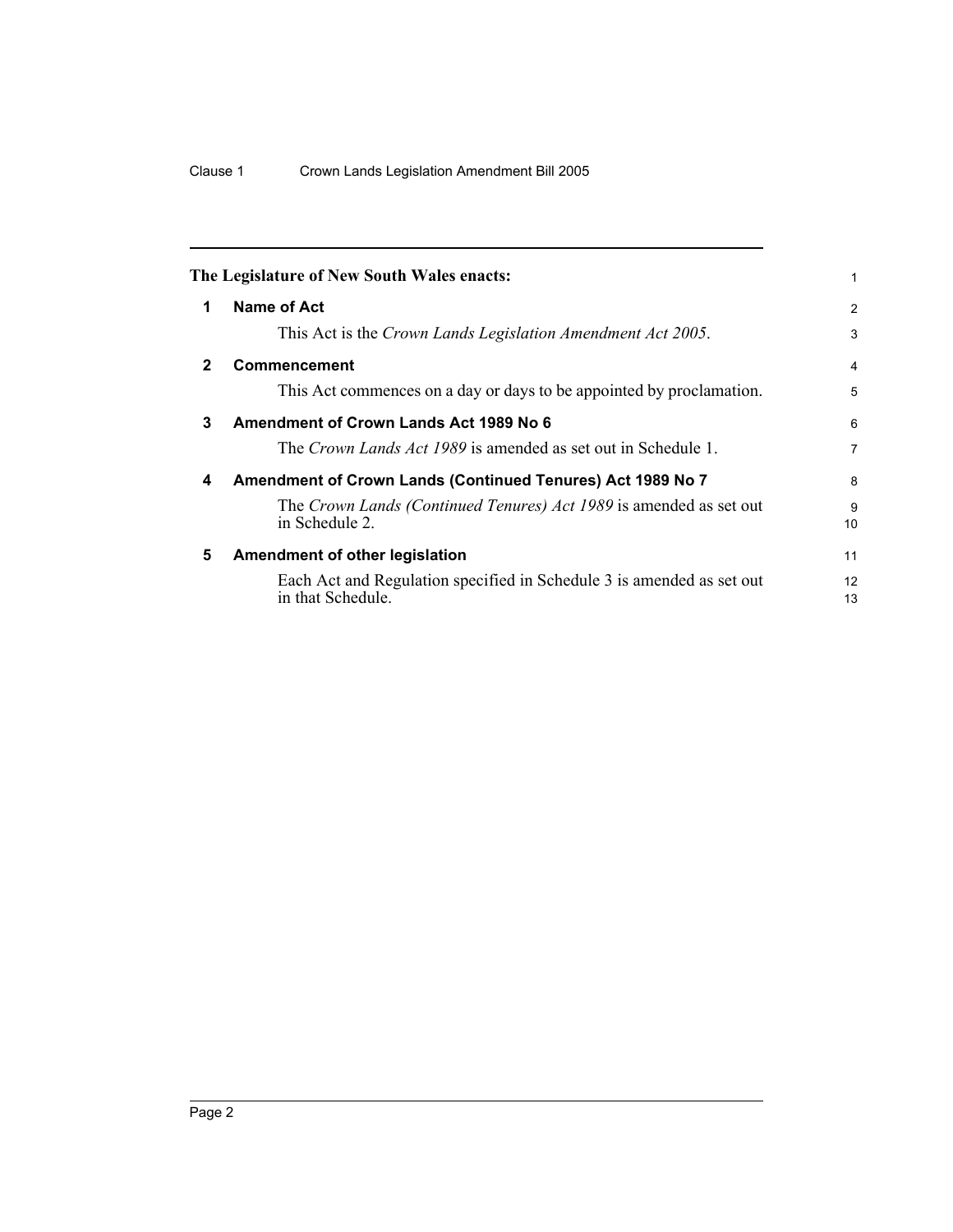Amendment of Crown Lands Act 1989 Schedule 1

<span id="page-12-0"></span>

|       | <b>Schedule 1</b> |                    | <b>Amendment of Crown Lands Act 1989</b>                                                                                                                                                                                                                                                                                                                                                                    | $\mathbf{1}$                     |
|-------|-------------------|--------------------|-------------------------------------------------------------------------------------------------------------------------------------------------------------------------------------------------------------------------------------------------------------------------------------------------------------------------------------------------------------------------------------------------------------|----------------------------------|
|       |                   |                    | (Section 3)                                                                                                                                                                                                                                                                                                                                                                                                 | 2                                |
| [1]   |                   |                    | <b>Section 3 Definitions</b>                                                                                                                                                                                                                                                                                                                                                                                | 3                                |
|       |                   |                    | Insert in alphabetical order in section $3(1)$ :                                                                                                                                                                                                                                                                                                                                                            | 4                                |
|       |                   |                    | <i>authorised inspector</i> means a person<br>under<br>appointed<br>section 168B.                                                                                                                                                                                                                                                                                                                           | 5<br>6                           |
|       |                   |                    | <i>government agency</i> means any public authority, and includes:                                                                                                                                                                                                                                                                                                                                          | $\overline{7}$                   |
|       |                   |                    | a government department or State owned corporation, and<br>(a)                                                                                                                                                                                                                                                                                                                                              | 8                                |
|       |                   |                    | (b)<br>a rural lands protection board,                                                                                                                                                                                                                                                                                                                                                                      | 9                                |
|       |                   |                    | but does not include a local council or a reserve trust within the<br>meaning of Part 5.                                                                                                                                                                                                                                                                                                                    | 10<br>11                         |
|       |                   |                    | <i>travelling stock reserve</i> has the same meaning as in the <i>Rural</i><br>Lands Protection Act 1998.                                                                                                                                                                                                                                                                                                   | 12<br>13                         |
| [2]   |                   |                    | Section 3 (1), definition of "Department"                                                                                                                                                                                                                                                                                                                                                                   | 14                               |
|       |                   |                    | Omit the definition. Insert instead:                                                                                                                                                                                                                                                                                                                                                                        | 15                               |
|       |                   |                    | <b>Department</b> means the Department of Lands.                                                                                                                                                                                                                                                                                                                                                            | 16                               |
| $[3]$ |                   |                    | Section 3 (1), definition of "holding"                                                                                                                                                                                                                                                                                                                                                                      | 17                               |
|       |                   |                    | Omit "a yearly lease,".                                                                                                                                                                                                                                                                                                                                                                                     | 18                               |
| [4]   |                   |                    | Section 34 Powers of Minister in relation to Crown land                                                                                                                                                                                                                                                                                                                                                     | 19                               |
|       |                   |                    | Omit section 34 (7).                                                                                                                                                                                                                                                                                                                                                                                        | 20                               |
| [5]   |                   | <b>Section 34A</b> |                                                                                                                                                                                                                                                                                                                                                                                                             | 21                               |
|       |                   |                    | Insert after section 34:                                                                                                                                                                                                                                                                                                                                                                                    | 22                               |
|       | 34A               | reserves           | Special provisions relating to Minister's powers over Crown                                                                                                                                                                                                                                                                                                                                                 | 23<br>24                         |
|       |                   | (1)                | Despite any other provision of this Act, the Minister may grant a<br>lease, licence or permit in respect of, or an easement or<br>right-of-way over, a Crown reserve for the purposes of any<br>facility or infrastructure or for any other purpose the Minister<br>thinks fit. Any such lease, licence, permit, easement or<br>right-of-way is referred to in this section as a <i>relevant interest</i> . | 25<br>26<br>27<br>28<br>29<br>30 |
|       |                   | (2)                | The following provisions apply in relation to the granting of a<br>relevant interest:                                                                                                                                                                                                                                                                                                                       | 31<br>32                         |
|       |                   |                    | the Minister is to consult the following persons or bodies<br>(a)<br>before granting the relevant interest:                                                                                                                                                                                                                                                                                                 | 33<br>34                         |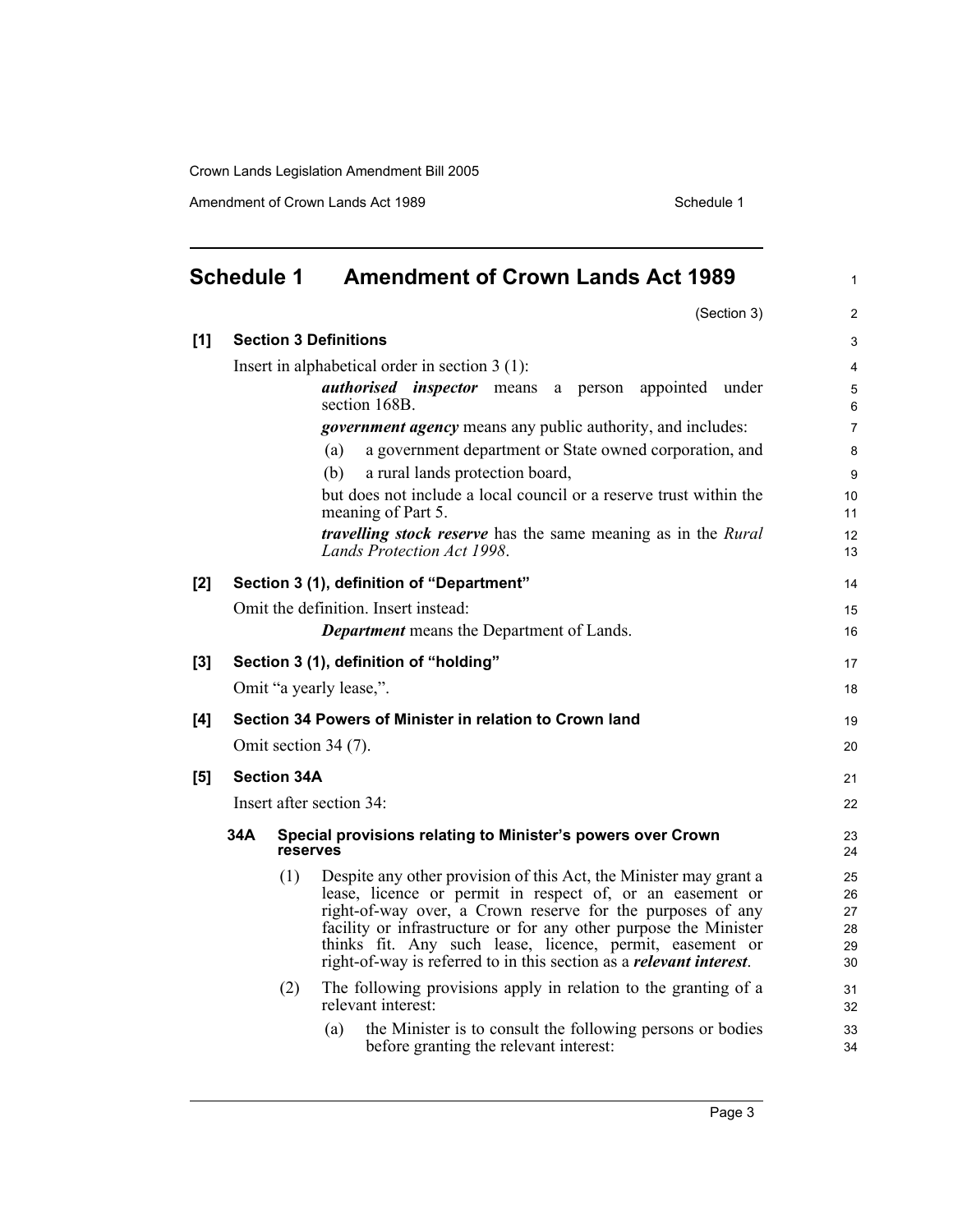Schedule 1 Amendment of Crown Lands Act 1989

| (i)<br>the person or body managing the affairs of the<br>reserve trust (if any) appointed under Part 5 as<br>trustee of the Crown reserve that is the subject of the<br>relevant interest,<br>if the Crown reserve is being used or occupied by,<br>(ii)<br>or is being administered by, a government agency-<br>the Minister to whom that agency is responsible,<br>if the Crown reserve is to be used or occupied under the<br>(b)<br>relevant interest for any purpose other than the declared<br>purpose (as defined in section 112A) of the reserve—the<br>Minister is to specify, by notice published in the Gazette,<br>the purposes for which the Crown reserve is to be used or<br>occupied under the relevant interest,<br>(c)<br>the Minister is not to grant the relevant interest unless the<br>Minister:<br>(i)<br>is satisfied that it is in the public interest to grant the<br>instrument, and<br>has had due regard to the principles of Crown land<br>(ii)<br>management.<br>(3)<br>Failure to comply with subsection $(2)$ $(a)$ does not affect the<br>validity of the relevant interest concerned.<br>(4)<br>The proceeds from a relevant interest are to be applied as directed<br>by the Minister.<br>Without limiting subsection (4), any such direction by the<br>(5)<br>Minister may include any of the following:<br>(a)<br>a direction that the proceeds (or part of the proceeds) be<br>paid to the Consolidated Fund or to the Public Reserves<br>Management Fund constituted under the <i>Public Reserves</i><br>Management Fund Act 1987,<br>in the case of a relevant interest granted in respect of a<br>(b)<br>Crown reserve for which a reserve trust has been appointed<br>as trustee under Part 5—a direction that the proceeds (or<br>part of the proceeds) be paid to the reserve trust or to<br>another reserve trust,<br>in the case of a relevant interest granted in respect of a<br>(c)<br>travelling stock reserve under the care, control and<br>management of a rural lands protection board—a direction<br>that the proceeds (or part of the proceeds) be paid to that<br>rural lands protection board, |  |  |                                    |
|-----------------------------------------------------------------------------------------------------------------------------------------------------------------------------------------------------------------------------------------------------------------------------------------------------------------------------------------------------------------------------------------------------------------------------------------------------------------------------------------------------------------------------------------------------------------------------------------------------------------------------------------------------------------------------------------------------------------------------------------------------------------------------------------------------------------------------------------------------------------------------------------------------------------------------------------------------------------------------------------------------------------------------------------------------------------------------------------------------------------------------------------------------------------------------------------------------------------------------------------------------------------------------------------------------------------------------------------------------------------------------------------------------------------------------------------------------------------------------------------------------------------------------------------------------------------------------------------------------------------------------------------------------------------------------------------------------------------------------------------------------------------------------------------------------------------------------------------------------------------------------------------------------------------------------------------------------------------------------------------------------------------------------------------------------------------------------------------------------------------------------------------------------------|--|--|------------------------------------|
|                                                                                                                                                                                                                                                                                                                                                                                                                                                                                                                                                                                                                                                                                                                                                                                                                                                                                                                                                                                                                                                                                                                                                                                                                                                                                                                                                                                                                                                                                                                                                                                                                                                                                                                                                                                                                                                                                                                                                                                                                                                                                                                                                           |  |  | 1<br>$\overline{2}$<br>3<br>4      |
|                                                                                                                                                                                                                                                                                                                                                                                                                                                                                                                                                                                                                                                                                                                                                                                                                                                                                                                                                                                                                                                                                                                                                                                                                                                                                                                                                                                                                                                                                                                                                                                                                                                                                                                                                                                                                                                                                                                                                                                                                                                                                                                                                           |  |  | $\mathbf 5$<br>6<br>$\overline{7}$ |
|                                                                                                                                                                                                                                                                                                                                                                                                                                                                                                                                                                                                                                                                                                                                                                                                                                                                                                                                                                                                                                                                                                                                                                                                                                                                                                                                                                                                                                                                                                                                                                                                                                                                                                                                                                                                                                                                                                                                                                                                                                                                                                                                                           |  |  | 8<br>9<br>10<br>11<br>12<br>13     |
|                                                                                                                                                                                                                                                                                                                                                                                                                                                                                                                                                                                                                                                                                                                                                                                                                                                                                                                                                                                                                                                                                                                                                                                                                                                                                                                                                                                                                                                                                                                                                                                                                                                                                                                                                                                                                                                                                                                                                                                                                                                                                                                                                           |  |  | 14<br>15                           |
|                                                                                                                                                                                                                                                                                                                                                                                                                                                                                                                                                                                                                                                                                                                                                                                                                                                                                                                                                                                                                                                                                                                                                                                                                                                                                                                                                                                                                                                                                                                                                                                                                                                                                                                                                                                                                                                                                                                                                                                                                                                                                                                                                           |  |  | 16<br>17                           |
|                                                                                                                                                                                                                                                                                                                                                                                                                                                                                                                                                                                                                                                                                                                                                                                                                                                                                                                                                                                                                                                                                                                                                                                                                                                                                                                                                                                                                                                                                                                                                                                                                                                                                                                                                                                                                                                                                                                                                                                                                                                                                                                                                           |  |  | 18<br>19                           |
|                                                                                                                                                                                                                                                                                                                                                                                                                                                                                                                                                                                                                                                                                                                                                                                                                                                                                                                                                                                                                                                                                                                                                                                                                                                                                                                                                                                                                                                                                                                                                                                                                                                                                                                                                                                                                                                                                                                                                                                                                                                                                                                                                           |  |  | 20<br>21                           |
|                                                                                                                                                                                                                                                                                                                                                                                                                                                                                                                                                                                                                                                                                                                                                                                                                                                                                                                                                                                                                                                                                                                                                                                                                                                                                                                                                                                                                                                                                                                                                                                                                                                                                                                                                                                                                                                                                                                                                                                                                                                                                                                                                           |  |  | 22<br>23                           |
|                                                                                                                                                                                                                                                                                                                                                                                                                                                                                                                                                                                                                                                                                                                                                                                                                                                                                                                                                                                                                                                                                                                                                                                                                                                                                                                                                                                                                                                                                                                                                                                                                                                                                                                                                                                                                                                                                                                                                                                                                                                                                                                                                           |  |  | 24<br>25                           |
|                                                                                                                                                                                                                                                                                                                                                                                                                                                                                                                                                                                                                                                                                                                                                                                                                                                                                                                                                                                                                                                                                                                                                                                                                                                                                                                                                                                                                                                                                                                                                                                                                                                                                                                                                                                                                                                                                                                                                                                                                                                                                                                                                           |  |  | 26<br>27<br>28<br>29               |
|                                                                                                                                                                                                                                                                                                                                                                                                                                                                                                                                                                                                                                                                                                                                                                                                                                                                                                                                                                                                                                                                                                                                                                                                                                                                                                                                                                                                                                                                                                                                                                                                                                                                                                                                                                                                                                                                                                                                                                                                                                                                                                                                                           |  |  | 30<br>31<br>32<br>33<br>34         |
|                                                                                                                                                                                                                                                                                                                                                                                                                                                                                                                                                                                                                                                                                                                                                                                                                                                                                                                                                                                                                                                                                                                                                                                                                                                                                                                                                                                                                                                                                                                                                                                                                                                                                                                                                                                                                                                                                                                                                                                                                                                                                                                                                           |  |  | 35<br>36<br>37<br>38<br>39         |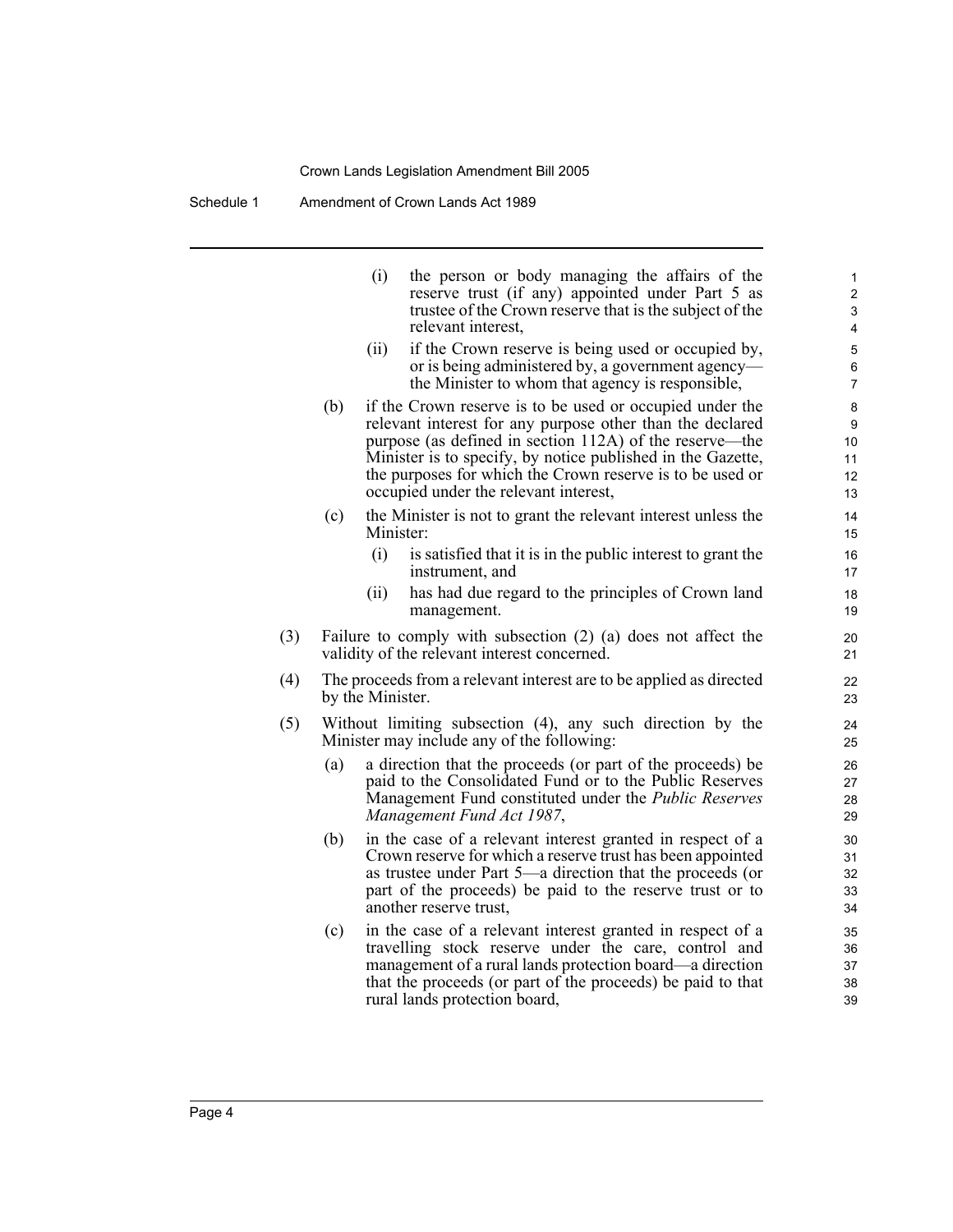Amendment of Crown Lands Act 1989 Schedule 1

**[7] Section 45**

|     |    |                   | (d)         | in the case of a Crown reserve referred to in subsection (2)<br>(a) $(ii)$ —a direction that the proceeds (or part of the<br>proceeds) be paid to the relevant government agency. | 1<br>$\overline{2}$<br>3 |
|-----|----|-------------------|-------------|-----------------------------------------------------------------------------------------------------------------------------------------------------------------------------------|--------------------------|
|     |    | (6)               |             | The provisions of:                                                                                                                                                                | 4                        |
|     |    |                   | (a)         | Division 3 apply in relation to a lease granted under this<br>section, and                                                                                                        | 5<br>6                   |
|     |    |                   | (b)         | Division 4 apply in relation to a licence granted under this<br>section, and                                                                                                      | $\overline{7}$<br>8      |
|     |    |                   | (c)         | Division 5 apply in relation to an easement granted under<br>this section as though the easement was granted or created<br>under that Division, and                               | 9<br>10<br>11            |
|     |    |                   | (d)         | Division 6 apply in relation to a permit granted under this<br>section as though the permit was granted under that<br>Division.                                                   | 12<br>13<br>14           |
|     |    |                   |             | Accordingly, in relation to the granting of a relevant instrument,<br>a reference in Divisions 3–6 to Crown land includes a reference<br>to a Crown reserve.                      | 15<br>16<br>17           |
|     |    | (7)               |             | In this section:                                                                                                                                                                  | 18                       |
|     |    |                   |             | <b>Crown reserve</b> means land that is, or is part of, a reserve within<br>the meaning of Part 5, and includes:                                                                  | 19<br>20                 |
|     |    |                   | (a)         | land within a travelling stock reserve, or                                                                                                                                        | 21                       |
|     |    |                   | (b)         | land within any other reserves for public purposes under<br>the control of trustees or other authorities.                                                                         | 22<br>23                 |
| [6] |    |                   |             | Section 39 Effect of recording in Register                                                                                                                                        | 24                       |
|     |    |                   |             | Insert at the end of the section:                                                                                                                                                 | 25                       |
|     |    |                   |             | Note. Section 183A applies in relation to a condition that is subject to a<br>recording referred to in this section.                                                              | 26<br>27                 |
| [7] |    | <b>Section 45</b> |             |                                                                                                                                                                                   | 28                       |
|     |    |                   |             | Omit the section. Insert instead:                                                                                                                                                 | 29                       |
|     | 45 | <b>Licences</b>   |             |                                                                                                                                                                                   | 30                       |
|     |    | (1)               | thinks fit. | Without limiting section 34B, a licence may authorise the use or<br>occupation of Crown land for such purposes as the Minister                                                    | 31<br>32<br>33           |
|     |    | (2)               |             | A licence may be granted for such term as the Minister thinks fit.                                                                                                                | 34                       |
|     |    |                   |             |                                                                                                                                                                                   |                          |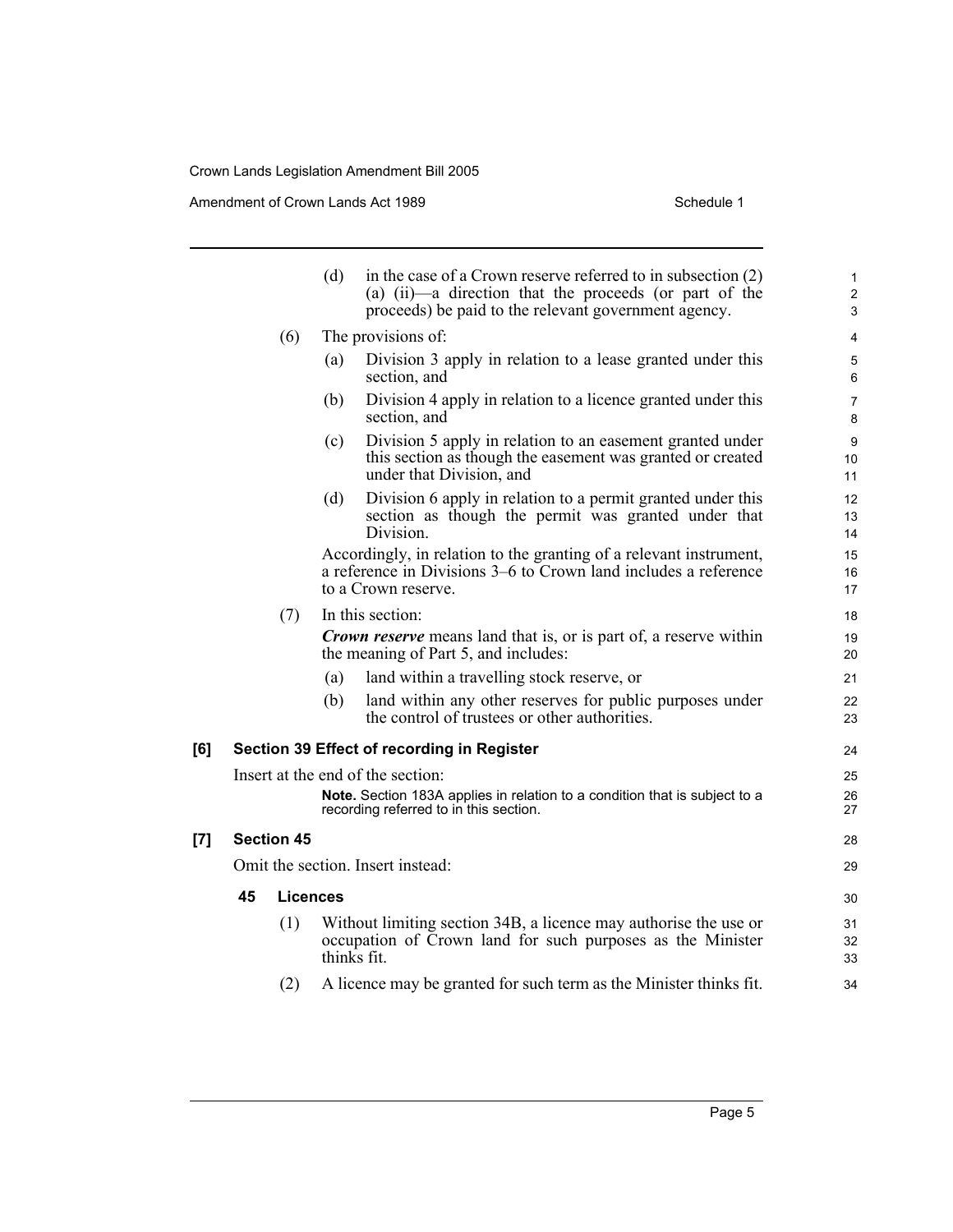Schedule 1 Amendment of Crown Lands Act 1989

|      |     | (3)                | Subject to section 49, the Minister may grant a licence for any<br>purpose over Crown land that is the subject of a lease granted<br>under this Part or the Crown Lands (Continued Tenures) Act<br>1989, but only with the consent of the lessee. | $\mathbf{1}$<br>$\overline{c}$<br>3<br>4 |
|------|-----|--------------------|---------------------------------------------------------------------------------------------------------------------------------------------------------------------------------------------------------------------------------------------------|------------------------------------------|
| [8]  |     |                    | <b>Section 47 Revocation of licences</b>                                                                                                                                                                                                          | 5                                        |
|      |     |                    | Insert at the end of the section:                                                                                                                                                                                                                 | $\,6$                                    |
|      |     | (2)                | Compensation is not payable on the revocation of a licence even<br>if the licence is revoked before the expiration of its term.                                                                                                                   | $\overline{7}$<br>8                      |
| [9]  |     | <b>Section 48</b>  |                                                                                                                                                                                                                                                   | 9                                        |
|      |     |                    | Omit the section. Insert instead:                                                                                                                                                                                                                 | 10                                       |
|      | 48  |                    | <b>Restrictions on transfer of licences</b>                                                                                                                                                                                                       | 11                                       |
|      |     | (1)                | A licence may be transferred only if:                                                                                                                                                                                                             | 12                                       |
|      |     |                    | the conditions of the licence permit the licence to be<br>(a)<br>transferred, and                                                                                                                                                                 | 13<br>14                                 |
|      |     |                    | the licence specifies a parcel of land that benefits from the<br>(b)<br>licence <i>(the benefited land)</i> , and                                                                                                                                 | 15<br>16                                 |
|      |     |                    | the licence is transferred to the owner or holder of the<br>(c)<br>benefited land.                                                                                                                                                                | 17<br>18                                 |
|      |     | (2)                | If the licence is, at any time, held by a person who is not the<br>owner or holder of the benefited land, the Minister may revoke<br>the licence without notice. Compensation is not payable on the<br>revocation of the licence.                 | 19<br>20<br>21<br>22                     |
| [10] |     | <b>Section 48A</b> |                                                                                                                                                                                                                                                   | 23                                       |
|      |     |                    | Insert after section 48:                                                                                                                                                                                                                          | 24                                       |
|      | 48A |                    | <b>Sublicences</b>                                                                                                                                                                                                                                | 25                                       |
|      |     | (1)                | The holder of a licence may, with the consent of the Minister,<br>grant a sublicence but only if the conditions of the licence permit<br>the granting of the sublicence.                                                                          | 26<br>27<br>28                           |
|      |     | (2)                | A sublicence is subject to such conditions as the Minister thinks<br>fit to impose.                                                                                                                                                               | 29<br>30                                 |
|      |     | (3)                | A sublicence is not transferable.                                                                                                                                                                                                                 | 31                                       |
|      |     |                    |                                                                                                                                                                                                                                                   |                                          |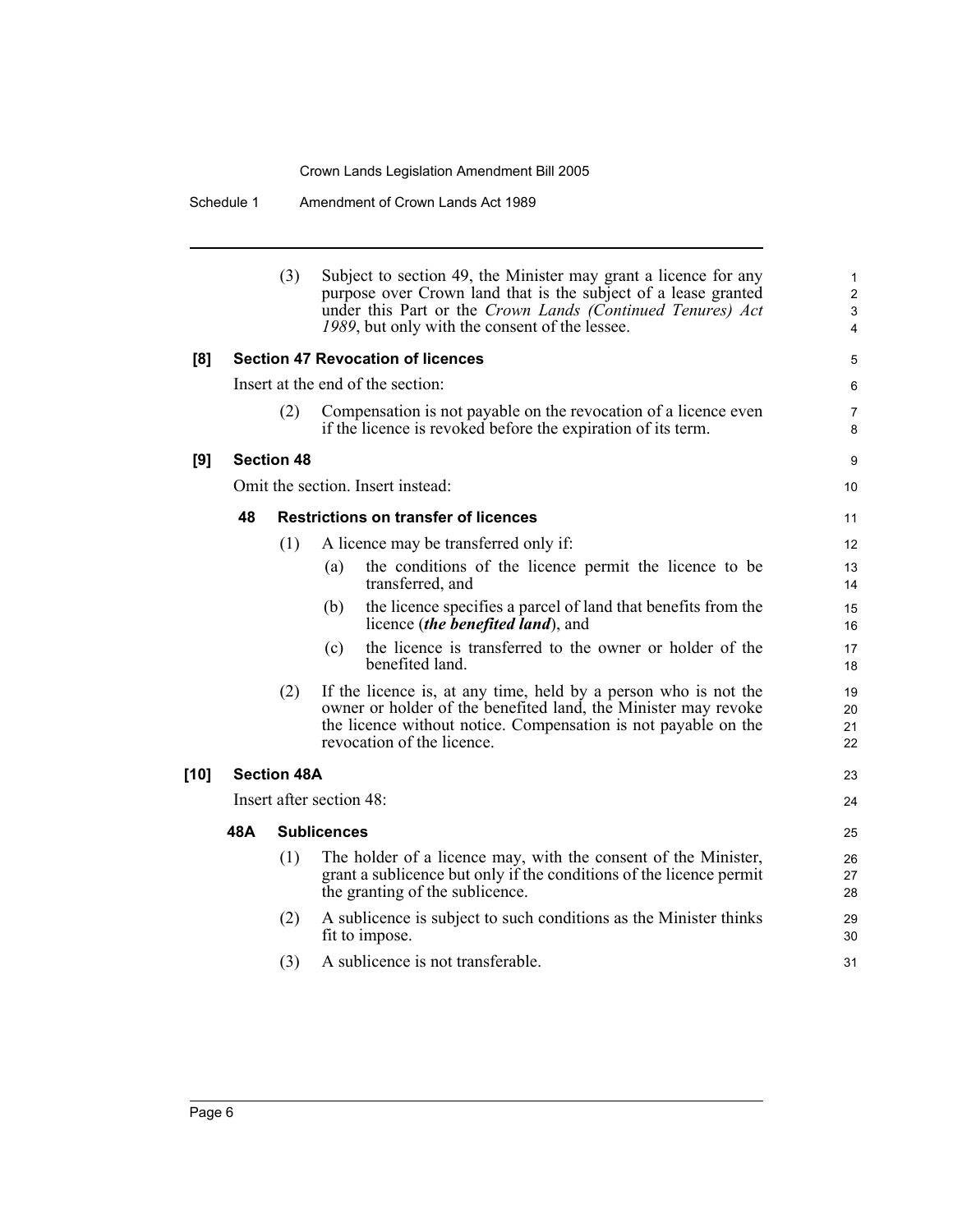Amendment of Crown Lands Act 1989 Schedule 1

| $[11]$ | Part 4A |     | Insert after Part 4:                                                                                                                                                                                                                                                                                                                                                                                                                   | $\mathbf{1}$<br>2                   |  |  |
|--------|---------|-----|----------------------------------------------------------------------------------------------------------------------------------------------------------------------------------------------------------------------------------------------------------------------------------------------------------------------------------------------------------------------------------------------------------------------------------------|-------------------------------------|--|--|
|        |         |     | Part 4A Restrictions and covenants imposed on<br>land                                                                                                                                                                                                                                                                                                                                                                                  | 3<br>$\overline{\mathbf{4}}$        |  |  |
|        | 77A     |     | Restrictions and covenants relating to protection of the<br>environment and other significant values                                                                                                                                                                                                                                                                                                                                   |                                     |  |  |
|        |         | (1) | The Minister may, in connection with the sale of Crown land<br>under Part 4 or the grant of an application to purchase land that is<br>the subject of a holding within the meaning of the Crown Lands<br>(Continued Tenures) Act 1989, impose on the land, on behalf of<br>the Crown, such restrictions on use or public positive covenants<br>as the Minister considers appropriate for any one or more of the<br>following purposes: | 7<br>8<br>9<br>10<br>11<br>12<br>13 |  |  |
|        |         |     | protecting the environment,<br>(a)                                                                                                                                                                                                                                                                                                                                                                                                     | 14                                  |  |  |
|        |         |     | protecting or managing natural resources,<br>(b)                                                                                                                                                                                                                                                                                                                                                                                       | 15                                  |  |  |
|        |         |     | protecting cultural, heritage or other significant values of<br>(c)<br>the land or any item or work on the land.                                                                                                                                                                                                                                                                                                                       | 16<br>17                            |  |  |
|        |         | (2) | Any such restriction or public positive covenant is to be imposed<br>in accordance with section 88D or 88E of the Conveyancing Act<br>1919 (as appropriate), and that Act applies in respect of the<br>restriction or public positive covenant.<br>Note. See also section 183A which applies in relation to a restriction on<br>use or public positive covenant imposed as referred to in this section.                                | 18<br>19<br>20<br>21<br>22<br>23    |  |  |
|        |         | (3) | Without limiting subsection (1), any such restriction or public<br>positive covenant extends to:                                                                                                                                                                                                                                                                                                                                       | 24<br>25                            |  |  |
|        |         |     | any separate lots created by a subsequent subdivision of<br>(a)<br>the land to which the restriction or covenant relates, and                                                                                                                                                                                                                                                                                                          | 26<br>27                            |  |  |
|        |         |     | any separate titles created as a result of a separate dealing<br>(b)<br>(as referred to in section 77B) in relation to the land.                                                                                                                                                                                                                                                                                                       | 28<br>29                            |  |  |
|        |         | (4) | In relation to a restriction or covenant imposed as referred to in<br>this section, the Minister may, on behalf of the Crown, exercise<br>the functions of a prescribed authority under sections 88D and<br>88E of the Conveyancing Act 1919.                                                                                                                                                                                          | 30<br>31<br>32<br>33                |  |  |
|        |         | (5) | Section 88D (9) of the <i>Conveyancing Act 1919</i> does not apply in<br>respect of any interest in the land acquired by the purchaser of the<br>land before the restriction or public positive covenant takes effect<br>and, accordingly, does not prevent the enforcement of the<br>restriction or covenant. A reference in this subsection to a                                                                                     | 34<br>35<br>36<br>37<br>38          |  |  |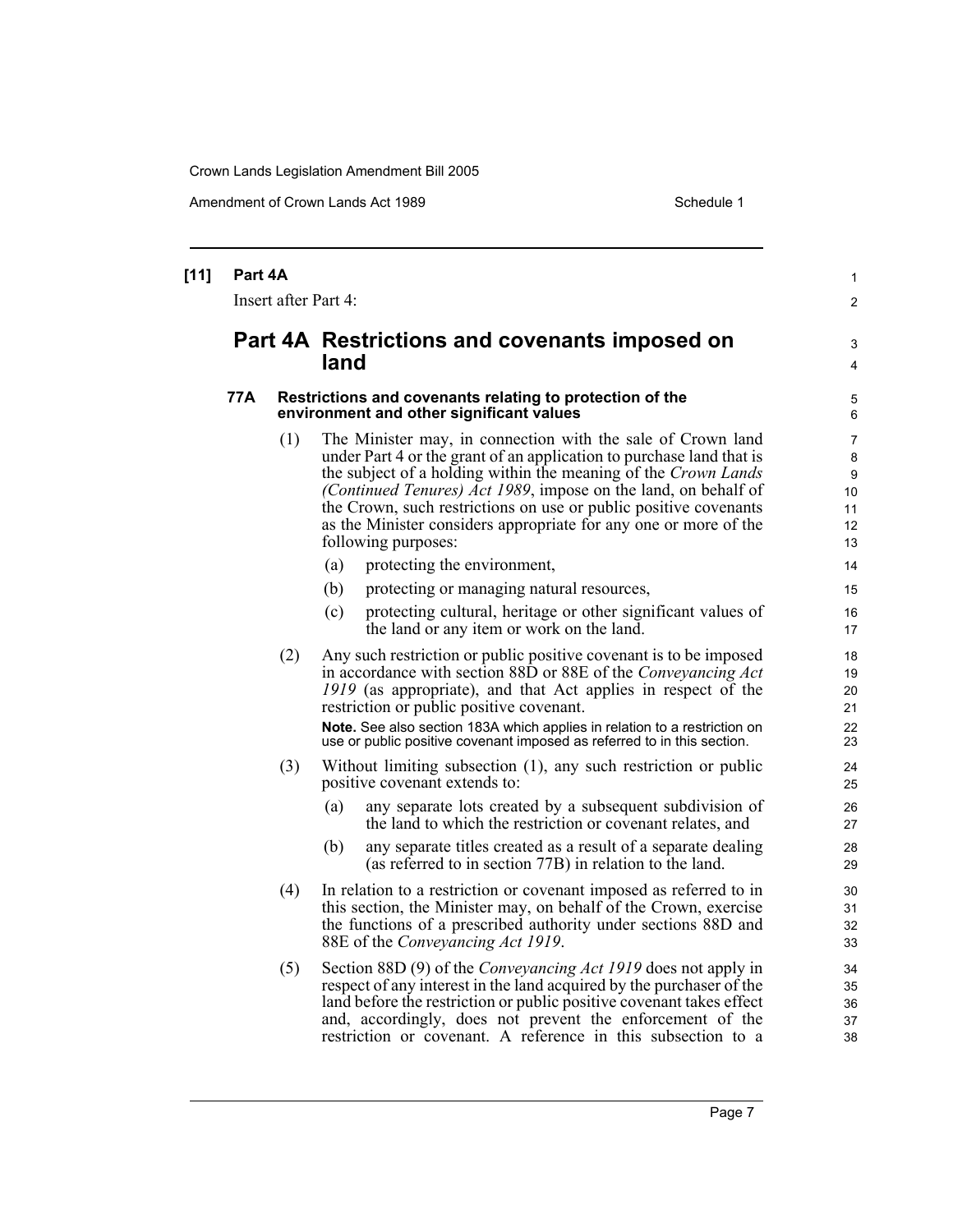Schedule 1 Amendment of Crown Lands Act 1989

purchaser includes a reference to a mortgagee (or a person claiming through a mortgagee) or any other person claiming through the purchaser.

(6) This section does not limit the Minister's power under Division 2 of Part 4 to include conditions in a contract of sale of Crown land.

#### **77B Imposition of covenants relating to subdivision or separate dealings**

- (1) The Minister may, in connection with the sale of Crown land under Part 4 or the grant of an application to purchase land that is the subject of a holding under the *Crown Lands (Continued Tenures) Act 1989*, impose on the land, on behalf of the Crown, such covenants as the Minister considers appropriate for the purpose of preventing or restricting:
	- (a) the subdivision of the land, or
	- (b) any dealing in relation to the land (referred to in this section as a *separate dealing*) that would result in the separate ownership of multiple lots previously contained in a single holding or of any subsequent grouping of those lots.
- (2) Any such covenant is to be imposed as a restriction on the use of the land in accordance with section 88D or 88E of the *Conveyancing Act 1919* (as appropriate), and that Act applies in relation to the covenant. For that purpose, a subdivision or separate dealing is taken to be a use of the land. **Note.** See also section 183A which applies in relation to a covenant imposed as referred to in this section.
- (3) Without limiting the operation of subsection (1), a covenant imposed as referred to in this section extends to any subsequent dealings in relation to the land (including any subsequent separate dealings of the land or any subsequent subdivision of the separate lots created by a subdivision approved by the Minister).
- (4) The Registrar-General must not, except with the consent of the Minister, register:
	- (a) a plan of subdivision that is the subject of a covenant (imposed as referred to in this section) for the purpose of preventing or restricting the subdivision, or
	- (b) a separate dealing in relation to land that is the subject of a covenant (imposed as referred to in this section) for the purpose of preventing or restricting the separate dealing.
- (5) A consent authority (within the meaning of the *Environmental Planning and Assessment Act 1979*) must not grant consent under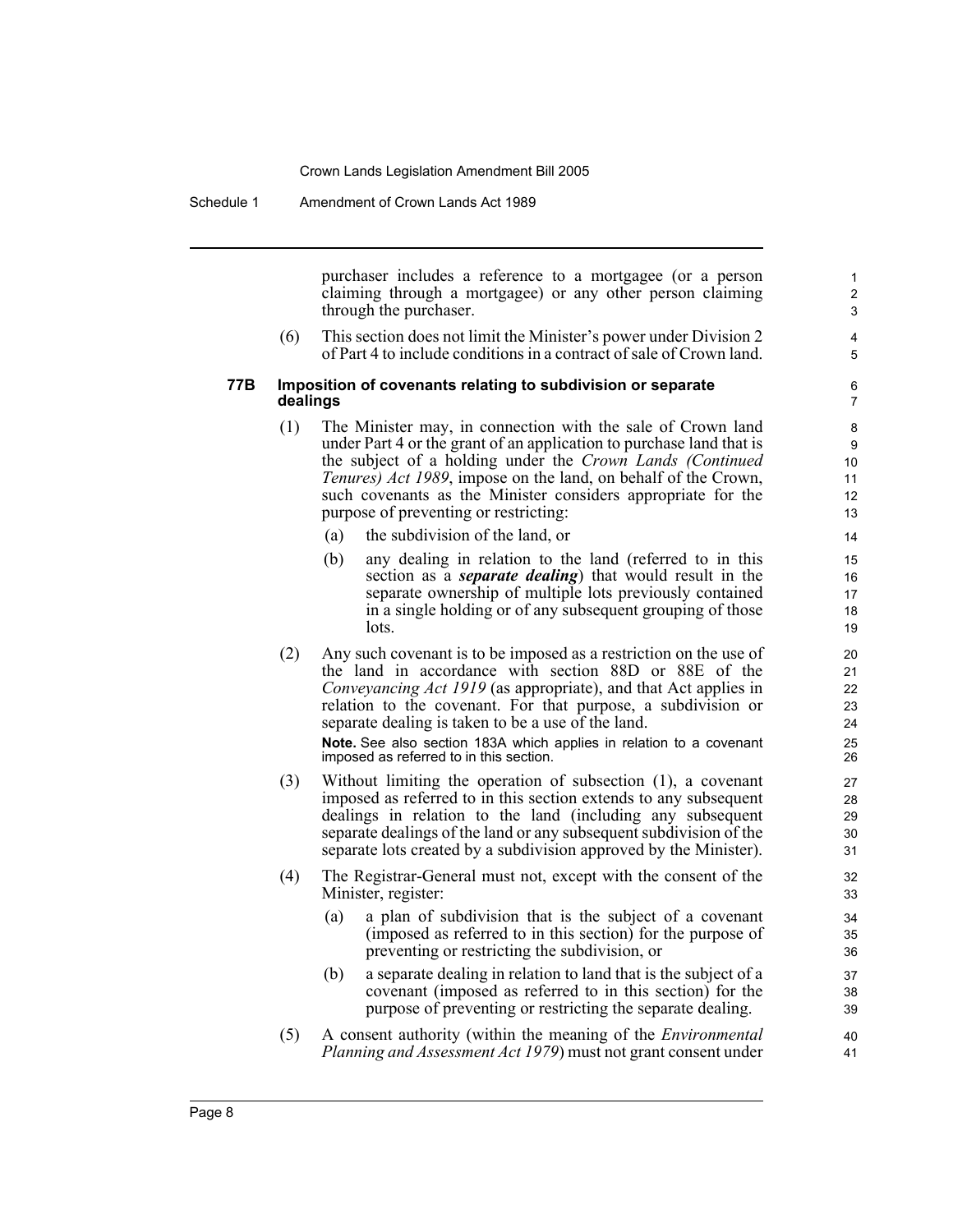Amendment of Crown Lands Act 1989 Schedule 1

**[12]** 

|      | Part 4 of that Act to the subdivision of land that is the subject of<br>a covenant (imposed as referred to in this section) preventing or<br>restricting subdivision except with the consent of the Minister.                                                                                                                                                                                                                                           | $\mathbf{1}$<br>$\overline{\mathbf{c}}$<br>3 |  |  |
|------|---------------------------------------------------------------------------------------------------------------------------------------------------------------------------------------------------------------------------------------------------------------------------------------------------------------------------------------------------------------------------------------------------------------------------------------------------------|----------------------------------------------|--|--|
| (6)  | The Minister may, in relation to land that is the subject of a<br>covenant imposed as referred to in this section:                                                                                                                                                                                                                                                                                                                                      | 4<br>5                                       |  |  |
|      | consent to the subdivision of, or separate dealing in<br>(a)<br>relation to, the land, and                                                                                                                                                                                                                                                                                                                                                              | 6<br>$\overline{7}$                          |  |  |
|      | consent to the registration of a plan of subdivision or<br>(b)<br>separate dealing in relation to the land.                                                                                                                                                                                                                                                                                                                                             | 8<br>9                                       |  |  |
|      | Note. See clauses 9 (2) and 10 (2) of Schedule 7A to the Crown Lands<br>(Continued Tenures) Act 1989 which require the Minister to obtain the<br>concurrence of relevant Ministers in certain circumstances.                                                                                                                                                                                                                                            | 10<br>11<br>12                               |  |  |
| (7)  | If any such consent is given, the covenant concerned is to be<br>varied accordingly.                                                                                                                                                                                                                                                                                                                                                                    | 13<br>14                                     |  |  |
| (8)  | In relation to a covenant imposed as referred to in this section, the<br>Minister may, on behalf of the Crown, exercise the functions of a<br>prescribed authority under sections 88D and 88E of the<br>Conveyancing Act 1919.                                                                                                                                                                                                                          |                                              |  |  |
| (9)  | Section 88D (9) of the <i>Conveyancing Act 1919</i> does not apply in<br>respect of any interest in the land acquired by the purchaser of the<br>land before the covenant takes effect and, accordingly, does not<br>prevent the enforcement of the covenant. A reference in this<br>subsection to a purchaser includes a reference to a mortgagee (or<br>a person claiming through a mortgagee) or any other person<br>claiming through the purchaser. | 19<br>20<br>21<br>22<br>23<br>24<br>25       |  |  |
| (10) | This section does not limit the Minister's power under Division 2<br>of Part 4 to include conditions in a contract of sale of Crown land.                                                                                                                                                                                                                                                                                                               | 26<br>27                                     |  |  |
|      | <b>Section 92 Reserve trusts</b>                                                                                                                                                                                                                                                                                                                                                                                                                        | 28                                           |  |  |
|      | Omit section 92 (6). Insert instead:                                                                                                                                                                                                                                                                                                                                                                                                                    | 29                                           |  |  |
| (6)  | The affairs of a reserve trust are to be managed:                                                                                                                                                                                                                                                                                                                                                                                                       | 30                                           |  |  |
|      | by the Minister, or<br>(a)                                                                                                                                                                                                                                                                                                                                                                                                                              | 31                                           |  |  |
|      | (b)<br>if a trust board is appointed under section 93—by the trust<br>board, or                                                                                                                                                                                                                                                                                                                                                                         | 32<br>33                                     |  |  |
|      | if a corporation is appointed under section 95—by the<br>(c)<br>corporation, or                                                                                                                                                                                                                                                                                                                                                                         | 34<br>35                                     |  |  |
|      | if an administrator is appointed under section 117—by the<br>(d)<br>administrator.                                                                                                                                                                                                                                                                                                                                                                      | 36<br>37                                     |  |  |
| (6A) | In this Division, a reference to a <i>reserve trust manager</i> is a<br>reference to any such trust board, corporation or administrator.                                                                                                                                                                                                                                                                                                                | 38<br>39                                     |  |  |
|      |                                                                                                                                                                                                                                                                                                                                                                                                                                                         |                                              |  |  |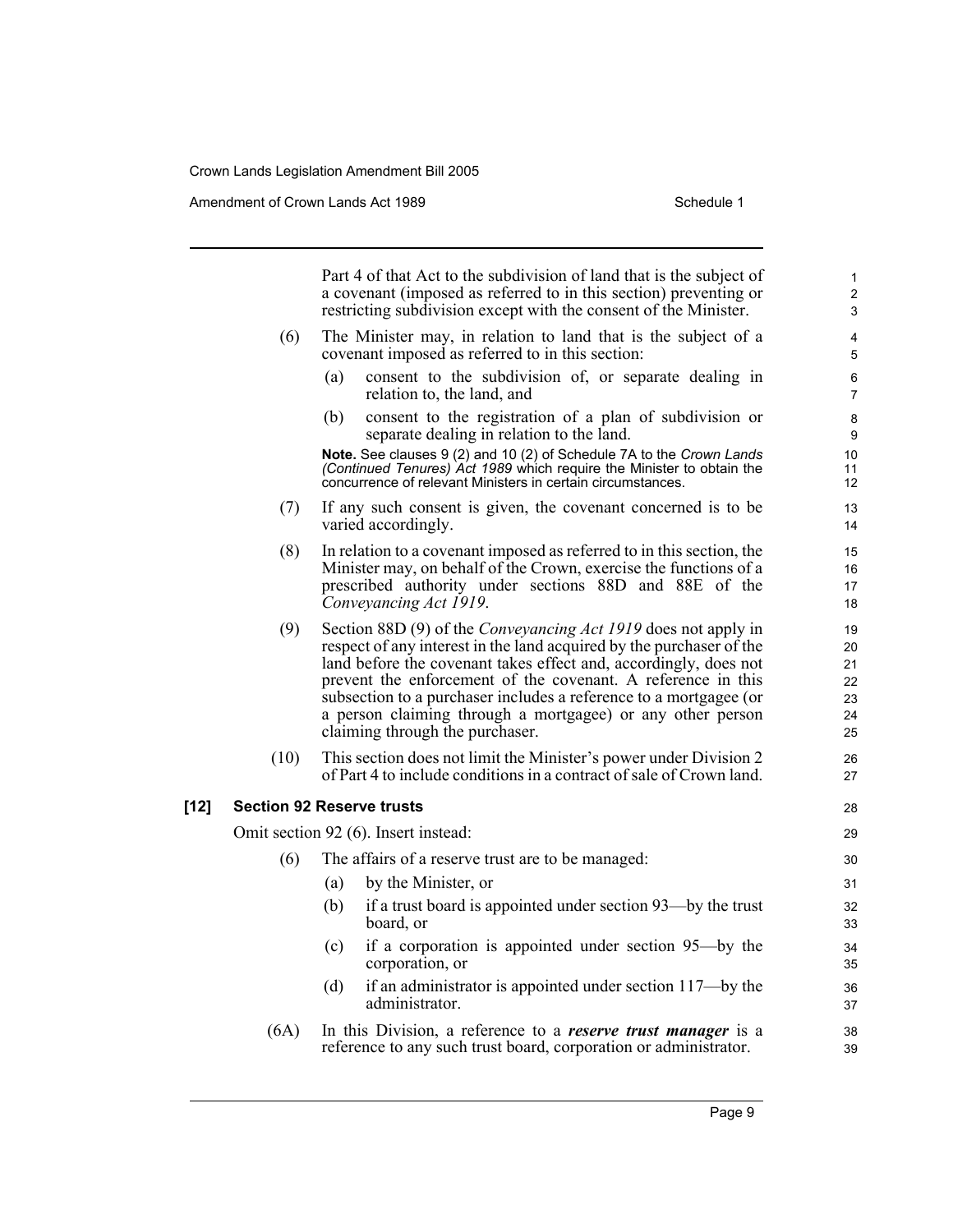Schedule 1 Amendment of Crown Lands Act 1989

| (6B)<br>More than one reserve trust manager may be appointed to<br>manage the affairs of a reserve trust in different respects, or in<br>relation to different parts of the reserve, as determined by, and in<br>accordance with the arrangements (if any) determined by, the<br>Minister.<br>(6C)<br>If more than one reserve trust manager is appointed in relation to<br>a reserve trust in accordance with subsection (6B), each reserve<br>trust manager has the function of managing the reserve trust only<br>to the extent to which it has been appointed and is, for the<br>purposes of this or any other Act or law, taken to be the reserve<br>trust manager to that extent only.<br>$[13]$<br>Section 95 Appointment of corporation to manage reserve trust<br>Insert "(including the Ministerial Corporation)" after "corporation" in section<br>95 $(1)(c)$ .<br>$[14]$<br>Section 95 (2A) and (2B)<br>Insert after section 95 $(2)$ :<br>A corporation may be appointed as the manager of a reserve trust<br>(2A)<br>for such term as may be specified in the notification of<br>appointment or by any subsequent notification.<br>(2B)<br>The term of office of a corporation that has been appointed as the<br>manager of a reserve trust may be extended by the Minister from<br>time to time by a further notification in the Gazette.<br>$[15]$<br>Section 96 Vacation of office by corporate manager<br>Insert at the end of section 96 $(1)$ (b):<br>, or<br>it completes a term of office and is not re-appointed.<br>(c)<br>$[16]$<br><b>Section 96 (3)</b><br>Insert after section $96(2)$ :<br>(3)<br>If a corporation, whether appointed before or after the<br>commencement of this subsection, is removed from office by the<br>Minister as the manager of a reserve trust, no compensation is<br>payable to the corporation because of the corporation ceasing to<br>hold office. |  |                                                              |
|-----------------------------------------------------------------------------------------------------------------------------------------------------------------------------------------------------------------------------------------------------------------------------------------------------------------------------------------------------------------------------------------------------------------------------------------------------------------------------------------------------------------------------------------------------------------------------------------------------------------------------------------------------------------------------------------------------------------------------------------------------------------------------------------------------------------------------------------------------------------------------------------------------------------------------------------------------------------------------------------------------------------------------------------------------------------------------------------------------------------------------------------------------------------------------------------------------------------------------------------------------------------------------------------------------------------------------------------------------------------------------------------------------------------------------------------------------------------------------------------------------------------------------------------------------------------------------------------------------------------------------------------------------------------------------------------------------------------------------------------------------------------------------------------------------------------------------------------------------------------------------------------------------------------|--|--------------------------------------------------------------|
|                                                                                                                                                                                                                                                                                                                                                                                                                                                                                                                                                                                                                                                                                                                                                                                                                                                                                                                                                                                                                                                                                                                                                                                                                                                                                                                                                                                                                                                                                                                                                                                                                                                                                                                                                                                                                                                                                                                 |  | 1<br>$\boldsymbol{2}$<br>$\ensuremath{\mathsf{3}}$<br>4<br>5 |
|                                                                                                                                                                                                                                                                                                                                                                                                                                                                                                                                                                                                                                                                                                                                                                                                                                                                                                                                                                                                                                                                                                                                                                                                                                                                                                                                                                                                                                                                                                                                                                                                                                                                                                                                                                                                                                                                                                                 |  | 6<br>$\overline{7}$<br>8<br>$\boldsymbol{9}$<br>10<br>11     |
|                                                                                                                                                                                                                                                                                                                                                                                                                                                                                                                                                                                                                                                                                                                                                                                                                                                                                                                                                                                                                                                                                                                                                                                                                                                                                                                                                                                                                                                                                                                                                                                                                                                                                                                                                                                                                                                                                                                 |  | 12                                                           |
|                                                                                                                                                                                                                                                                                                                                                                                                                                                                                                                                                                                                                                                                                                                                                                                                                                                                                                                                                                                                                                                                                                                                                                                                                                                                                                                                                                                                                                                                                                                                                                                                                                                                                                                                                                                                                                                                                                                 |  | 13<br>14                                                     |
|                                                                                                                                                                                                                                                                                                                                                                                                                                                                                                                                                                                                                                                                                                                                                                                                                                                                                                                                                                                                                                                                                                                                                                                                                                                                                                                                                                                                                                                                                                                                                                                                                                                                                                                                                                                                                                                                                                                 |  | 15                                                           |
|                                                                                                                                                                                                                                                                                                                                                                                                                                                                                                                                                                                                                                                                                                                                                                                                                                                                                                                                                                                                                                                                                                                                                                                                                                                                                                                                                                                                                                                                                                                                                                                                                                                                                                                                                                                                                                                                                                                 |  | 16                                                           |
|                                                                                                                                                                                                                                                                                                                                                                                                                                                                                                                                                                                                                                                                                                                                                                                                                                                                                                                                                                                                                                                                                                                                                                                                                                                                                                                                                                                                                                                                                                                                                                                                                                                                                                                                                                                                                                                                                                                 |  | 17<br>18<br>19                                               |
|                                                                                                                                                                                                                                                                                                                                                                                                                                                                                                                                                                                                                                                                                                                                                                                                                                                                                                                                                                                                                                                                                                                                                                                                                                                                                                                                                                                                                                                                                                                                                                                                                                                                                                                                                                                                                                                                                                                 |  | 20<br>21<br>22                                               |
|                                                                                                                                                                                                                                                                                                                                                                                                                                                                                                                                                                                                                                                                                                                                                                                                                                                                                                                                                                                                                                                                                                                                                                                                                                                                                                                                                                                                                                                                                                                                                                                                                                                                                                                                                                                                                                                                                                                 |  | 23                                                           |
|                                                                                                                                                                                                                                                                                                                                                                                                                                                                                                                                                                                                                                                                                                                                                                                                                                                                                                                                                                                                                                                                                                                                                                                                                                                                                                                                                                                                                                                                                                                                                                                                                                                                                                                                                                                                                                                                                                                 |  | 24                                                           |
|                                                                                                                                                                                                                                                                                                                                                                                                                                                                                                                                                                                                                                                                                                                                                                                                                                                                                                                                                                                                                                                                                                                                                                                                                                                                                                                                                                                                                                                                                                                                                                                                                                                                                                                                                                                                                                                                                                                 |  | 25                                                           |
|                                                                                                                                                                                                                                                                                                                                                                                                                                                                                                                                                                                                                                                                                                                                                                                                                                                                                                                                                                                                                                                                                                                                                                                                                                                                                                                                                                                                                                                                                                                                                                                                                                                                                                                                                                                                                                                                                                                 |  | 26                                                           |
|                                                                                                                                                                                                                                                                                                                                                                                                                                                                                                                                                                                                                                                                                                                                                                                                                                                                                                                                                                                                                                                                                                                                                                                                                                                                                                                                                                                                                                                                                                                                                                                                                                                                                                                                                                                                                                                                                                                 |  | 27                                                           |
|                                                                                                                                                                                                                                                                                                                                                                                                                                                                                                                                                                                                                                                                                                                                                                                                                                                                                                                                                                                                                                                                                                                                                                                                                                                                                                                                                                                                                                                                                                                                                                                                                                                                                                                                                                                                                                                                                                                 |  | 28                                                           |
|                                                                                                                                                                                                                                                                                                                                                                                                                                                                                                                                                                                                                                                                                                                                                                                                                                                                                                                                                                                                                                                                                                                                                                                                                                                                                                                                                                                                                                                                                                                                                                                                                                                                                                                                                                                                                                                                                                                 |  | 29<br>30<br>31<br>32<br>33                                   |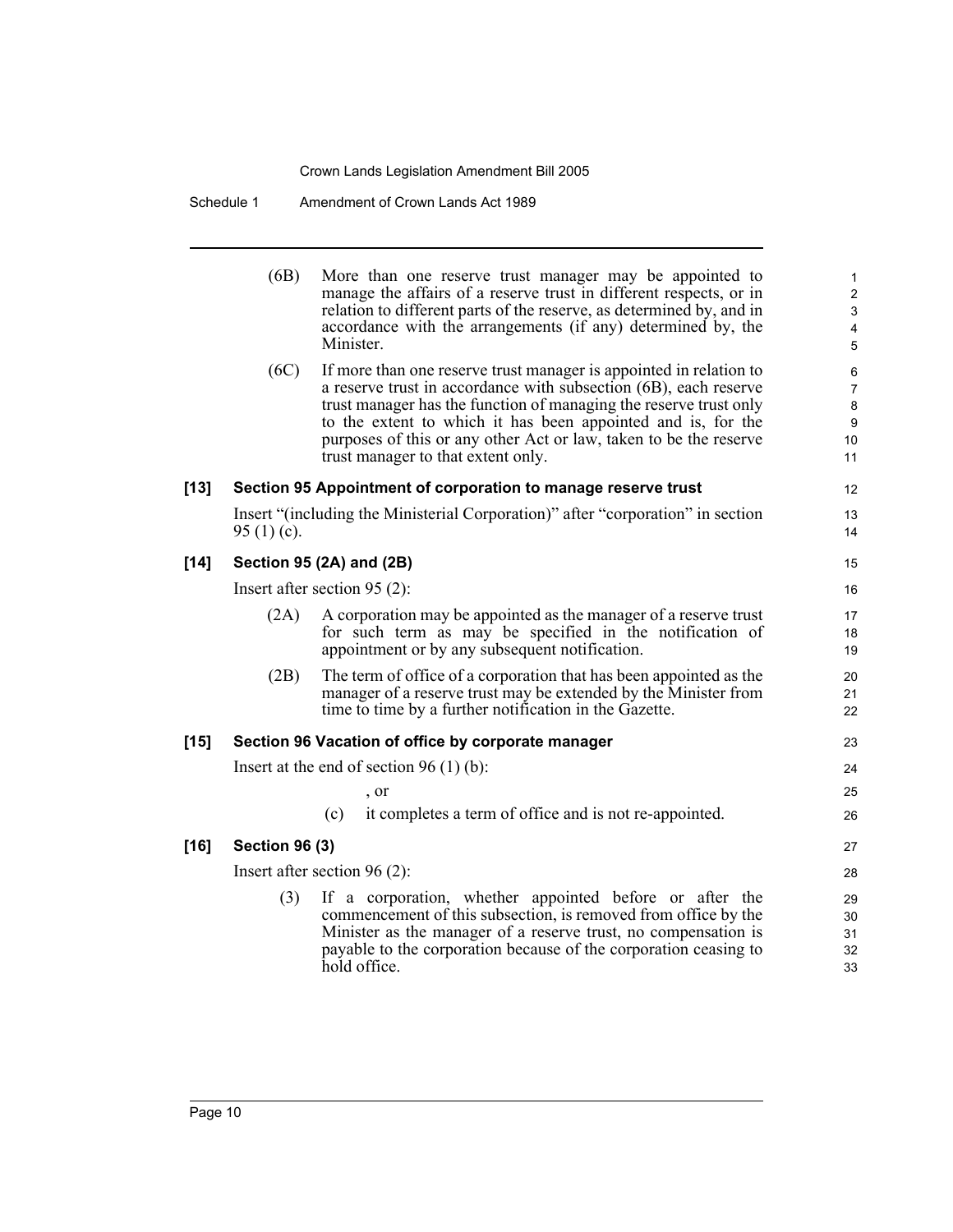Amendment of Crown Lands Act 1989

| Schedule 1 |  |
|------------|--|

| $[17]$ | <b>Section 96A</b>       |                    |     |                                                                                                                                                                                                                                                      |                                                                                                                                      |                |
|--------|--------------------------|--------------------|-----|------------------------------------------------------------------------------------------------------------------------------------------------------------------------------------------------------------------------------------------------------|--------------------------------------------------------------------------------------------------------------------------------------|----------------|
|        | Insert after section 96: |                    |     |                                                                                                                                                                                                                                                      |                                                                                                                                      |                |
|        | 96A                      |                    |     | Performance management for reserve trust managers                                                                                                                                                                                                    | 3                                                                                                                                    |                |
|        |                          | (1)                |     | The Minister may, in such manner as the Minister considers<br>appropriate, require reserve trust managers to report to the<br>Minister on their performance in managing reserves and on such<br>other matters as the Minister considers appropriate. | 4<br>5<br>6<br>$\overline{7}$                                                                                                        |                |
|        |                          | (2)                |     | Any such requirement may specify:                                                                                                                                                                                                                    | 8                                                                                                                                    |                |
|        |                          |                    | (a) | the intervals at which reserve trust managers are to report<br>to the Minister, and                                                                                                                                                                  | 9<br>10                                                                                                                              |                |
|        |                          |                    |     | (b)                                                                                                                                                                                                                                                  | the performance management criteria against which the<br>performance of reserve trust managers is to be assessed by<br>the Minister. | 11<br>12<br>13 |
| $[18]$ | <b>Section 97A</b>       |                    |     |                                                                                                                                                                                                                                                      |                                                                                                                                      |                |
|        | Insert after section 97: |                    |     |                                                                                                                                                                                                                                                      | 15                                                                                                                                   |                |
|        | 97A                      |                    |     | Delegation of functions by reserve trust managers                                                                                                                                                                                                    | 16                                                                                                                                   |                |
|        |                          |                    |     | A reserve trust manager may, with the approval of the Minister,<br>delegate any of its functions as reserve trust manager to any other<br>person or body.                                                                                            | 17<br>18<br>19                                                                                                                       |                |
| $[19]$ |                          | <b>Section 98A</b> |     |                                                                                                                                                                                                                                                      | 20                                                                                                                                   |                |
|        | Insert after section 98: |                    |     |                                                                                                                                                                                                                                                      | 21                                                                                                                                   |                |
|        | 98A                      |                    |     | <b>Responsibility for certain reserves</b>                                                                                                                                                                                                           | 22                                                                                                                                   |                |
|        |                          | (1)                |     | This section applies to a reserve that is a public reserve within the<br>meaning of the <i>Local Government Act 1993</i> (other than a public<br>reserve referred to in section 48 $(1)$ (b) of that Act).                                           | 23<br>24<br>25                                                                                                                       |                |
|        |                          | (2)                |     | The Minister may, by notification in the Gazette, declare that any<br>reserve to which this section applies is for the time being under<br>the care, control and management of the Minister.                                                         | 26<br>27<br>28                                                                                                                       |                |
|        |                          | (3)                |     | Accordingly, the council does not have control of the reserve as<br>provided by section 48 of the <i>Local Government Act 1993</i> .                                                                                                                 | 29<br>30                                                                                                                             |                |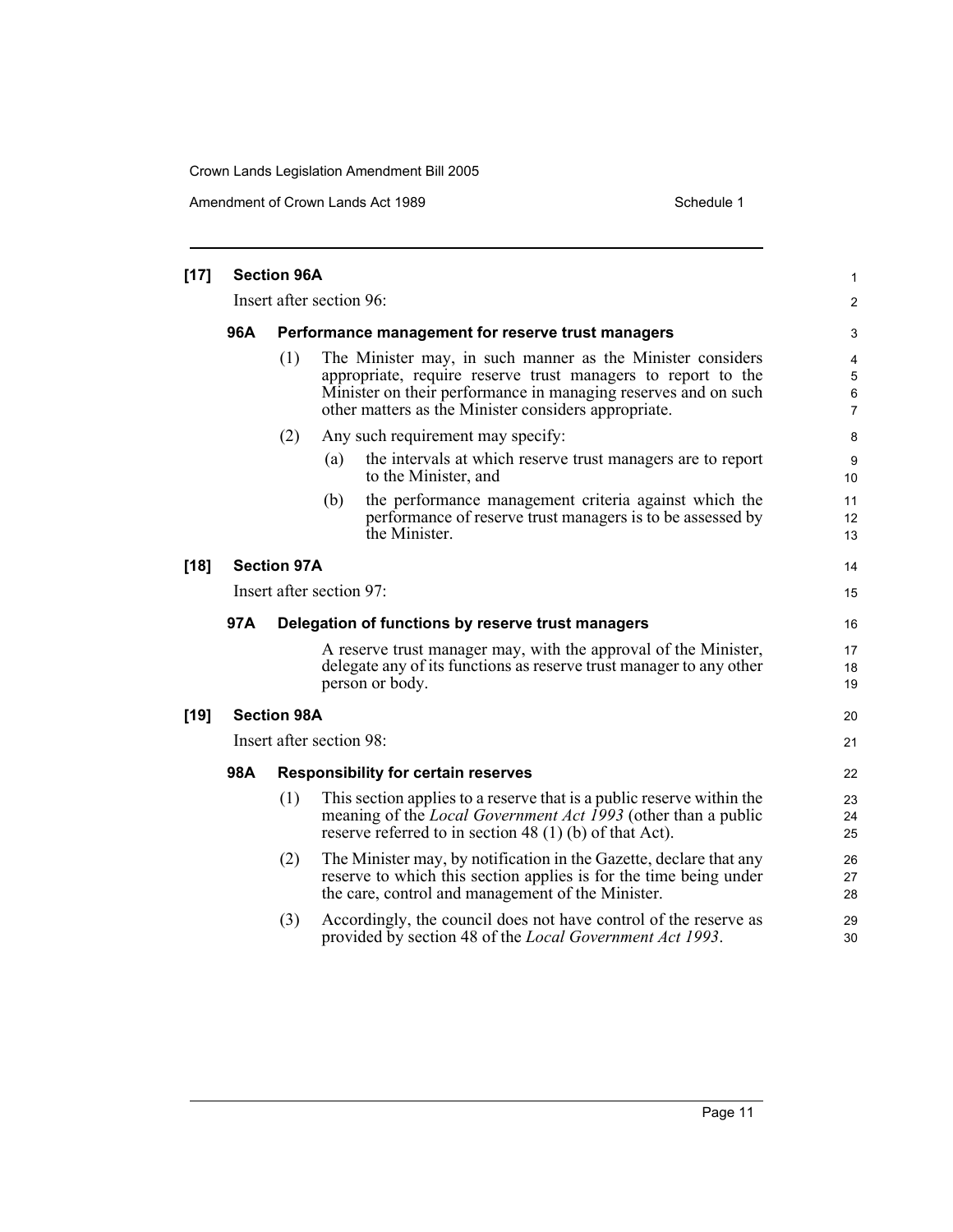Schedule 1 Amendment of Crown Lands Act 1989

(4) If the Minister, by later notification in the Gazette, revokes a notification under subsection (2) in relation to a reserve, section 48 of the *Local Government Act 1993* is taken to apply in relation to the reserve. (5) A reference in this section to a reserve includes a reference to any part of a reserve. **[20] Section 102A** Insert after section 102: **102A Minister's consent not required for certain leases, licences or easements** (1) This section applies to a reserve trust managed by a council that has been appointed under section 95. (2) Despite any other provision of this Part, a reserve trust to which this section applies is not required to obtain the Minister's consent under section 102 to grant a lease or licence in respect of land comprising the whole or any part of the reserve for which the reserve trust has been appointed as trustee, or to grant an easement in connection with any such lease or licence (a *related easement*), if: (a) the reserve trust has been authorised by the Minister, by notice in writing, to grant the lease, licence or related easement without the Minister's consent, and (b) the lease, licence or related easement is granted in accordance with the Minister's authorisation, and (c) the reserve trust complies with the requirements of the Minister's authorisation and the provisions of this section. (3) The Minister's authorisation: (a) may relate to any specified reserve (or class of reserves) for which the reserve trust has been appointed as trustee or generally to all reserves for which it has been appointed as trustee, and (b) may specify the circumstances in which a lease, licence or related easement may be granted by the reserve trust without the Minister's consent, and (c) may apply generally in relation to the reserve trust or may be limited in its application by reference to specified exceptions or factors, and (d) is subject to such terms and conditions as the Minister considers appropriate. 1 2 3 4 5 6 7 8 9 10 11 12 13 14 15 16 17 18 19 20 21 22  $23$ 24 25 26 27 28 29 30 31 32 33 34 35 36 37 38 39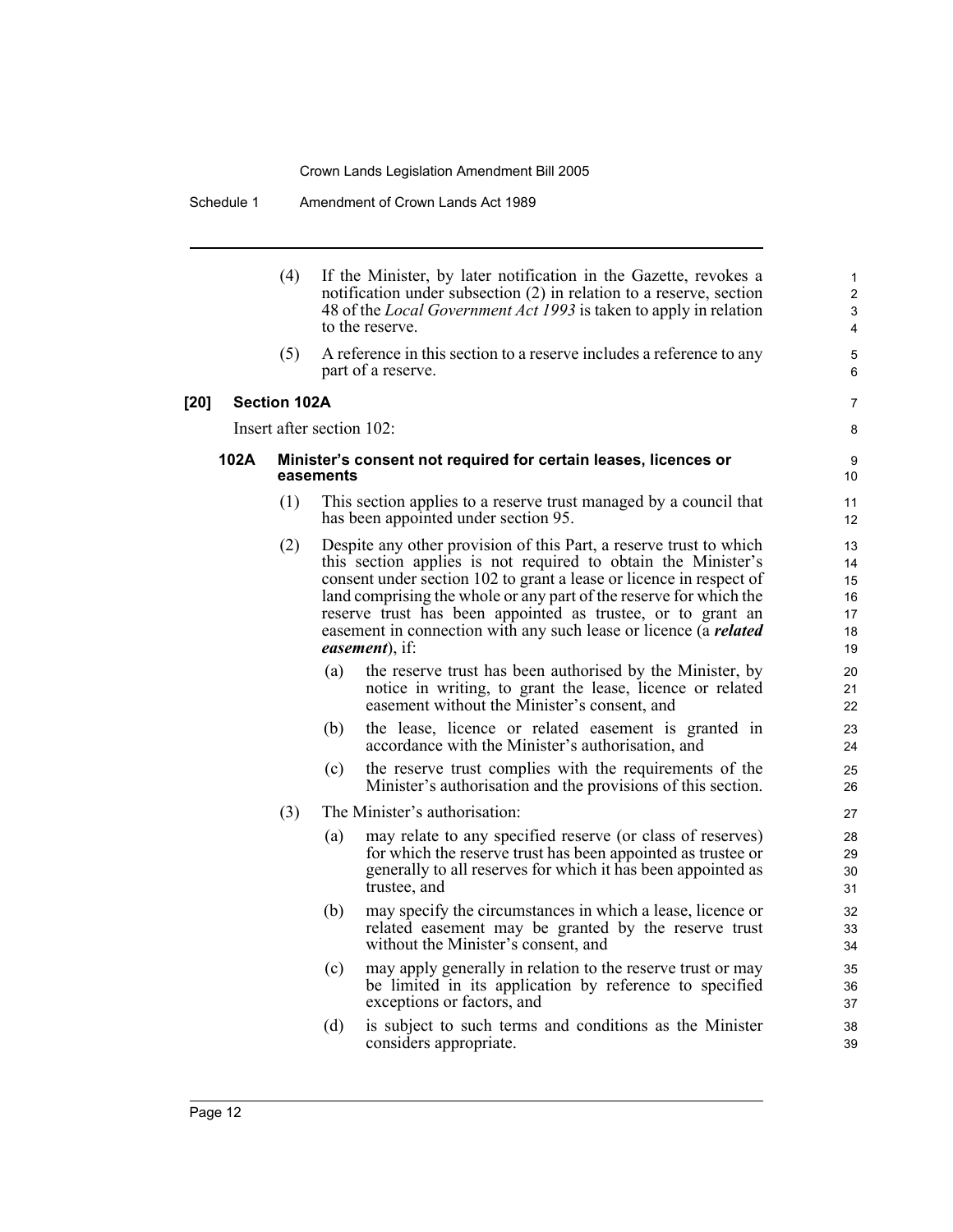Amendment of Crown Lands Act 1989 Schedule 1

(4) Without limiting subsection (3), the Minister may, in authorising a reserve trust to grant leases, licences or related easements without the Minister's consent: (a) specify the purposes, and the terms and conditions, of any such lease, licence or easement, and (b) limit the term of any such lease, licence or easement, and (c) require the reserve trust to follow certain procedures in relation to the granting of any such lease, licence or easement, including procedures for public notice and consultation, procedures for tendering and procedures for dealing with objections to the proposed lease, licence or easement, and (d) require the reserve trust to provide the Minister with such information as may be required by the Minister before or after any such lease, licence or easement is granted, and (e) require the reserve trust to submit any proposal for such a lease, licence or easement to the Minister before it is granted, and (f) require the reserve trust to indemnify the Crown against any liability or claim for compensation that may arise as a result of the granting of any such lease, licence or easement. (5) A reserve trust must, within 14 days of granting a lease, licence or related easement in accordance with the Minister's authorisation under this section, notify the Minister of the grant and the terms of the lease, licence or easement. (6) The Minister may, in making any decision in relation to an authorisation under this section, take into account such matters as the Minister thinks appropriate, including the performance of the council in managing: (a) the affairs of the reserve trust or any other reserve trust that the council is managing or has previously managed, or (b) any public land within the meaning of the *Local Government Act 1993*. (7) The Minister may, for the purposes of this section, request any information about a council, including information about a council's performance, from the Minister administering the *Local Government Act 1993* and that Minister is authorised to provide any such information. 1  $\mathfrak{p}$ 3 4 5 6 7 8 9 10 11 12 13 14 15 16 17 18 19 20 21 22 23 24 25 26 27 28 29 30 31 32 33 34 35 36 37 38 39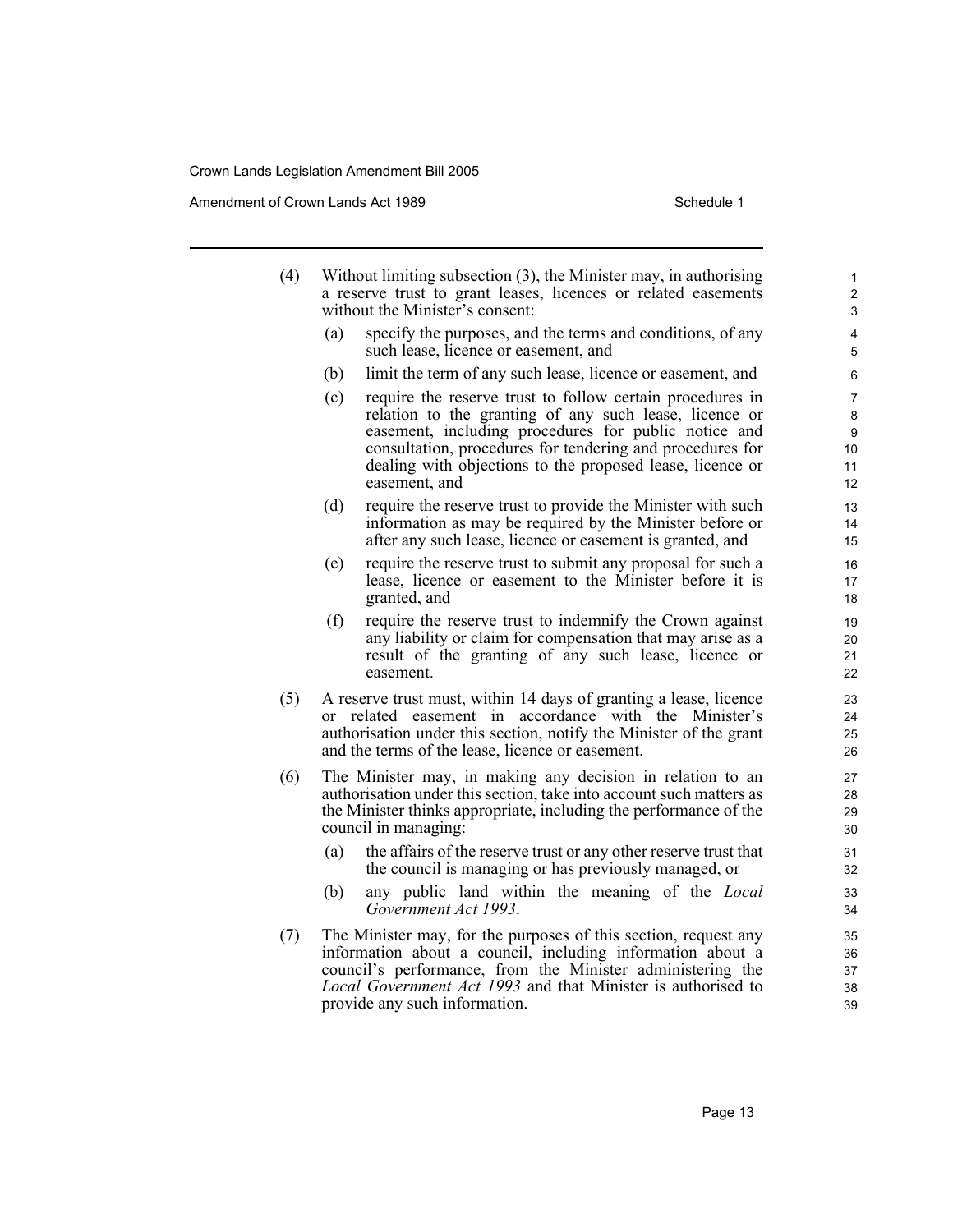Schedule 1 Amendment of Crown Lands Act 1989

|        | (8)                                                                                                                                                           | Nothing in this section authorises a reserve trust to sell or<br>mortgage land, or to grant a lease, licence or related easement for<br>a term exceeding 21 years, without the consent of the Minister<br>under section 102.                                                                   | 1<br>$\overline{2}$<br>$\mathbf{3}$<br>$\overline{4}$ |  |  |  |
|--------|---------------------------------------------------------------------------------------------------------------------------------------------------------------|------------------------------------------------------------------------------------------------------------------------------------------------------------------------------------------------------------------------------------------------------------------------------------------------|-------------------------------------------------------|--|--|--|
|        | (9)                                                                                                                                                           | An authorisation by the Minister under this section may be varied<br>or revoked by the Minister at any time by notice in writing given<br>to the reserve trust concerned.                                                                                                                      | $\mathbf 5$<br>$\,6\,$<br>$\overline{7}$              |  |  |  |
|        | (10)                                                                                                                                                          | Any lease, licence or easement granted by a reserve trust:<br>without the Minister's consent under section 102, or<br>(a)<br>(b)<br>otherwise than in accordance with the Minister's<br>authorisation under this section,<br>has no effect except in such cases as the Minister may determine. | 8<br>9<br>10<br>11<br>12                              |  |  |  |
|        | (11)                                                                                                                                                          | For the purposes of the <i>Residential Parks Act 1998</i> , a lease or<br>licence granted by a reserve trust as provided by this section is<br>taken to be a lease or licence to which the Minister has given<br>consent.                                                                      | 13<br>14<br>15<br>16                                  |  |  |  |
| [21]   | <b>Section 112A</b>                                                                                                                                           |                                                                                                                                                                                                                                                                                                | 17                                                    |  |  |  |
|        |                                                                                                                                                               | Insert before section 112:                                                                                                                                                                                                                                                                     | 18                                                    |  |  |  |
|        | 112A                                                                                                                                                          | <b>Definitions</b>                                                                                                                                                                                                                                                                             | 19                                                    |  |  |  |
|        |                                                                                                                                                               | In this Division:                                                                                                                                                                                                                                                                              | 20                                                    |  |  |  |
|        |                                                                                                                                                               | <i>additional purpose</i> , in relation to a reserve, means any purpose<br>that is additional to:                                                                                                                                                                                              | 21<br>22                                              |  |  |  |
|        |                                                                                                                                                               | the declared purpose of the reserve, or<br>(a)                                                                                                                                                                                                                                                 | 23                                                    |  |  |  |
|        |                                                                                                                                                               | any purpose authorised by the Minister under section 121A<br>(b)<br>in relation to the reserve.                                                                                                                                                                                                | 24<br>25                                              |  |  |  |
|        |                                                                                                                                                               | declared purpose, in relation to land comprising a reserve, means<br>the public purpose for which the land has been dedicated or<br>reserved under this Part, and includes any purpose or use<br>permitted under, or in connection with, the declared purpose.                                 | 26<br>27<br>28<br>29                                  |  |  |  |
| $[22]$ |                                                                                                                                                               | Section 112 Preparation of draft plan of management                                                                                                                                                                                                                                            | 30                                                    |  |  |  |
|        | Insert ", including a draft plan that would, if adopted, authorise the reserve to<br>be used for an additional purpose" after "reserve" in section $112(1)$ . |                                                                                                                                                                                                                                                                                                |                                                       |  |  |  |

**[21]**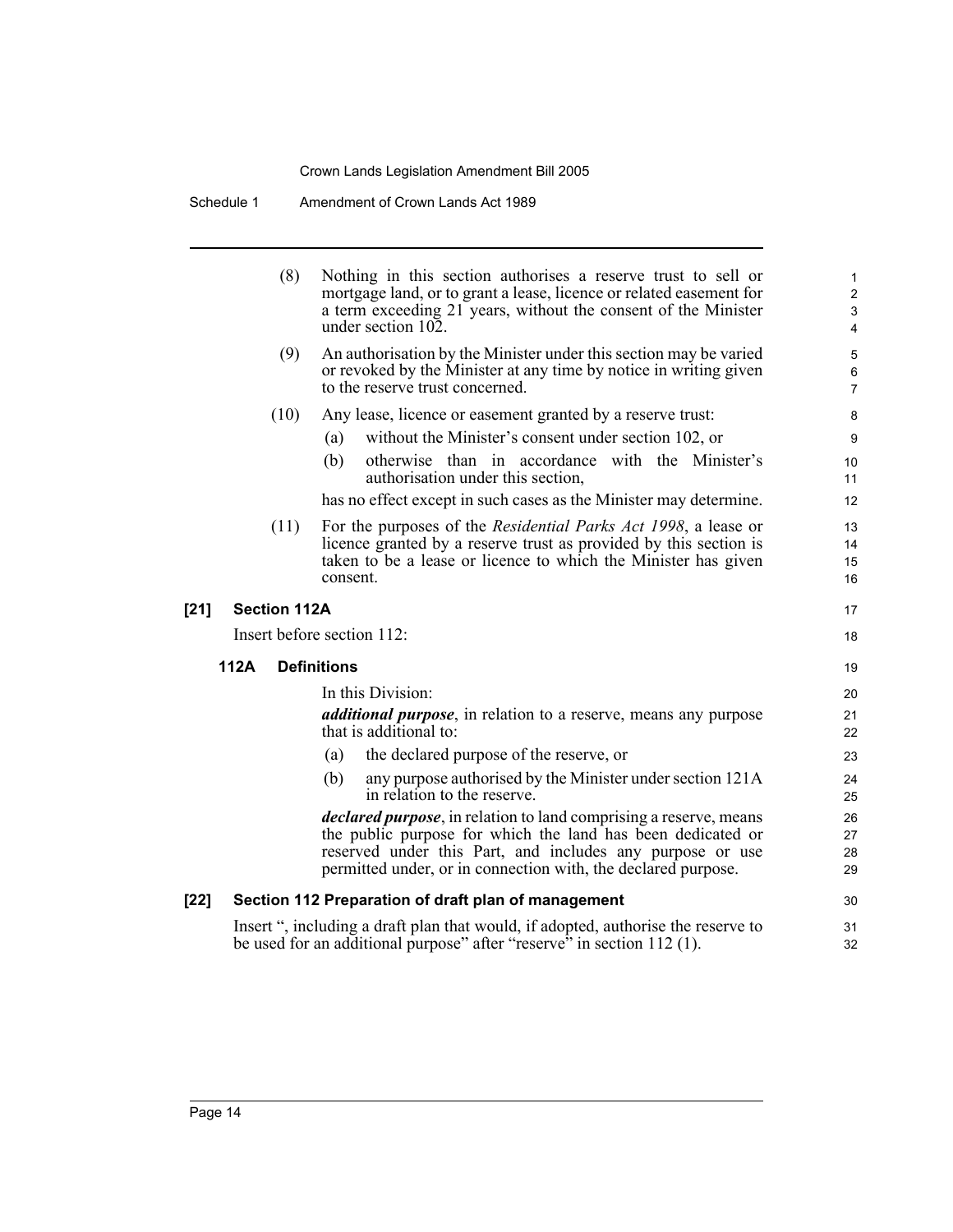Amendment of Crown Lands Act 1989

| Schedule 1 |  |
|------------|--|

| $[23]$ | Section 112 (5)-(10) |                                                                                                                                                                                                                                                                                                                                                                                          | 1                                                  |
|--------|----------------------|------------------------------------------------------------------------------------------------------------------------------------------------------------------------------------------------------------------------------------------------------------------------------------------------------------------------------------------------------------------------------------------|----------------------------------------------------|
|        |                      | Insert after section $112(4)$ :                                                                                                                                                                                                                                                                                                                                                          | $\overline{c}$                                     |
|        | (5)                  | Without limiting subsection (4), the Minister may, in directing a<br>reserve trust to prepare a draft plan of management, direct the<br>reserve trust to consider including an additional purpose as part<br>of the draft plan.                                                                                                                                                          | $\ensuremath{\mathsf{3}}$<br>4<br>$\mathbf 5$<br>6 |
|        | (6)                  | If, in relation to a draft plan of management prepared by a reserve<br>trust, the reserve trust proposes that the reserve is to be used for<br>an additional purpose, the reserve trust is to advise the Minister<br>of the proposal.                                                                                                                                                    | $\overline{7}$<br>8<br>9<br>10                     |
|        | (7)                  | Without limiting subsection (4), the Minister may, in the case of<br>a draft plan of management that would, if adopted, authorise the<br>reserve to be used for an additional purpose, require the draft plan<br>to specify or deal with the following matters:                                                                                                                          | 11<br>12<br>13<br>14                               |
|        |                      | (a)<br>the condition of the reserve (including the condition of any<br>buildings or other improvements on the reserve),                                                                                                                                                                                                                                                                  | 15<br>16                                           |
|        |                      | the existing use of the reserve (including the existing use<br>(b)<br>of any buildings or other improvements on the reserve),                                                                                                                                                                                                                                                            | 17<br>18                                           |
|        |                      | the nature and scale of the proposed additional purpose,<br>(c)                                                                                                                                                                                                                                                                                                                          | 19                                                 |
|        |                      | (d)<br>the nature, scale and term of any lease, licence or other<br>arrangement that is intended to be granted or entered into<br>in relation to the additional purpose,                                                                                                                                                                                                                 | 20<br>21<br>22                                     |
|        |                      | any submissions made in relation to the draft plan as a<br>(e)<br>result of the consultation process and public exhibition<br>requirements under section 113.                                                                                                                                                                                                                            | 23<br>24<br>25                                     |
|        | (8)                  | In the case of a reserve that is being used or occupied by, or is<br>being administered by, a government agency, the Minister may<br>not cause, or direct, to be prepared a draft plan of management<br>that would, if adopted, authorise the reserve to be used for an<br>additional purpose unless the Minister has consulted with the<br>Minister to whom that agency is responsible. | 26<br>27<br>28<br>29<br>30<br>31                   |
|        | (9)                  | Failure to comply with subsection (8) does not affect the validity<br>of the draft plan if adopted by the Minister under section 114.                                                                                                                                                                                                                                                    | 32<br>33                                           |
|        | (10)                 | The Minister may, at any stage in the preparation of a draft plan<br>of management referred to in subsection $(5)$ or $(6)$ , direct the<br>reserve trust to cease the preparation of the draft plan.                                                                                                                                                                                    | 34<br>35<br>36                                     |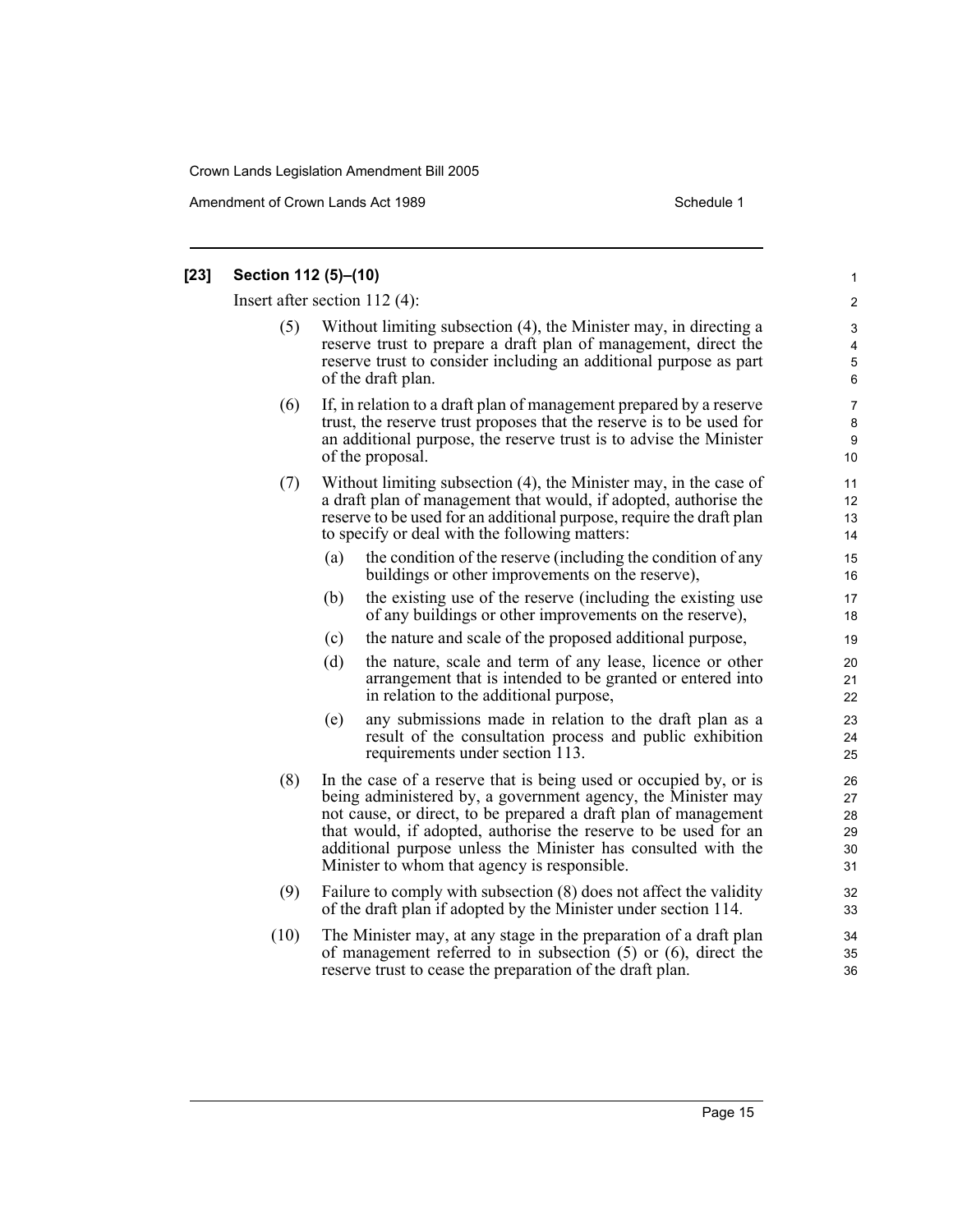Schedule 1 Amendment of Crown Lands Act 1989

| $[24]$ |                        | Section 113 Referral and exhibition of draft plans                                                                                                                                                                                                                                                                                                                                                        | 1                                            |
|--------|------------------------|-----------------------------------------------------------------------------------------------------------------------------------------------------------------------------------------------------------------------------------------------------------------------------------------------------------------------------------------------------------------------------------------------------------|----------------------------------------------|
|        |                        | Insert after section 113 $(3)$ :                                                                                                                                                                                                                                                                                                                                                                          | $\overline{\mathbf{c}}$                      |
|        | (4)                    | In the case of a draft plan of management that would, if adopted,<br>authorise a reserve to be used for an additional purpose, the<br>Minister may, in addition to any of the other requirements of this<br>section, require the reserve trust, by notice in writing:                                                                                                                                     | 3<br>4<br>5<br>6                             |
|        |                        | to consult on the draft plan with such persons or bodies as<br>(a)<br>may be specified in the notice, and                                                                                                                                                                                                                                                                                                 | 7<br>8                                       |
|        |                        | to exhibit the draft plan in accordance with the notice.<br>(b)                                                                                                                                                                                                                                                                                                                                           | 9                                            |
| $[25]$ |                        | Section 114 Adoption of plan of management                                                                                                                                                                                                                                                                                                                                                                | 10                                           |
|        |                        | Insert after section $114(1)$ :                                                                                                                                                                                                                                                                                                                                                                           | 11                                           |
|        | (1A)                   | In the case of a plan of management that authorises a reserve to<br>be used for an additional purpose, the Minister may, without<br>limiting subsection $(1)$ , adopt the plan subject to the reserve trust<br>complying with such conditions as the Minister thinks fit to<br>impose.                                                                                                                    | 12<br>13<br>14<br>15<br>16                   |
|        | (1B)                   | Without limiting the conditions that the Minister may impose<br>under subsection (1A), the Minister may impose a condition<br>requiring the reserve trust to indemnify the Crown against any<br>liability or claim for compensation that may arise as a result of<br>the reserve being used for the additional purpose specified in the<br>plan.                                                          | 17<br>18<br>19<br>20<br>21<br>22             |
|        | (1C)                   | In determining whether to adopt a plan of management that<br>authorises a reserve to be used for an additional purpose, the<br>Minister is to have regard to the following:<br>the declared purpose of the reserve,<br>(a)<br>(b)<br>the compatibility of the proposed additional purpose with<br>the declared purpose,<br>the principles of Crown land management,<br>(c)<br>(d)<br>the public interest. | 23<br>24<br>25<br>26<br>27<br>28<br>29<br>30 |
| $[26]$ | <b>Section 114 (3)</b> |                                                                                                                                                                                                                                                                                                                                                                                                           | 31                                           |
|        |                        | Insert after section $114(2)$ :                                                                                                                                                                                                                                                                                                                                                                           | 32                                           |
|        | (3)                    | If a plan of management is adopted authorising a reserve to be<br>used for an additional purpose specified in the plan, the reserve<br>may be used for the additional purpose specified in the plan.                                                                                                                                                                                                      | 33<br>34<br>35                               |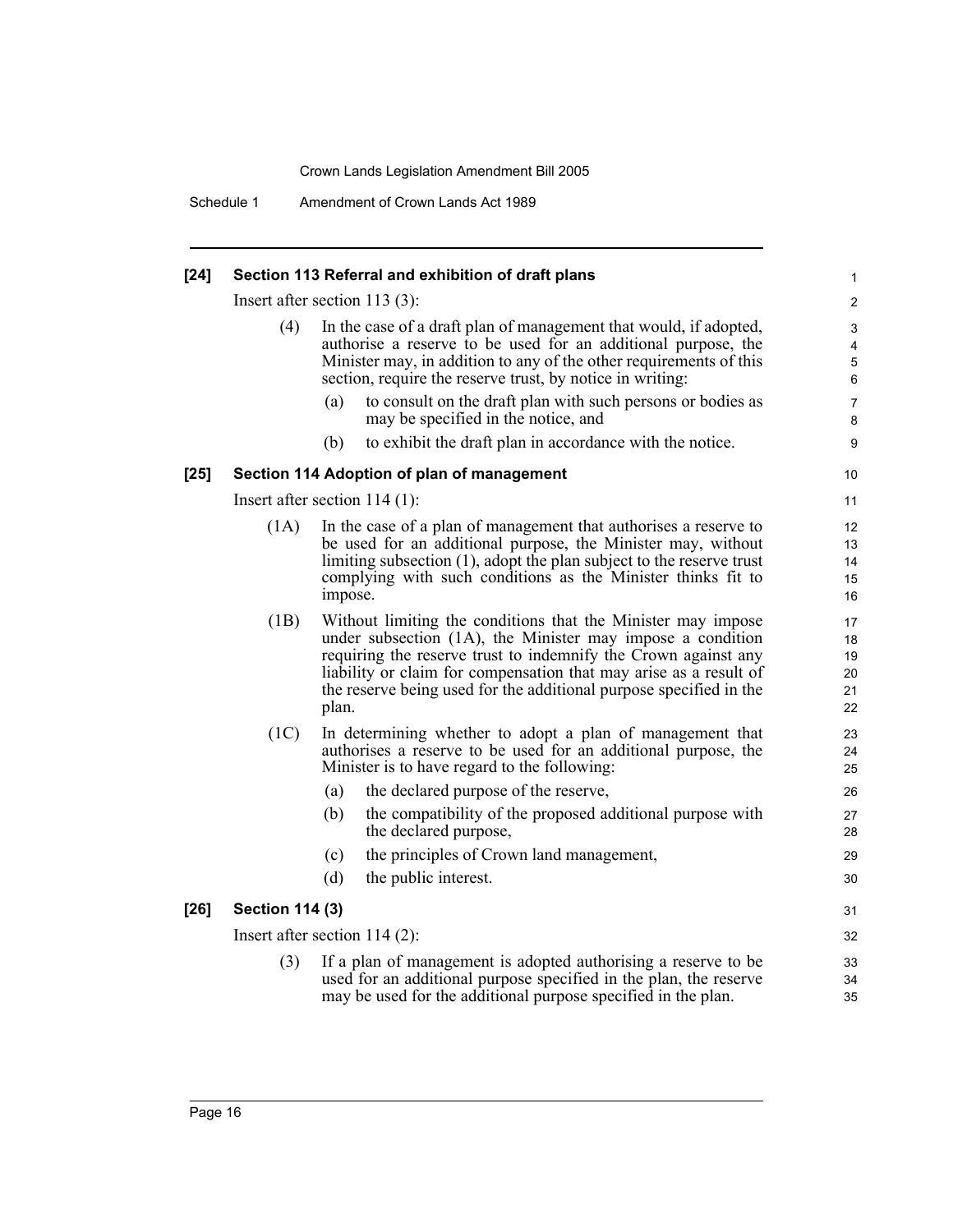Amendment of Crown Lands Act 1989 Schedule 1

| $[27]$ |      |                     |     | Section 117 Appointment of administrator                                                                                                                                                                                                                                                                  | 1                          |
|--------|------|---------------------|-----|-----------------------------------------------------------------------------------------------------------------------------------------------------------------------------------------------------------------------------------------------------------------------------------------------------------|----------------------------|
|        |      |                     |     | Omit section 117 (1). Insert instead:                                                                                                                                                                                                                                                                     | $\overline{c}$             |
|        |      | (1)                 |     | The Minister may, by notification in the Gazette, appoint an<br>administrator to manage the affairs of a reserve trust.                                                                                                                                                                                   | 3<br>4                     |
| $[28]$ |      |                     |     | <b>Section 118 Functions of administrator</b>                                                                                                                                                                                                                                                             | 5                          |
|        |      | Omit the section.   |     |                                                                                                                                                                                                                                                                                                           | 6                          |
| $[29]$ |      |                     |     | Section 121 Liability of reserve trust, members and other persons                                                                                                                                                                                                                                         | 7                          |
|        |      |                     |     | Omit section 121 (2). Insert instead:                                                                                                                                                                                                                                                                     | 8                          |
|        |      | (2)                 |     | If a reserve trust is managed by a corporation, the corporation is<br>jointly and severally liable with the reserve trust:                                                                                                                                                                                | 9<br>10                    |
|        |      |                     | (a) | for any liability of the reserve trust, or                                                                                                                                                                                                                                                                | 11                         |
|        |      |                     | (b) | if the corporation is managing the affairs of the reserve<br>trust with another person or body in accordance with<br>section 92 (6B), for the liability of the reserve trust to the<br>extent only that the liability relates to the functions of the<br>corporation as the manager of the reserve trust. | 12<br>13<br>14<br>15<br>16 |
| $[30]$ |      | <b>Section 121A</b> |     |                                                                                                                                                                                                                                                                                                           | 17                         |
|        |      |                     |     | Insert before section 121:                                                                                                                                                                                                                                                                                | 18                         |
|        | 121A |                     |     | Minister may authorise reserve to be used for additional purpose                                                                                                                                                                                                                                          | 19                         |
|        |      | (1)                 |     | In this section, <i>declared purpose</i> has the same meaning as in<br>section 112A.                                                                                                                                                                                                                      | 20<br>21                   |
|        |      | (2)                 |     | The Minister may, by order published in the Gazette, authorise a<br>reserve specified in the order to be used for a purpose that is<br>additional to the declared purpose of the reserve.                                                                                                                 | 22<br>23<br>24             |
|        |      | (3)                 |     | The Minister may not authorise a reserve to be used for any such<br>additional purpose unless the Minister is satisfied that:                                                                                                                                                                             | 25<br>26                   |
|        |      |                     | (a) | the additional purpose is compatible with the declared<br>purpose of the reserve, and                                                                                                                                                                                                                     | 27<br>28                   |
|        |      |                     | (b) | the use of the reserve for the additional purpose is<br>consistent with the principles of Crown land management,<br>and                                                                                                                                                                                   | 29<br>30<br>31             |
|        |      |                     | (c) | it is in the public interest for the reserve to be used for the<br>additional purpose.                                                                                                                                                                                                                    | 32<br>33                   |
|        |      | (4)                 |     | The Minister is to consult the following persons or bodies before<br>making an order under this section in relation to a reserve:                                                                                                                                                                         | 34<br>35                   |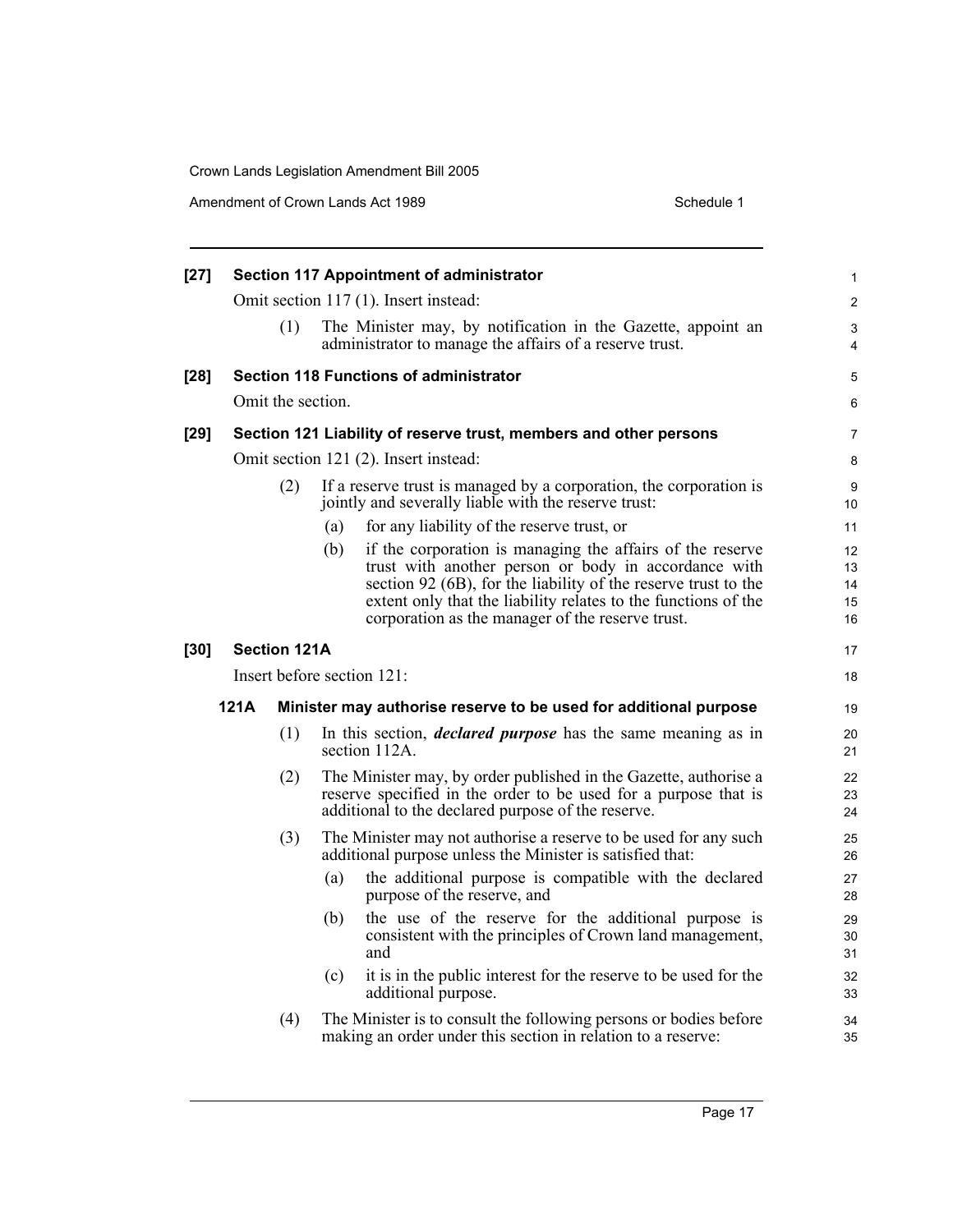Schedule 1 Amendment of Crown Lands Act 1989

|        |                           | (a)                | the person or body managing the affairs of the reserve trust<br>(if any) appointed as trustee for the reserve,                                                                                                                                                                                                                      | $\mathbf{1}$<br>$\overline{2}$   |
|--------|---------------------------|--------------------|-------------------------------------------------------------------------------------------------------------------------------------------------------------------------------------------------------------------------------------------------------------------------------------------------------------------------------------|----------------------------------|
|        |                           | (b)                | if the reserve is being used or occupied by, or is being<br>administered by, a government agency—the Minister to<br>whom that agency is responsible.                                                                                                                                                                                | 3<br>4<br>5                      |
|        | (5)                       |                    | Failure to comply with subsection (4) does not affect the validity<br>of the order.                                                                                                                                                                                                                                                 | 6<br>$\overline{7}$              |
|        | (6)                       |                    | An order under this section may relate to any number of reserves<br>or to a specified group of reserves.                                                                                                                                                                                                                            | 8<br>9                           |
| [31]   |                           |                    | Section 122 Reports etc by reserve trust                                                                                                                                                                                                                                                                                            | 10                               |
|        | $122(1)$ .                |                    | Insert "by the regulations or as may be required by the Minister by notice in<br>writing to the reserve trust" after "prescribed" wherever occurring in section                                                                                                                                                                     | 11<br>12<br>13                   |
| [32]   | <b>Section 122A</b>       |                    |                                                                                                                                                                                                                                                                                                                                     | 14                               |
|        | Insert after section 122: |                    |                                                                                                                                                                                                                                                                                                                                     | 15                               |
|        | 122A                      |                    | Financial year of reserve trust                                                                                                                                                                                                                                                                                                     | 16                               |
|        |                           |                    | The financial year of a reserve trust is the year commencing on<br>1 July unless otherwise specified by the Minister.                                                                                                                                                                                                               | 17<br>18                         |
| [33]   |                           |                    | Section 138 Certain land may be declared to be Crown land                                                                                                                                                                                                                                                                           | 19                               |
|        |                           |                    | Omit paragraph (c) of the definition of <i>public authority</i> in section 138 (5).                                                                                                                                                                                                                                                 | 20                               |
|        | Insert instead:           |                    |                                                                                                                                                                                                                                                                                                                                     | 21                               |
|        |                           | (c)                | a rural lands protection board,                                                                                                                                                                                                                                                                                                     | 22                               |
| $[34]$ | Part 7, Division 1A       |                    |                                                                                                                                                                                                                                                                                                                                     | 23                               |
|        | Insert after Division 1:  |                    |                                                                                                                                                                                                                                                                                                                                     | 24                               |
|        | <b>Division 1A</b>        |                    | Transfer or vesting of certain land to or in<br>Crown                                                                                                                                                                                                                                                                               | 25<br>26                         |
|        | 138A                      | <b>Definitions</b> |                                                                                                                                                                                                                                                                                                                                     | 27                               |
|        |                           |                    | In this Division:<br><i>institution</i> has the same meaning as in the <i>Trustees of Schools of</i><br>Arts Enabling Act 1902.<br><i>private trust land</i> means any land (other than public trust land)<br>reserved, dedicated or granted under any Act or instrument, or<br>otherwise held, for the purposes of an institution. | 28<br>29<br>30<br>31<br>32<br>33 |
|        |                           |                    |                                                                                                                                                                                                                                                                                                                                     |                                  |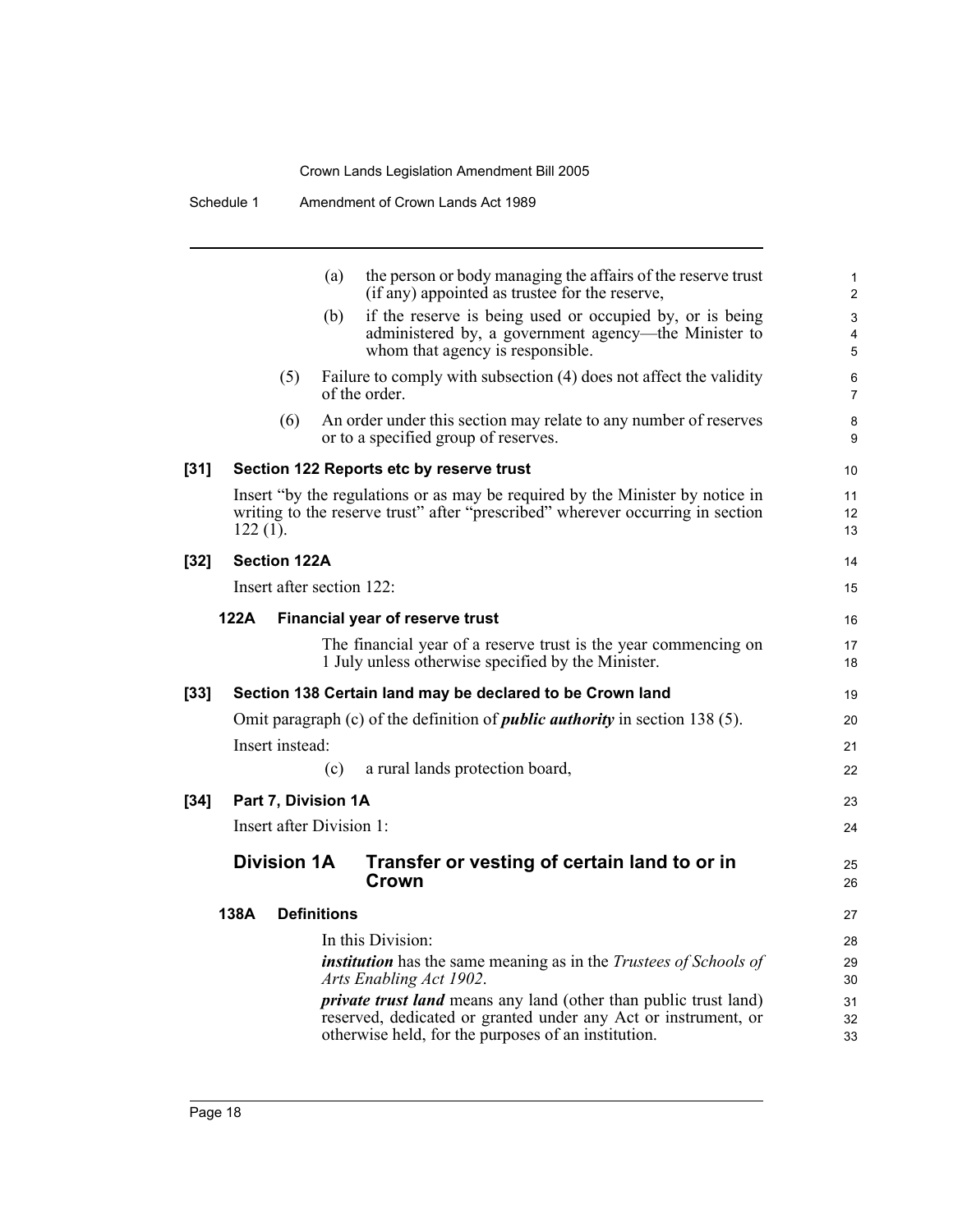Amendment of Crown Lands Act 1989 Schedule 1

|      |     | <i>public trust land</i> means any land reserved, dedicated or granted<br>under any Act or instrument, or otherwise held, for the purposes<br>of an institution and which:                                                                                           | 1<br>$\overline{c}$<br>3 |
|------|-----|----------------------------------------------------------------------------------------------------------------------------------------------------------------------------------------------------------------------------------------------------------------------|--------------------------|
|      |     | is Crown land (or land otherwise vested in the Crown), or<br>(a)                                                                                                                                                                                                     | 4                        |
|      |     | (b)<br>was Crown land (or land otherwise vested in the Crown)<br>before being reserved, dedicated, granted or held for the<br>purposes of an institution.                                                                                                            | 5<br>6<br>7              |
|      |     | <i>trustees</i> of private trust land or public trust land means the<br>majority of the trustees for the time being of that land.                                                                                                                                    | 8<br>9                   |
| 138B |     | Transfer of private trust land to Crown by agreement with trustees                                                                                                                                                                                                   | 10                       |
|      | (1) | The Minister and the trustees of private trust land may enter into<br>an agreement for the land to be transferred to the Crown.                                                                                                                                      | 11<br>12                 |
|      | (2) | Any such agreement may specify a purpose for which the land is<br>to be used after it is transferred to the Crown.                                                                                                                                                   | 13<br>14                 |
|      | (3) | The trustees may enter into any such agreement to transfer<br>private trust land, and the agreement has effect, despite the terms<br>and provisions of any Act, deed, reservation, dedication, grant or<br>other instrument relating to the land.                    | 15<br>16<br>17<br>18     |
|      | (4) | The Minister is to comply as far as practicable with the<br>agreement.                                                                                                                                                                                               | 19<br>20                 |
| 138C |     | Vesting of public trust land in Crown by agreement with trustees                                                                                                                                                                                                     | 21                       |
|      | (1) | The Minister and the trustees of public trust land may enter into<br>an agreement for the land to be vested in the Crown.                                                                                                                                            | 22<br>23                 |
|      | (2) | Any such agreement may specify a purpose for which the land is<br>to be used after it is vested in the Crown.                                                                                                                                                        | 24<br>25                 |
|      | (3) | The trustees may enter into any such agreement for the vesting of<br>public trust land in the Crown, and the agreement has effect,<br>despite the terms and provisions of any Act, deed, reservation,<br>dedication, grant or other instrument relating to the land. | 26<br>27<br>28<br>29     |
|      | (4) | The Minister is to comply as far as practicable with the<br>agreement.                                                                                                                                                                                               | 30<br>31                 |
|      | (5) | If an agreement is entered into under this section, the Minister<br>may, by notification in the Gazette, vest the land in the Crown.                                                                                                                                 | 32<br>33                 |
|      | (6) | If the notification specifies a public purpose for which the land is<br>to be reserved (being a public purpose for the purposes of section<br>87), the land is, on publication of the notification, taken to be<br>reserved under Part 5 for that purpose.           | 34<br>35<br>36<br>37     |
|      |     |                                                                                                                                                                                                                                                                      |                          |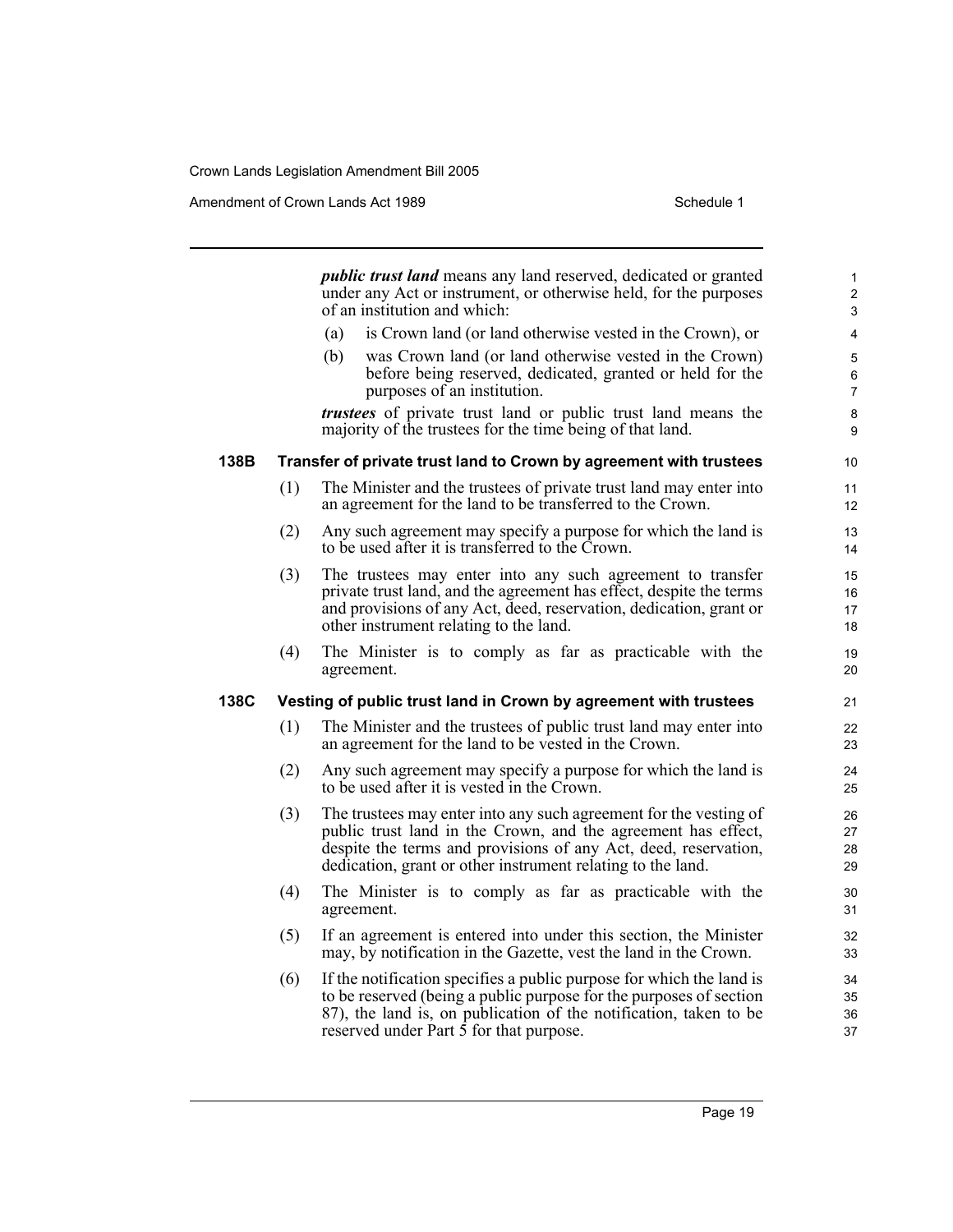Schedule 1 Amendment of Crown Lands Act 1989

| 138D |     | Revocation of reservation or dedication of public trust land                                                                                                                                                                                               | $\mathbf{1}$         |
|------|-----|------------------------------------------------------------------------------------------------------------------------------------------------------------------------------------------------------------------------------------------------------------|----------------------|
|      | (1) | The Minister may, by notification in the Gazette:                                                                                                                                                                                                          | 2                    |
|      |     | revoke the reservation or dedication of any public trust<br>(a)<br>land, and                                                                                                                                                                               | 3<br>$\overline{4}$  |
|      |     | vest the land in the Crown.<br>(b)                                                                                                                                                                                                                         | 5                    |
|      | (2) | If the notification specifies a public purpose for which the land is<br>to be reserved (being a public purpose for the purposes of section<br>87), the land is, on publication of the notification, taken to be<br>reserved under Part 5 for that purpose. | 6<br>7<br>8<br>9     |
| 138E |     | Consultation in relation to transfer or vesting of land                                                                                                                                                                                                    | 10                   |
|      | (1) | The Minister may, before any private trust land is transferred to,<br>or any public trust land is vested in, the Crown under this<br>Division:                                                                                                             | 11<br>12<br>13       |
|      |     | (a)<br>cause an advertisement of the proposed transfer or vesting<br>to be published in a newspaper circulating in the area in<br>which the land is situated, and                                                                                          | 14<br>15<br>16       |
|      |     | (b)<br>cause a notice of the proposed transfer or vesting to be<br>placed in or on the land, and                                                                                                                                                           | 17<br>18             |
|      |     | refer the matter to a local land board for a report.<br>(c)                                                                                                                                                                                                | 19                   |
|      | (2) | Any such advertisement or notice may invite submissions on the<br>proposed transfer or vesting to be made to the Minister within<br>such time as is specified in the advertisement or notice.                                                              | 20<br>21<br>22       |
|      | (3) | The Minister is to take into account any submissions received on<br>the proposed transfer or vesting, and any local land board report<br>on the matter, before deciding to proceed with the proposed<br>transfer or vesting.                               | 23<br>24<br>25<br>26 |
| 138F |     | Effect of transfer or vesting of land                                                                                                                                                                                                                      | 27                   |
|      | (1) | Any land that is transferred to, or vested in, the Crown under this<br>Division:                                                                                                                                                                           | 28<br>29             |
|      |     | becomes Crown land, and<br>(a)                                                                                                                                                                                                                             | 30                   |
|      |     | is freed and discharged from any trusts, estates, interests,<br>(b)<br>reservations, dedications, conditions, restrictions and<br>provisions affecting the land.                                                                                           | 31<br>32<br>33       |
|      | (2) | Subsection $(1)$ (b) is subject to sections 138B (4) and 138C (4).                                                                                                                                                                                         | 34                   |
|      | (3) | Any land that is vested in the Crown under this Division is vested<br>without the need for any further conveyance, transfer,<br>assignment, assurance or declaration.                                                                                      | 35<br>36<br>37       |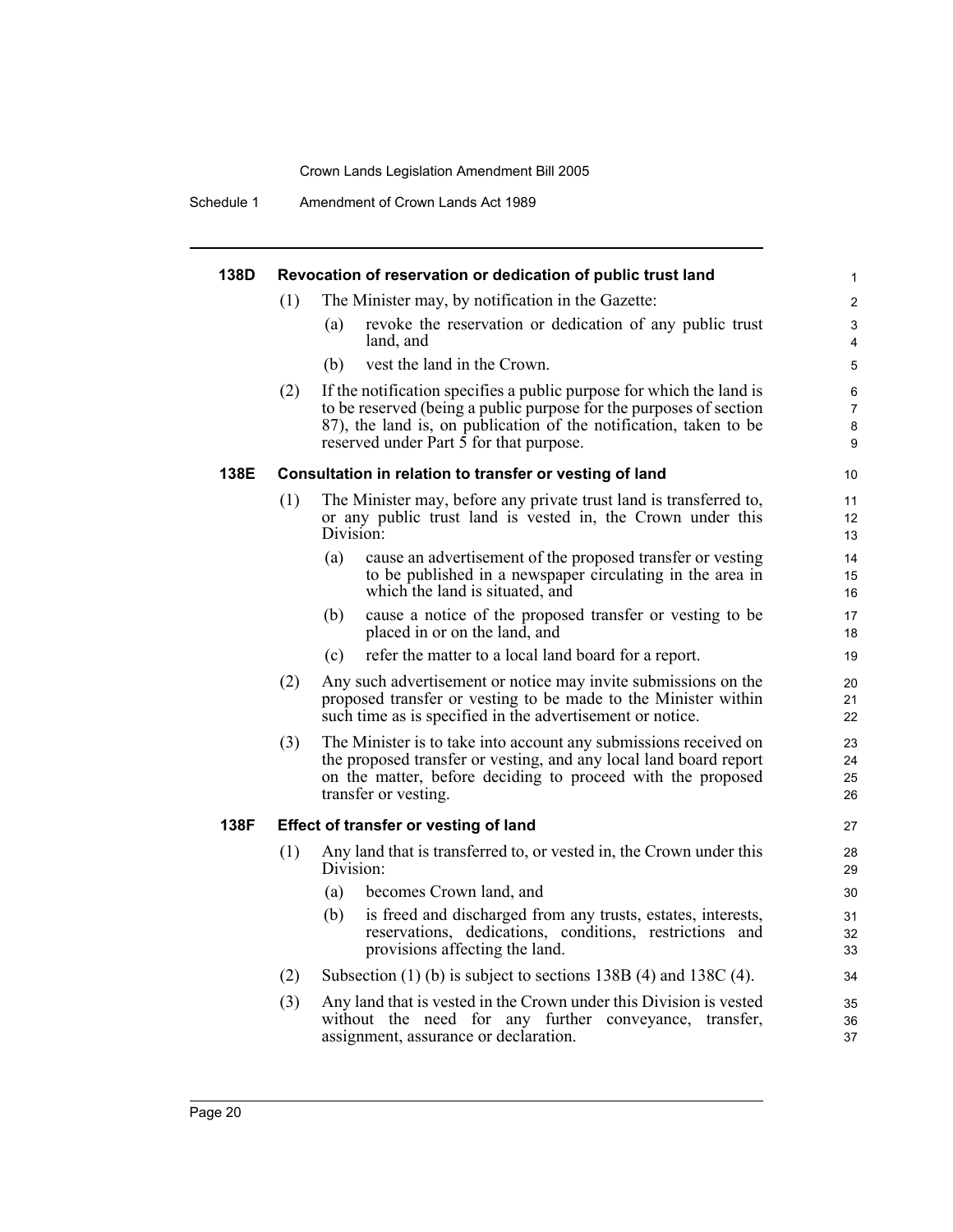Amendment of Crown Lands Act 1989 Schedule 1

- (4) If any land that is transferred to, or vested in, the Crown under this Division is reserved for a public purpose, the reservation does not operate to reserve the land for the purposes of an institution under the *Trustees of Schools of Arts Enabling Act 1902*.
- (5) On the transfer or vesting of any private trust land or public trust land to or in the Crown under this Division, the following provisions have effect:
	- (a) any assets, rights or liabilities in relation to the land, or in relation to the trustees of the land in their capacity as trustees, become the assets, rights or liabilities of the Crown,
	- (b) all proceedings relating to those assets, rights and liabilities that were commenced by or against the trustees before the transfer or vesting are taken to be proceedings pending by or against the Crown,
	- (c) any act, matter or thing done or omitted to be done in relation to those assets, rights and liabilities by, to or in respect of the trustees before the transfer or vesting is (to the extent to which that act, matter or thing has any force or effect) taken to have been done or omitted to be done by, to or in respect of the Crown.
- (6) In this section:

*assets* means any legal or equitable estate or interest (whether present or future and whether vested or contingent) in real or personal property of any description (including money), and includes securities, choses in action and documents.

*liabilities* means any liabilities, debts or obligations (whether present or future and whether vested or contingent).

*rights* means any rights, powers, privileges or immunities (whether present or future and whether vested or contingent).

#### **138G Provisions relating to assessment of transferred or vested land**

- (1) Any private trust land or public trust land may be assessed under Part 3 before the land is transferred to, or vested in, the Crown under this Division even though the land is not Crown land at the time when the assessment is carried out.
- (2) An assessment under Part 3 is not required in relation to the reservation of any land transferred to or vested in the Crown under this Division if the Minister is satisfied that the public purpose (if any) for which the land is to be reserved is the same,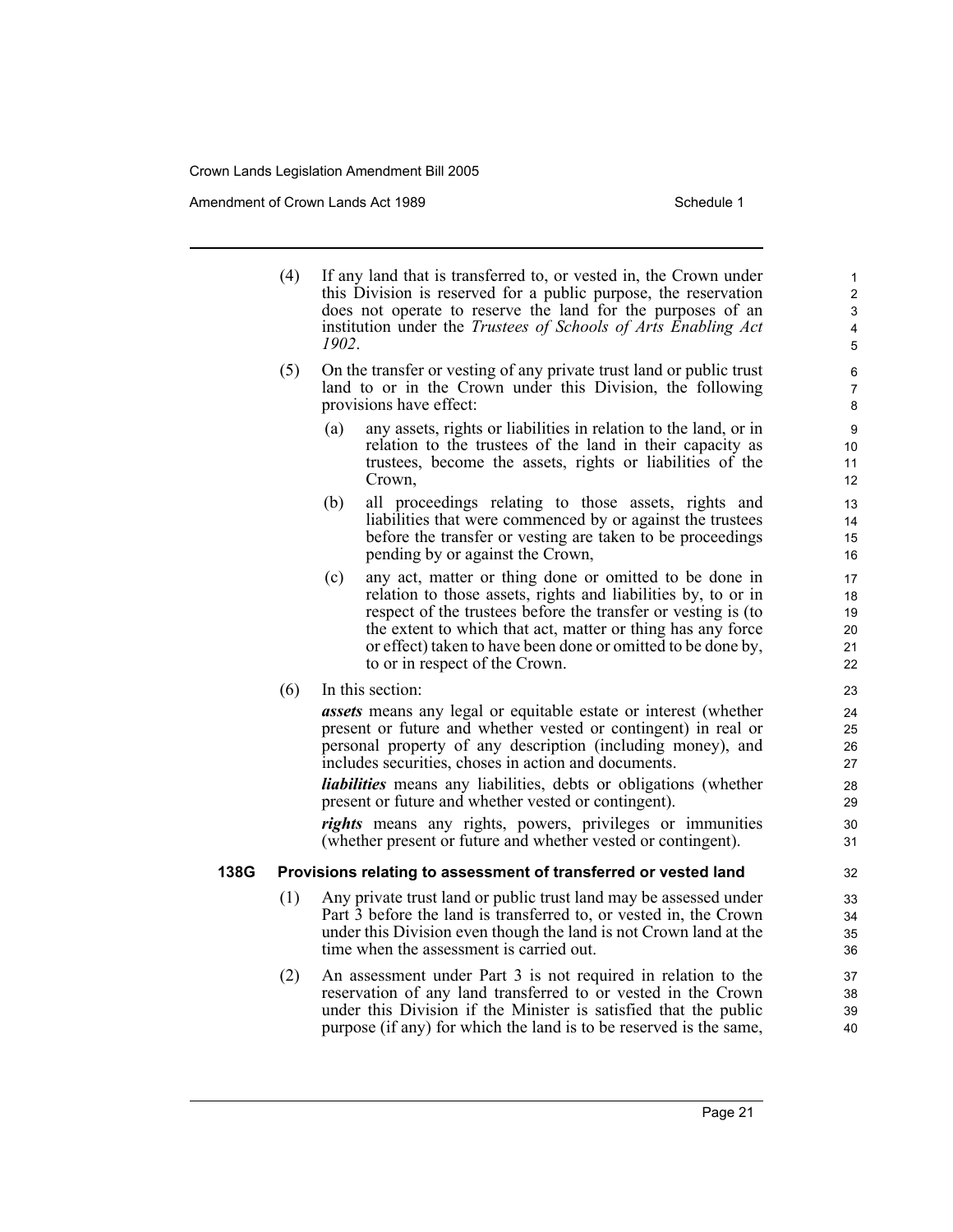Schedule 1 Amendment of Crown Lands Act 1989

|        |                         | or substantially the same, as the purpose for which the land was<br>reserved, dedicated, granted or held, or otherwise used, before<br>being transferred or vested under this Division.                                                                        | $\mathbf{1}$<br>$\overline{c}$<br>3 |
|--------|-------------------------|----------------------------------------------------------------------------------------------------------------------------------------------------------------------------------------------------------------------------------------------------------------|-------------------------------------|
| $[35]$ |                         | Section 140 Removal of conditions etc                                                                                                                                                                                                                          | 4                                   |
|        |                         | Insert at the end of the section:                                                                                                                                                                                                                              | 5                                   |
|        | (2)                     | This section is subject to clauses $9(2)$ and $10(2)$ of Schedule 7A<br>to the Crown Lands (Continued Tenures) Act 1989.                                                                                                                                       | 6<br>$\overline{7}$                 |
| $[36]$ |                         | Section 141B General provisions applicable to CPI adjustment                                                                                                                                                                                                   | 8                                   |
|        | Omit the section.       |                                                                                                                                                                                                                                                                | 9                                   |
| $[37]$ |                         | Section 142 Objections and appeals against determinations or<br>redeterminations of rent                                                                                                                                                                       | 10<br>11                            |
|        |                         | Insert at the end of section $142(1)(a)$ :                                                                                                                                                                                                                     | 12                                  |
|        |                         | , and                                                                                                                                                                                                                                                          | 13                                  |
|        |                         | a redetermination of rent under Division 3A, and<br>$\left( a1\right)$                                                                                                                                                                                         | 14                                  |
| $[38]$ | <b>Section 142 (8A)</b> |                                                                                                                                                                                                                                                                | 15                                  |
|        |                         | Insert after section $142(8)$ :                                                                                                                                                                                                                                | 16                                  |
|        | (8A)                    | A redetermination of rent under Division 3A takes effect from the<br>date of the redetermination even if an objection or appeal has<br>been lodged.                                                                                                            | 17<br>18<br>19                      |
| $[39]$ |                         | Section 143 Determination or redetermination of rent-principles                                                                                                                                                                                                | 20                                  |
|        |                         | Insert at the end of the section:                                                                                                                                                                                                                              | 21                                  |
|        | (2)                     | Despite subsection (1), if the Independent Pricing and Regulatory<br>Tribunal makes a recommendation in relation to the rent of any<br>such lease, licence or enclosure permit (or class of any such lease,<br>licence or enclosure permit), the Minister may: | 22<br>23<br>24<br>25                |
|        |                         | in redetermining the rent of any lease or licence that is the<br>(a)<br>subject of the recommendation, or                                                                                                                                                      | 26<br>27                            |
|        |                         | in determining or redetermining the rent of any enclosure<br>(b)<br>permit that is the subject of the recommendation,                                                                                                                                          | 28<br>29                            |
|        |                         | apply the recommendation.                                                                                                                                                                                                                                      | 30                                  |
|        | (3)                     | If the recommendation of the Independent Pricing and<br>Regulatory Tribunal is applied by the Minister in determining or<br>redetermining the rent concerned, the local land board and the                                                                     | 31<br>32<br>33                      |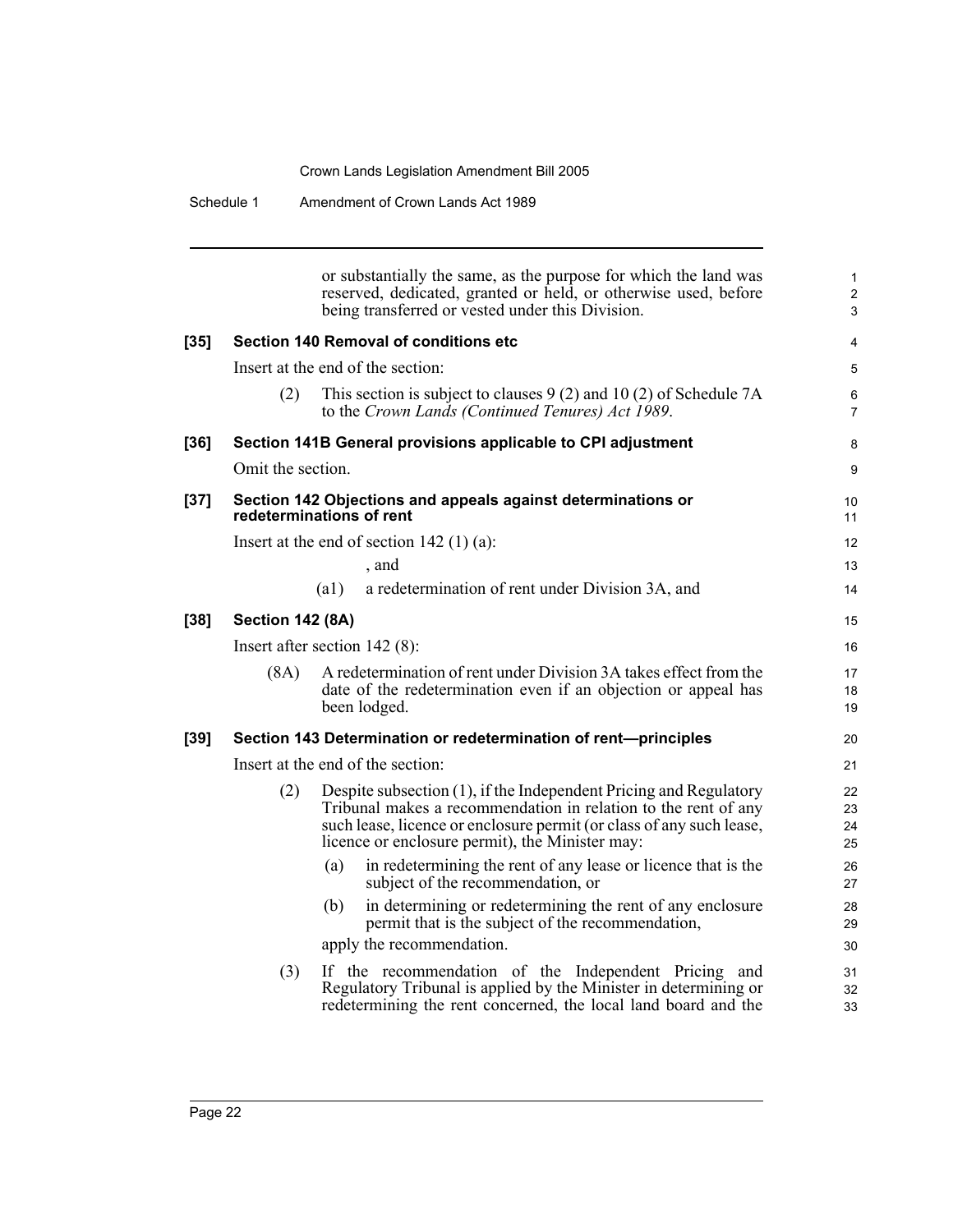Amendment of Crown Lands Act 1989 Schedule 1

Land and Environment Court are, despite subsection (1), to apply the recommendation in determining any appeal against the Minister's decision. (4) This section also applies in relation to the redetermination under Division 3A of the rent of a licence or enclosure permit. **[40] Part 7, Division 3A** Insert after Division 3: **Division 3A Redetermination and adjustment of rents for licences and enclosure permits 143A Application of Division** (1) This Division applies to any licence under this Act, or enclosure permit within the meaning of Division 6 of Part 4, that is subject to the payment of any rent. (2) The rent of any such licence or enclosure permit is subject to redetermination by the Minister in accordance with this Division despite: (a) any term or condition to which the licence or permit is subject, or (b) any other provision of this Act. **143B Minister may redetermine rents for licences and enclosure permits** (1) The Minister may, as provided by this section, redetermine the rent payable in respect of a licence or enclosure permit to which this Division applies. (2) A redetermination of the rent of a licence or enclosure permit is to be made in respect of each rent review date. (3) The rent review dates for a licence or enclosure permit are as follows: (a) if the effective date of the last redetermination of the rent of the licence or enclosure permit was not more than 3 years before the commencement of this section: (i) the first rent review date is the first due date in respect of the rent occurring on or after the commencement of this section that is not less than 3 years after the effective date of that redetermination (or such later due date as may be determined by the Minister), and 1  $\mathfrak{p}$ 3 4 5 6 7 8 9 10 11 12 13 14 15 16 17 18 19 20 21 22 23  $24$ 25 26 27 28 29 30 31 32 33 34 35 36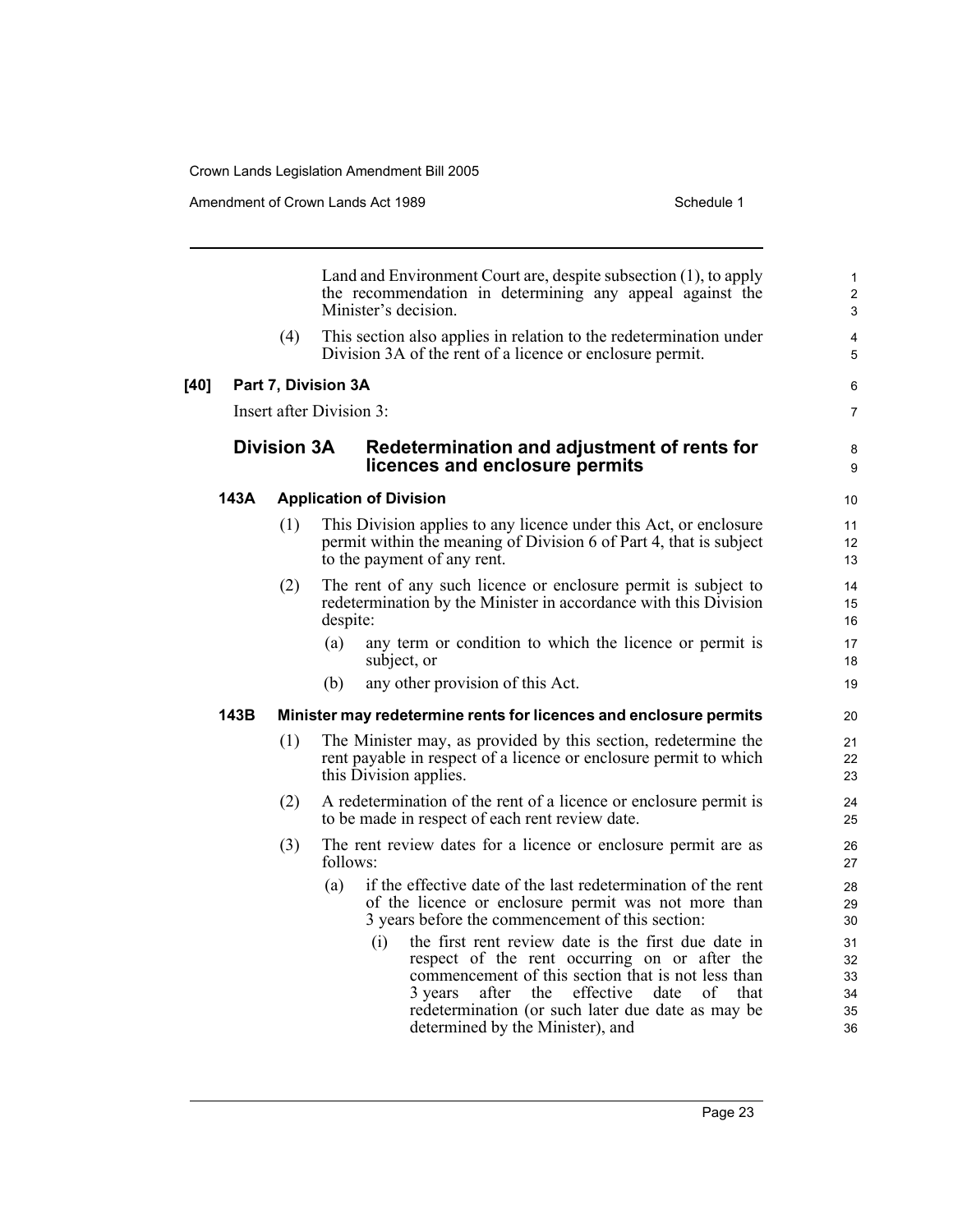(ii) thereafter, rent review dates fall on the third anniversary of the previous rent review date,

- (b) if paragraph (a) does not apply or if there has been no redetermination of the rent of the licence or enclosure permit:
	- (i) in the case of a licence or enclosure permit in force before the commencement of this section:
		- (A) the first rent review date is the first due date in respect of the rent occurring on or after the commencement of this section (or such later due date as may be determined by the Minister), and
		- (B) thereafter, rent review dates fall on the third anniversary of the previous rent review date, or
	- (ii) in the case of a licence or enclosure permit that commences on or after the commencement of this section:
		- (A) the first rent review date is the first due date in respect of the rent occurring not less than 3 years after the commencement of the licence or enclosure permit (or such other due date as may be determined by the Minister), and
		- (B) thereafter, rent review dates fall on the third anniversary of the previous rent review date.
- (4) A redetermination of rent in respect of the first rent review date for a licence or enclosure permit under this section:
	- (a) may be made at any time before the first rent review date or within 6 months after the first rent review date, and, if so made, takes effect on the first rent review date, and
	- (b) may be made more than 6 months after the first rent review date but, if so made, takes effect from the date of the redetermination.
- (5) A redetermination of rent in respect of any other rent review date for a licence or enclosure permit under this section:
	- (a) may be made within 6 months before or after a rent review date and, if so made, takes effect on the rent review date, and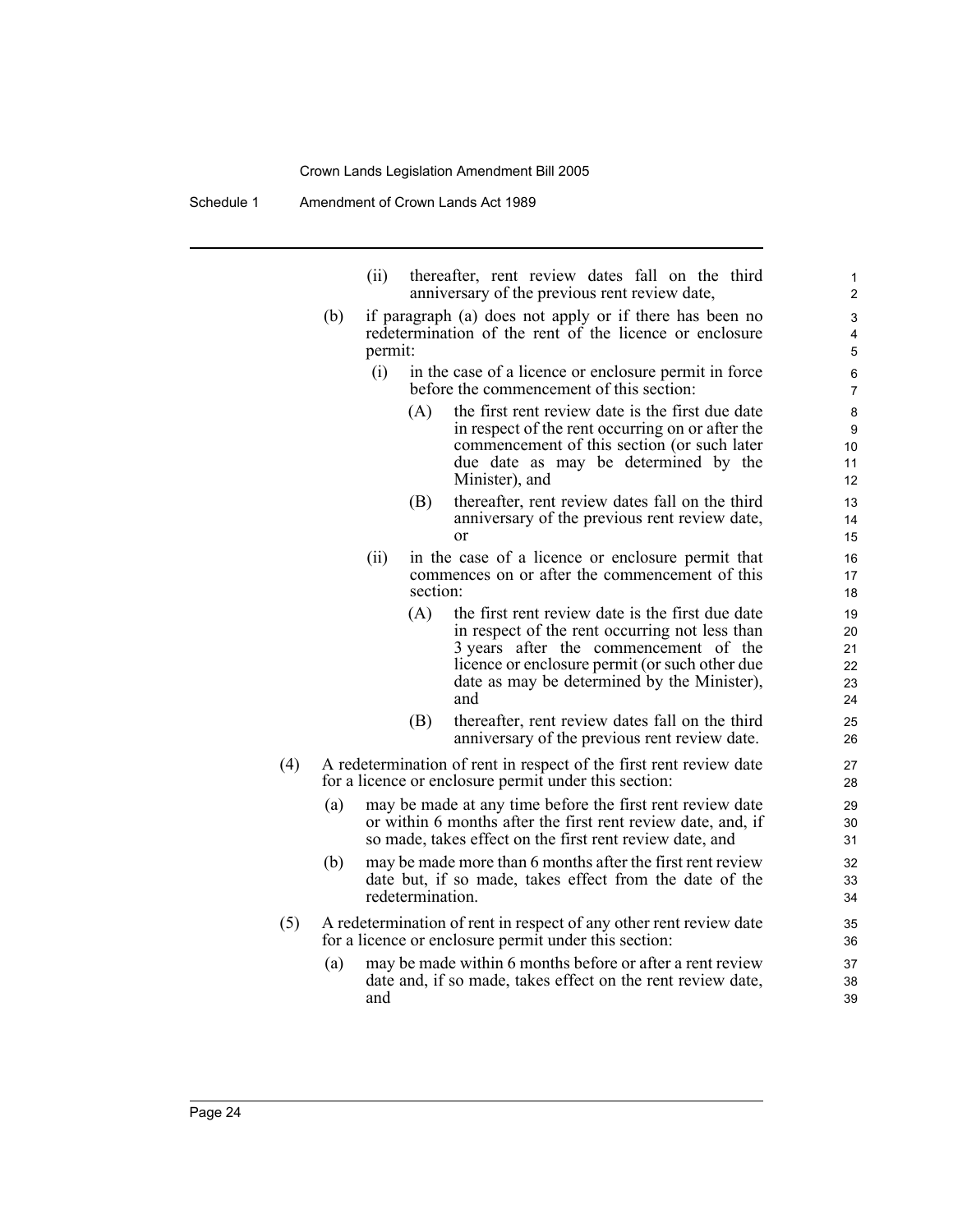Amendment of Crown Lands Act 1989 Schedule 1

|      |     | may be made more than 6 months after a rent review date<br>(b)<br>but, if so made, takes effect from the date of the<br>redetermination.                                                                                                                                               | 1<br>$\overline{2}$<br>3                              |
|------|-----|----------------------------------------------------------------------------------------------------------------------------------------------------------------------------------------------------------------------------------------------------------------------------------------|-------------------------------------------------------|
|      | (6) | Despite subsections $(2)$ and $(3)$ , the Minister may redetermine the<br>rent of a licence or enclosure permit to which this Division<br>applies on an annual basis, or at such other intervals as the<br>Minister determines, starting from such date as the Minister<br>thinks fit. | 4<br>$\overline{5}$<br>$\,6\,$<br>$\overline{7}$<br>8 |
| 143C |     | Adjustment of rent in line with Consumer Price Index                                                                                                                                                                                                                                   | 9                                                     |
|      | (1) | In this section:                                                                                                                                                                                                                                                                       | 10 <sup>°</sup>                                       |
|      |     | <i>existing licence or permit</i> means a licence or enclosure permit in<br>force immediately before the commencement of this section.                                                                                                                                                 | 11<br>12 <sup>2</sup>                                 |
|      |     | mid-term redetermination of rent is a redetermination of rent that<br>takes effect on any date other than the due date for the rent.                                                                                                                                                   | 13<br>14                                              |
|      |     | <i>minimum rent</i> has the same meaning as in Division 2A.                                                                                                                                                                                                                            | 15                                                    |
|      |     | new licence or permit means a licence or enclosure permit that<br>commences after the commencement of this section.                                                                                                                                                                    | 16<br>17                                              |
|      | (2) | The rent of a licence or enclosure permit at a due date that is the<br>effective date of a redetermination of the rent of the licence or<br>permit, or that is the next due date after a mid-term<br>redetermination of the rent of the licence or permit, is:                         | 18<br>19<br>20<br>21                                  |
|      |     | the rent as so redetermined, or<br>(a)                                                                                                                                                                                                                                                 | 22                                                    |
|      |     | if the minimum rent at that due date exceeds the rent as so<br>(b)<br>redetermined—the minimum rent.                                                                                                                                                                                   | 23<br>24                                              |
|      | (3) | The rent of a licence or enclosure permit at any other due date is:                                                                                                                                                                                                                    | 25                                                    |
|      |     | the CPI adjusted rent at that due date or, if the Minister so<br>(a)<br>determines, the rent as redetermined under subsection (2),<br>$\alpha$                                                                                                                                         | 26<br>27<br>28                                        |
|      |     | if the minimum rent at that due date exceeds the CPI<br>(b)<br>adjusted rent, the minimum rent.                                                                                                                                                                                        | 29<br>30                                              |
|      | (4) | The <b>CPI</b> adjusted rent is to be determined in accordance with the<br>following formula:                                                                                                                                                                                          | 31<br>32                                              |
|      |     | $R = A \times \frac{C}{D}$                                                                                                                                                                                                                                                             |                                                       |
|      |     | where:                                                                                                                                                                                                                                                                                 | 33                                                    |
|      |     | <b>R</b> represents the CPI adjusted rent.                                                                                                                                                                                                                                             | 34                                                    |

*A* represents the determined rent, being: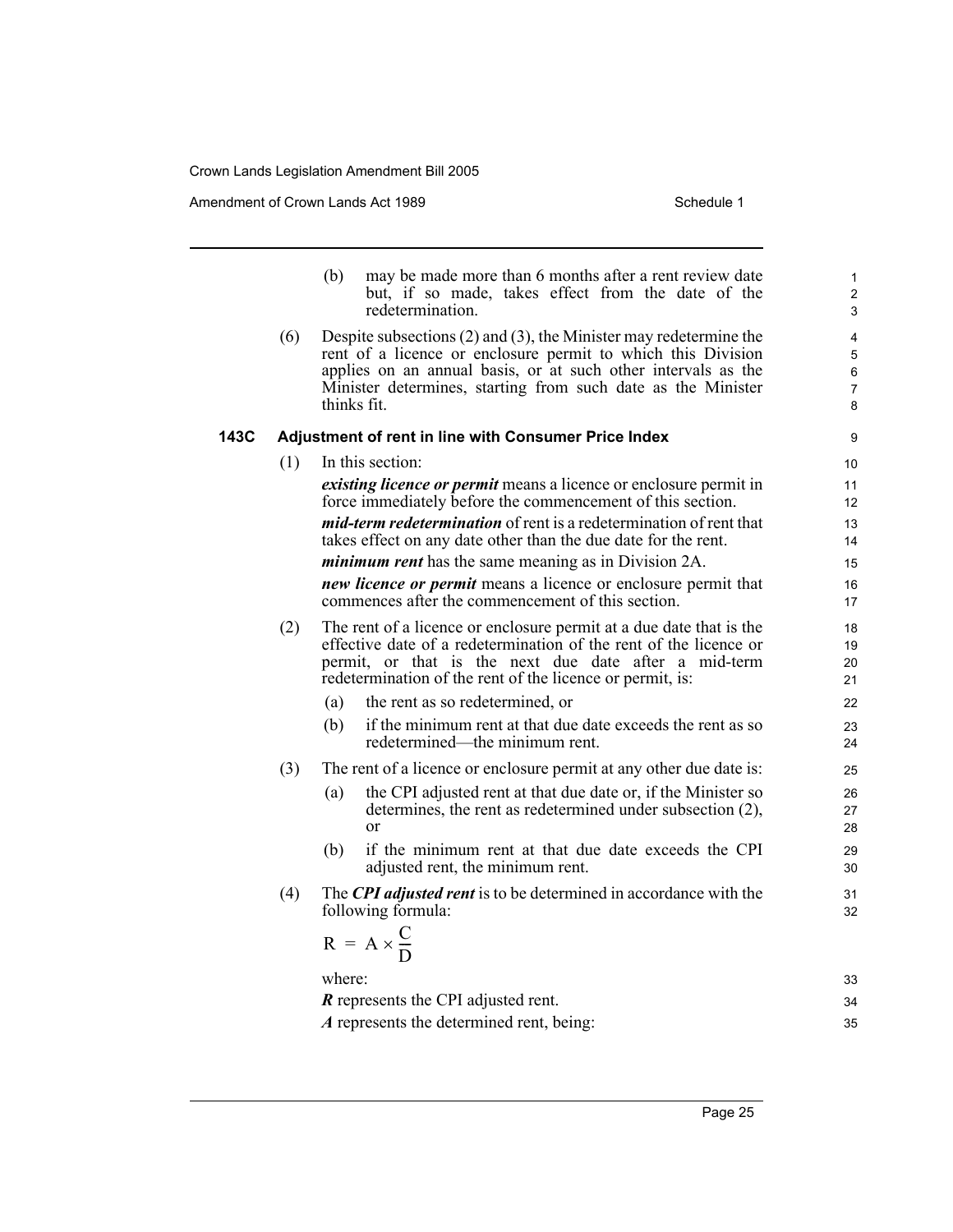Schedule 1 Amendment of Crown Lands Act 1989

(a) in the case of an existing licence or permit—the rent as at the last due date before the commencement of this section, or as at the effective date of the last redetermination of rent to take effect on or before the due date, whichever is later, or

(b) in the case of a new licence or permit—the rent set as at the commencement of the licence or permit, or as at the effective date of the last redetermination of rent to take effect on or before the due date, whichever is later.

*C* represents the Consumer Price Index number for the last quarter for which such a number was published before the due date for the rent.

*D* represents the Consumer Price Index number for the last quarter for which such a number:

- (a) in the case of an existing licence or permit—was published before the last due date before the commencement of this section, or as at the effective date of the last redetermination of rent to take effect on or before the due date, whichever is later, or
- (b) in the case of a new licence or permit—was published before the commencement of the licence or permit, or as at the effective date of the last redetermination of rent to take effect on or before the due date, whichever is later.
- (5) Despite subsections (2) and (3), if a mid-term redetermination of rent is made, the rent as so redetermined may be charged, on a pro rata basis, in respect of the period commencing on the date the redetermination takes effect and ending on the next due date in respect of the rent, and the rent payable may be adjusted by the Minister as appropriate (even if the rent in respect of that period has already been paid in advance).
- (6) The operation of this section in respect of the rent of a licence or enclosure permit is not a redetermination of the rent for the purposes of this Act.

#### **143D Division does not apply in respect of Western Division**

- (1) Subject to this section, this Division does not apply in respect of licences or enclosure permits situated in the Western Division.
- (2) The regulations may apply the provisions of this Division, with or without modification, in respect of licences or enclosure permits situated in the Western Division.
- (3) If the regulations apply the provisions of this Division in respect of licences or enclosure permits situated in the Western Division,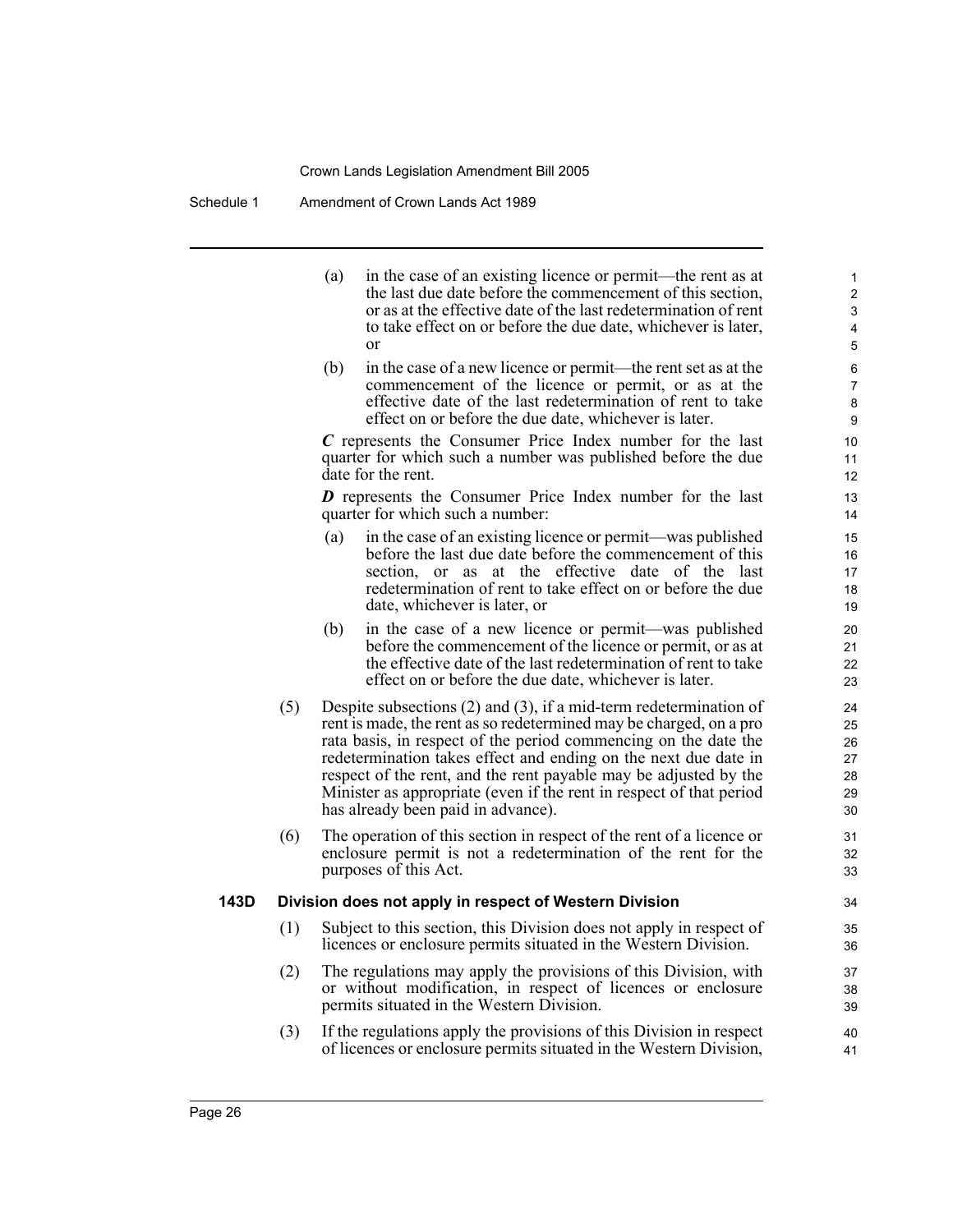|      |      |                                 | the regulations may modify the application of any other provision<br>of this Act in respect of those licences or enclosure permits.                                                                                                                                                  | 1<br>$\overline{2}$        |
|------|------|---------------------------------|--------------------------------------------------------------------------------------------------------------------------------------------------------------------------------------------------------------------------------------------------------------------------------------|----------------------------|
| [41] |      |                                 | Section 148 Interest on arrears                                                                                                                                                                                                                                                      | 3                          |
|      |      |                                 | Omit "3 months after the due date" from section 148 (1).                                                                                                                                                                                                                             | 4                          |
|      |      |                                 | Insert instead "28 days (or such other period as may be prescribed by the<br>regulations) after the due date".                                                                                                                                                                       | 5<br>6                     |
| [42] |      | Part 7, Division 5A             |                                                                                                                                                                                                                                                                                      | 7                          |
|      |      | <b>Insert after Division 5:</b> |                                                                                                                                                                                                                                                                                      | 8                          |
|      |      | <b>Division 5A</b>              | Powers to enter and inspect land and to<br>obtain information                                                                                                                                                                                                                        | 9<br>10                    |
|      | 168A | <b>Definitions</b>              |                                                                                                                                                                                                                                                                                      | 11                         |
|      |      |                                 | In this Division:                                                                                                                                                                                                                                                                    | 12                         |
|      |      |                                 | <b>Crown Lands Acts</b> includes the Hay Irrigation Act 1902.                                                                                                                                                                                                                        | 13                         |
|      |      |                                 | <b>Crown tenure</b> means any of the following:                                                                                                                                                                                                                                      | 14                         |
|      |      | (a)                             | a holding,                                                                                                                                                                                                                                                                           | 15                         |
|      |      | (b)                             | an enclosure permit,                                                                                                                                                                                                                                                                 | 16                         |
|      |      | (c)                             | a Commonwealth lease,                                                                                                                                                                                                                                                                | 17                         |
|      |      | (d)                             | a lease under the <i>Hay Irrigation Act 1902</i> ,                                                                                                                                                                                                                                   | 18                         |
|      |      | (e)                             | any lease or licence granted in respect of a reserve within<br>the meaning of Part $\bar{5}$ .                                                                                                                                                                                       | 19<br>20                   |
|      |      |                                 | <i>landholder</i> means any person who, whether by reason of<br>ownership or otherwise, is in lawful occupation or possession, or<br>has lawful management or control, of private land or land that is<br>the subject of, or is comprised in, a Crown tenure.                        | 21<br>22<br>23<br>24       |
|      |      |                                 | <i>private land</i> means any land (other than Crown land) that:                                                                                                                                                                                                                     | 25                         |
|      |      | (a)                             | is subject to a restriction on use (including a restriction<br>relating to subdivision or separate dealing) or public<br>positive covenant imposed, or taken to have been imposed,<br>by the Minister under Part 4A whether before or after the<br>commencement of this Division, or | 26<br>27<br>28<br>29<br>30 |
|      |      | (b)                             | is held subject to a recorded condition (whether recorded<br>before or after the commencement of this Division).                                                                                                                                                                     | 31<br>32                   |
|      |      |                                 | <i>recorded condition</i> means a condition to which a recording under<br>section 36 (4) (a), 37 (2) (a) or 38 (a) relates.                                                                                                                                                          | 33<br>34                   |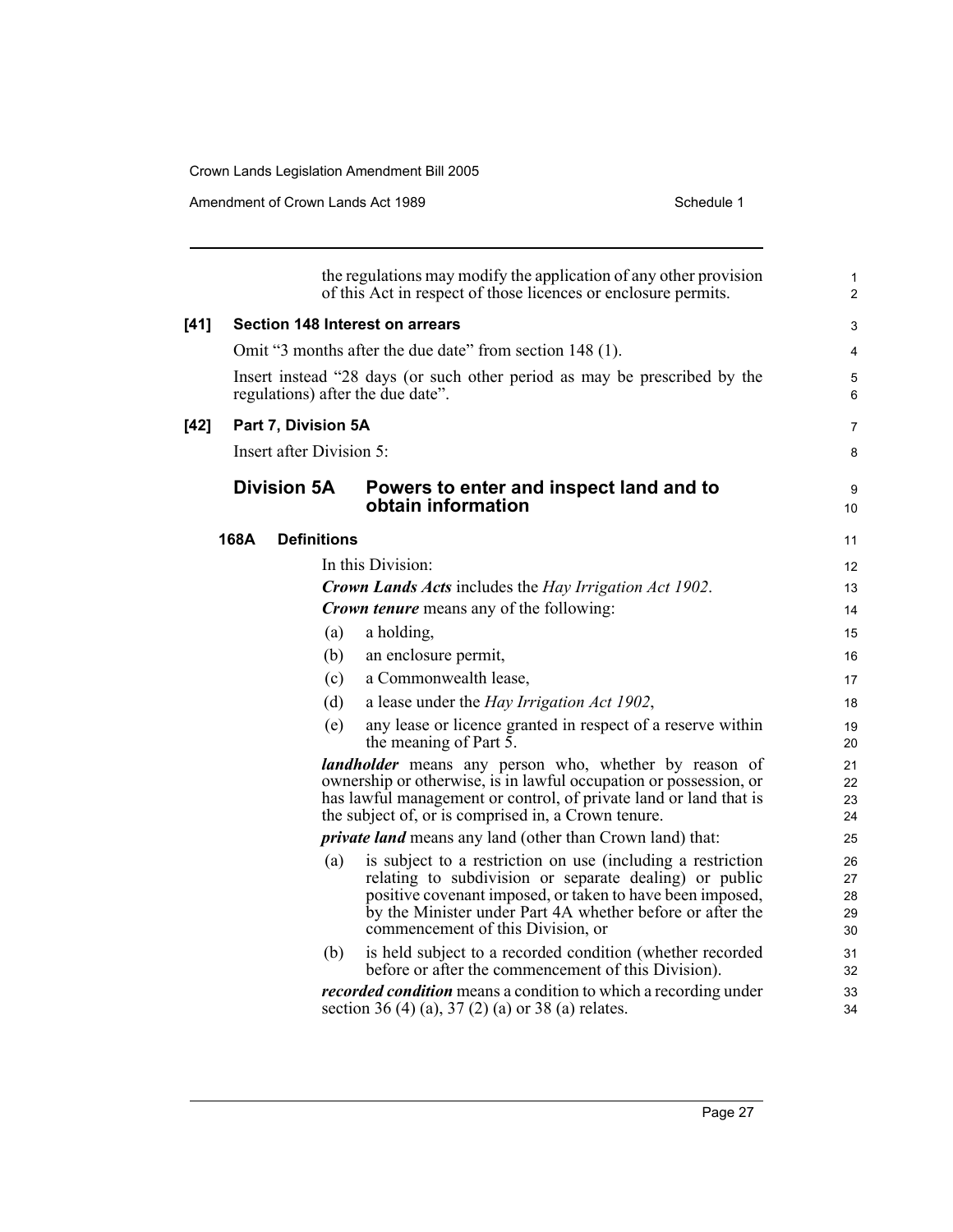Schedule 1 Amendment of Crown Lands Act 1989

#### **168B Appointment of authorised inspectors**

(1) The Minister may appoint any member of staff of the Department or of any other government agency, or of a local council, as an authorised inspector for the purposes of this Division. (2) The authority of an authorised inspector may be limited by the

- relevant instrument of appointment to the functions specified in the instrument of appointment.
- (3) An authorised inspector cannot exercise the functions of an authorised inspector under this Division unless the inspector is in possession of an identification card issued by the Director-General.
- (4) In the course of exercising the functions of an authorised inspector under this Division, the inspector must, if requested to do so by any person who is subject to the exercise of the function, produce the inspector's identification card to the person.

#### **168C Powers of entry and inspection in relation to land**

- (1) An authorised inspector may:
	- (a) enter any land that is the subject of a Crown tenure for the purpose of determining whether the landholder is complying with:
		- (i) the terms and conditions of the tenure, or
		- (ii) any of the requirements of the Crown Lands Acts that apply in relation to the land, and
	- (b) enter any private land, at any reasonable time, for the purpose of:
		- (i) monitoring or reviewing the effectiveness of the measures imposed by the restriction on use or covenant, or by the recorded condition, to or in respect of which the land is subject, or
		- (ii) determining whether the landholder is complying with the restriction on use or covenant, or the recorded condition, to or in respect of which the land is subject, and
	- (c) enter any other land owned or occupied by a landholder for the purpose of gaining access to land that is the subject of a Crown tenure, or is private land, owned or occupied by that landholder.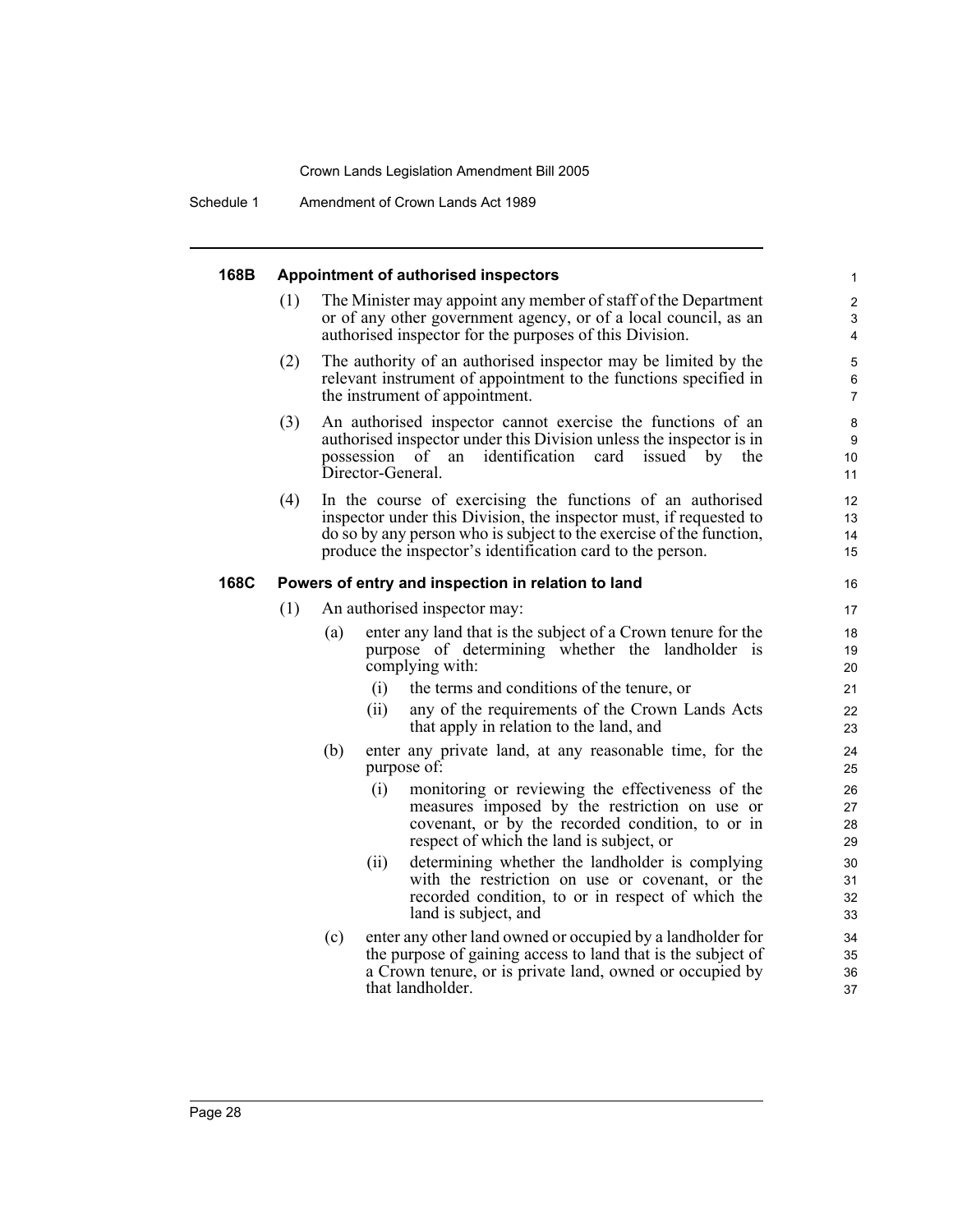Amendment of Crown Lands Act 1989 Schedule 1

| (2) | An authorised inspector may enter land under subsection (1) only<br>if:                                                                                                                                                                                                                                                    |                            |  |  |  |
|-----|----------------------------------------------------------------------------------------------------------------------------------------------------------------------------------------------------------------------------------------------------------------------------------------------------------------------------|----------------------------|--|--|--|
|     | (a)<br>the landholder consents, or                                                                                                                                                                                                                                                                                         | 3                          |  |  |  |
|     | (b)<br>the Director-General has authorised the entry onto the<br>land.                                                                                                                                                                                                                                                     | 4<br>5                     |  |  |  |
| (3) | An authorised inspector may, while on any land that the inspector<br>has entered under subsection $(1)$ $(a)$ or $(b)$ :                                                                                                                                                                                                   | 6<br>7                     |  |  |  |
|     | conduct such investigations, make such inquiries,<br>(a)<br>examinations and inspections, and take such samples and<br>recordings (including photographs), as the inspector<br>considers necessary, and                                                                                                                    | 8<br>9<br>10<br>11         |  |  |  |
|     | (b)<br>require the landholder or any other person to produce to the<br>inspector any records or documents that may relate to any<br>of the purposes for which the inspector may enter land, and                                                                                                                            | 12<br>13<br>14             |  |  |  |
|     | require the landholder or any other person to provide such<br>(c)<br>reasonable assistance and facilities as may be requested by<br>the inspector to exercise the inspector's functions under<br>this section.                                                                                                             | 15<br>16<br>17<br>18       |  |  |  |
| (4) | A person may accompany an authorised inspector and take all<br>reasonable steps to assist an inspector in the exercise of the<br>inspector's functions under this section if the inspector is of the<br>opinion that the person is capable of providing assistance to the<br>inspector in the exercise of those functions. | 19<br>20<br>21<br>22<br>23 |  |  |  |
| (5) | An authorised inspector is not entitled to enter any part of<br>premises used only for residential purposes except with the<br>consent of the landholder.                                                                                                                                                                  | 24<br>25<br>26             |  |  |  |
| (6) | A person who, without reasonable excuse:                                                                                                                                                                                                                                                                                   | 27                         |  |  |  |
|     | (a)<br>obstructs an authorised inspector in the exercise of the<br>inspector's functions under this section, or                                                                                                                                                                                                            | 28<br>29                   |  |  |  |
|     | fails or refuses to comply with a requirement made by an<br>(b)<br>authorised inspector under this section,                                                                                                                                                                                                                | 30<br>31                   |  |  |  |
|     | is guilty of an offence.                                                                                                                                                                                                                                                                                                   | 32                         |  |  |  |
|     | Maximum penalty: 100 penalty units.                                                                                                                                                                                                                                                                                        | 33                         |  |  |  |
| (7) | For the purposes of subsection (6), <b>obstruct</b> includes delay,<br>threaten or hinder.                                                                                                                                                                                                                                 | 34<br>35                   |  |  |  |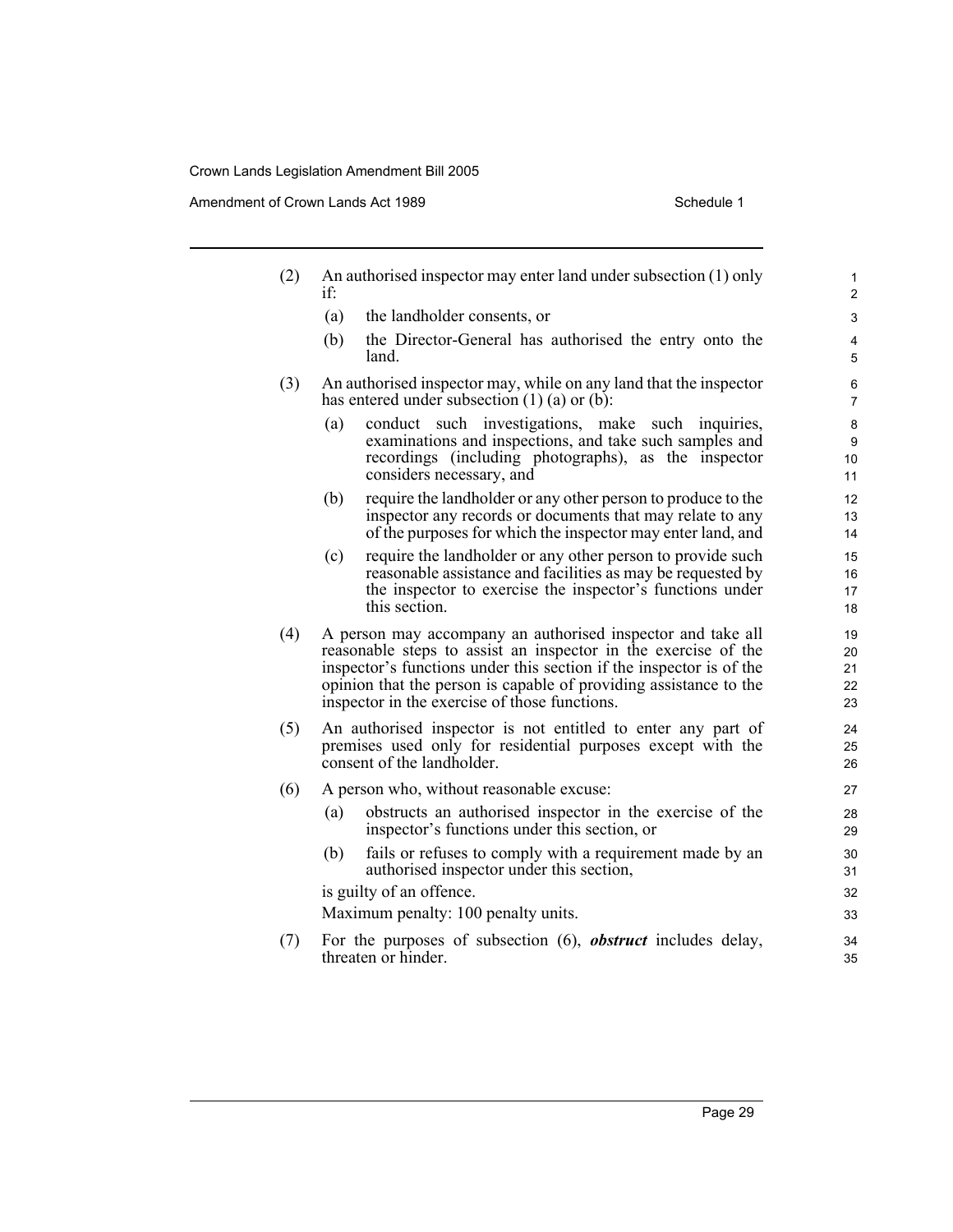Schedule 1 Amendment of Crown Lands Act 1989

| 168D |     | Power to obtain information                                                                                                                                                                                                                                                                 | 1                          |
|------|-----|---------------------------------------------------------------------------------------------------------------------------------------------------------------------------------------------------------------------------------------------------------------------------------------------|----------------------------|
|      | (1) | In this section:                                                                                                                                                                                                                                                                            | $\overline{c}$             |
|      |     | <i>relevant information</i> means any information about:                                                                                                                                                                                                                                    | 3                          |
|      |     | a possible contravention of the Crown Lands Acts or the<br>(a)<br>regulations under any of the Crown Lands Acts, or                                                                                                                                                                         | 4<br>5                     |
|      |     | (b)<br>any other matter relating to a purpose for which an<br>authorised inspector may enter land under section 168C (1)<br>$(a)$ or $(b)$ .                                                                                                                                                | 6<br>7<br>8                |
|      | (2) | The Director-General may, by notice in writing served on a<br>person, require the person:                                                                                                                                                                                                   | 9<br>10                    |
|      |     | (a)<br>to give to an authorised inspector, orally or in writing<br>signed by the person (or, if the person is a corporation, by<br>a competent officer) and within the time and in the manner<br>specified in the notice, any relevant information of which<br>the person has knowledge, or | 11<br>12<br>13<br>14<br>15 |
|      |     | to produce to an authorised inspector, in accordance with<br>(b)<br>the notice, any document containing relevant information.                                                                                                                                                               | 16<br>17                   |
|      | (3) | An authorised inspector may inspect a document produced in<br>response to such a notice and may make copies of, or take<br>extracts or notes from, the document.                                                                                                                            | 18<br>19<br>20             |
|      | (4) | A person must not, without reasonable excuse:                                                                                                                                                                                                                                               | 21                         |
|      |     | fail to comply with such a notice to the extent that the<br>(a)<br>person is capable of complying with it, or                                                                                                                                                                               | 22<br>23                   |
|      |     | (b)<br>in purported compliance with such a notice, give<br>information or an answer to a question, or produce a<br>document, knowing that it is false or misleading in a<br>material particular.                                                                                            | 24<br>25<br>26<br>27       |
|      |     | Maximum penalty: 100 penalty units.                                                                                                                                                                                                                                                         | 28                         |
|      | (5) | A person is not excused from giving information, answering<br>questions or producing documents under this section on the<br>ground that the information, answers or documents may tend to<br>incriminate the person.                                                                        | 29<br>30<br>31<br>32       |
|      | (6) | Any information or document obtained from a natural person<br>under this section is not admissible against the person in criminal<br>proceedings other than proceedings for an offence under this<br>section.                                                                               | 33<br>34<br>35<br>36       |
| 168E |     | Arrangements with other government agencies                                                                                                                                                                                                                                                 | 37                         |
|      | (1) | The Director-General may enter into an arrangement with the<br>head of any government agency, or with a local council, for a                                                                                                                                                                | 38<br>39                   |
|      |     |                                                                                                                                                                                                                                                                                             |                            |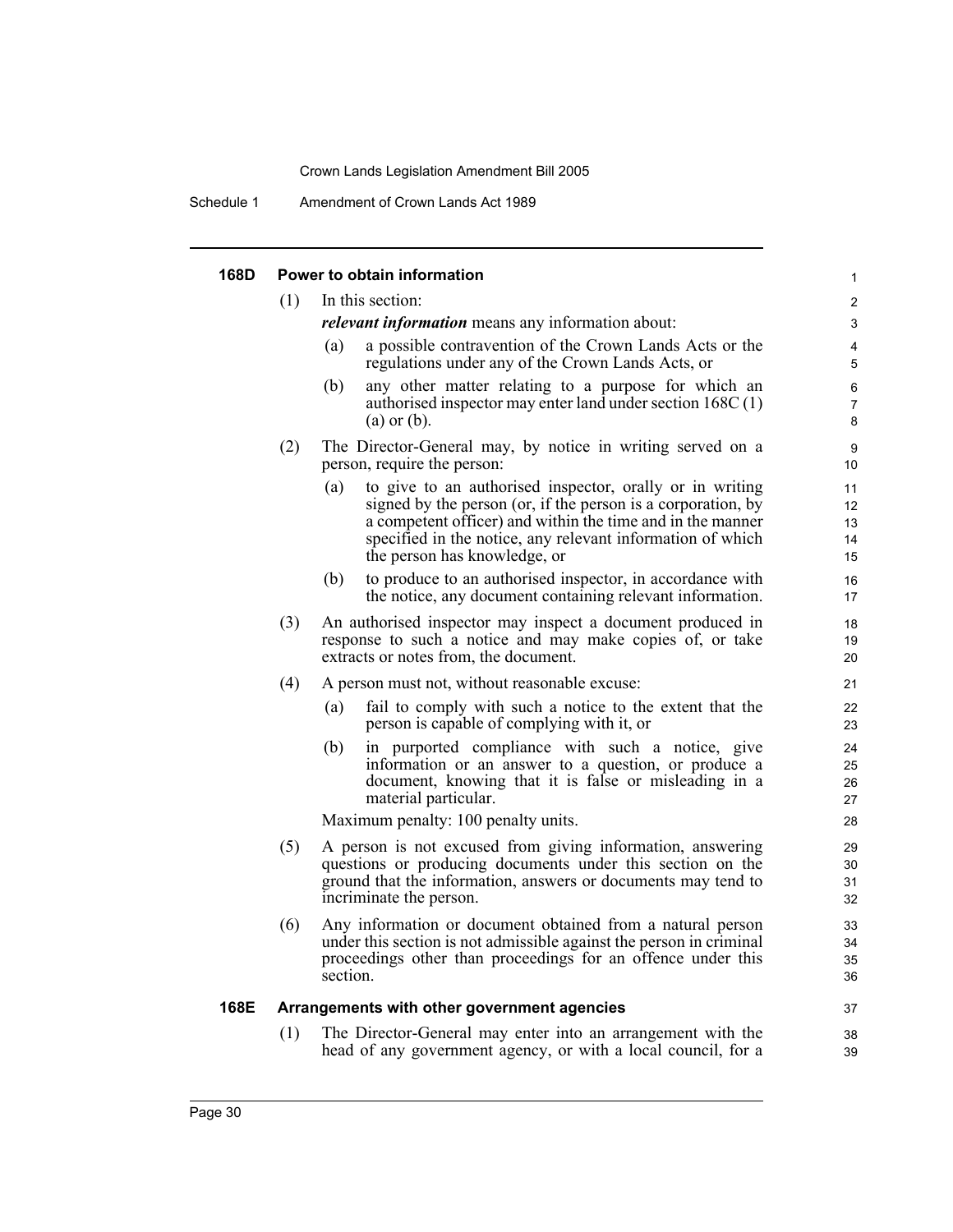|        |      |                     | member of staff of the government agency or council to exercise<br>the powers of an authorised inspector under this Division.                                                                                                                                                                                                     | 1<br>$\overline{2}$               |
|--------|------|---------------------|-----------------------------------------------------------------------------------------------------------------------------------------------------------------------------------------------------------------------------------------------------------------------------------------------------------------------------------|-----------------------------------|
|        |      | (2)                 | A member of staff of a government agency or local council who<br>exercises any such powers in accordance with such an<br>arrangement is taken to be an authorised inspector for the<br>purposes of this Act.                                                                                                                      | 3<br>4<br>$\sqrt{5}$<br>6         |
| $[43]$ |      | inspectors          | Section 178 Certificate evidence as to authorised persons and                                                                                                                                                                                                                                                                     | 7<br>8                            |
|        |      |                     | Insert at the end of the section:                                                                                                                                                                                                                                                                                                 | 9                                 |
|        |      | (2)                 | A certificate signed by the Director-General and certifying that a<br>named person is, or was at a stated time or during a stated period,<br>an authorised inspector is, in any legal proceedings, admissible as<br>evidence of the matters certified.                                                                            | 10 <sup>°</sup><br>11<br>12<br>13 |
| [44]   |      | <b>Section 180B</b> |                                                                                                                                                                                                                                                                                                                                   | 14                                |
|        |      |                     | Insert after section 180A:                                                                                                                                                                                                                                                                                                        | 15                                |
|        | 180B |                     | GST may be added to certain amounts                                                                                                                                                                                                                                                                                               | 16                                |
|        |      | (1)                 | If GST is payable in respect of any sale, rent or other matter under<br>the Crown Lands Acts (including any fee charged under section<br>180A), the amount payable under the Crown Lands Acts in<br>respect of the sale, rent or other matter may be increased to cover<br>the cost of GST payable.                               | 17<br>18<br>19<br>20<br>21        |
|        |      | (2)                 | In this section, <i>Crown Lands Acts</i> includes the <i>Hay Irrigation</i><br>Act 1902.                                                                                                                                                                                                                                          | 22<br>23                          |
| [45]   |      | <b>Section 181A</b> |                                                                                                                                                                                                                                                                                                                                   | 24                                |
|        |      |                     | Insert after section 181:                                                                                                                                                                                                                                                                                                         | 25                                |
|        | 181A |                     | General provisions applicable to CPI adjustment                                                                                                                                                                                                                                                                                   | 26                                |
|        |      | (1)                 | This section applies in respect of a provision of this Act that<br>provides for the adjustment of an amount by reference to the<br>Consumer Price Index (a CPI adjustment provision).                                                                                                                                             | 27<br>28<br>29                    |
|        |      | (2)                 | If a CPI adjustment provision requires regard to be had to a<br>Consumer Price Index number published before a due date in<br>respect of rent, regard may be had to the last Index number so<br>published before a notice or invoice of the rent payable by the<br>person liable to pay the rent is sent to the person concerned. | 30<br>31<br>32<br>33<br>34        |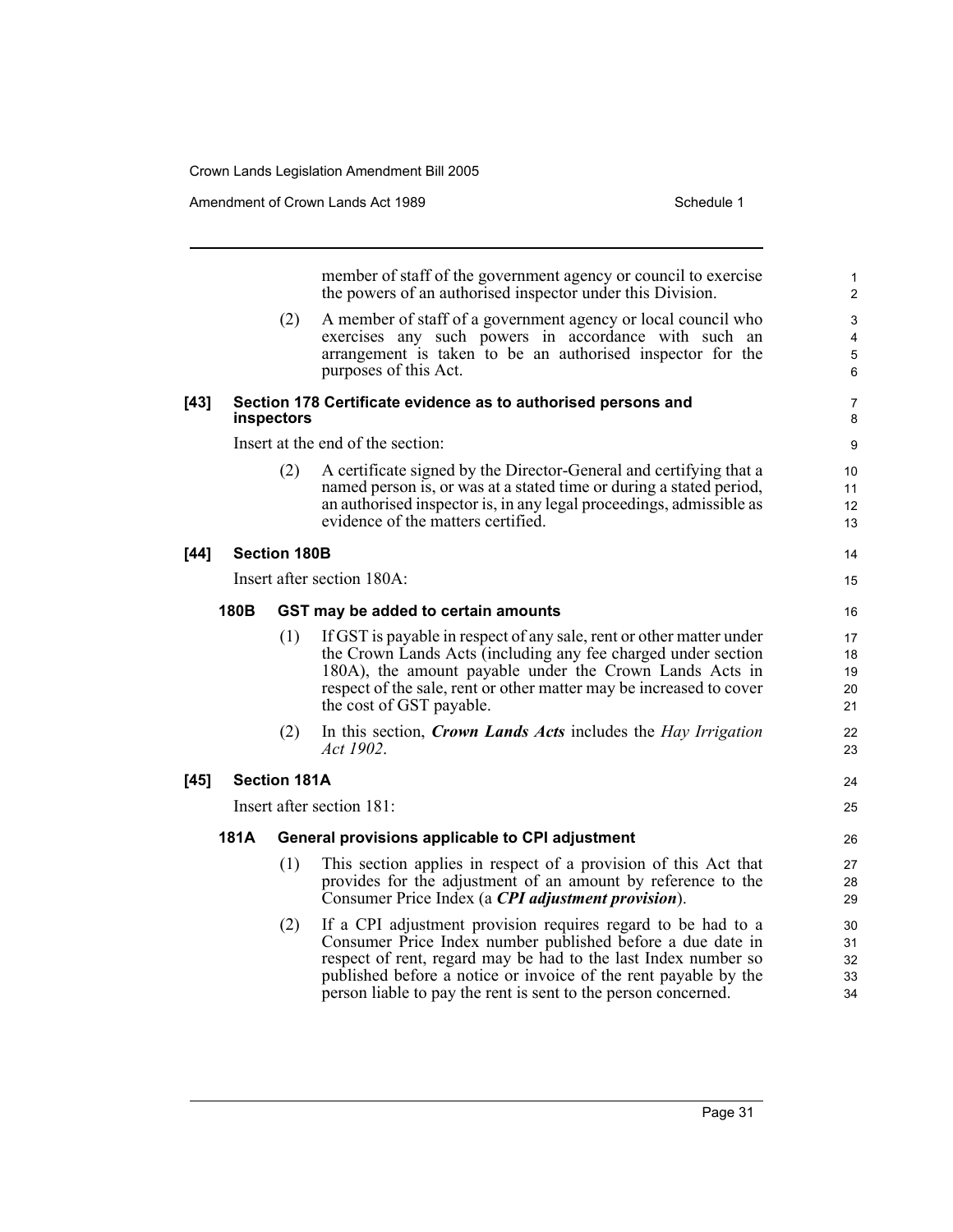Schedule 1 Amendment of Crown Lands Act 1989

|        |      | (3)                 | If the Australian Statistician publishes a Consumer Price Index<br>number in respect of a particular quarter after the notice or<br>invoice is sent:                                                                                                                                                                     |                            |  |
|--------|------|---------------------|--------------------------------------------------------------------------------------------------------------------------------------------------------------------------------------------------------------------------------------------------------------------------------------------------------------------------|----------------------------|--|
|        |      |                     | (a)<br>except as provided by paragraph (b)—the publication of<br>the later Index number is to be disregarded, or                                                                                                                                                                                                         | 4<br>5                     |  |
|        |      |                     | if the Minister so directs—regard is to be had to the later<br>(b)<br>and not to the earlier Index number.                                                                                                                                                                                                               | 6<br>7                     |  |
|        |      | (4)                 | If the Australian Statistician publishes a Consumer Price Index<br>number in respect of a particular quarter in substitution for a<br>Consumer Price Index number previously published in respect of<br>that quarter:                                                                                                    | 8<br>9<br>10<br>11         |  |
|        |      |                     | except as provided by paragraph (b)—the publication of<br>(a)<br>the later Index number is to be disregarded, or                                                                                                                                                                                                         | 12<br>13                   |  |
|        |      |                     | if the Minister so directs—regard is to be had to the later<br>(b)<br>and not to the earlier Index number.                                                                                                                                                                                                               | 14<br>15                   |  |
|        |      | (5)                 | If the reference base for the Consumer Price Index is changed,<br>regard is to be had only to Index numbers published in terms of<br>the new reference base or to Index numbers converted to the new<br>reference base in accordance with an arithmetical conversion<br>factor specified by the Australian Statistician. | 16<br>17<br>18<br>19<br>20 |  |
|        |      | (6)                 | An adjustment under a CPI adjustment provision is to be made to<br>the nearest whole dollar.                                                                                                                                                                                                                             | 21<br>22                   |  |
| $[46]$ |      | <b>Section 183A</b> |                                                                                                                                                                                                                                                                                                                          | 23                         |  |
|        |      |                     | Insert after section 183:                                                                                                                                                                                                                                                                                                | 24                         |  |
|        | 183A |                     | Application of Environmental Planning and Assessment Act 1979                                                                                                                                                                                                                                                            | 25                         |  |
|        |      | (1)                 | In this section:<br><i>prescribed instrument</i> means:                                                                                                                                                                                                                                                                  | 26<br>27                   |  |
|        |      |                     | a condition to which a recording under section $36(4)(a)$ ,<br>(a)<br>37 (2) (a) or 38 (a) relates, or                                                                                                                                                                                                                   | 28<br>29                   |  |
|        |      |                     | a restriction on use or public positive covenant imposed in<br>(b)<br>accordance with Part 4A.                                                                                                                                                                                                                           | 30<br>31                   |  |
|        |      | (2)                 | For the purposes of section 28 of the <i>Environmental Planning</i><br>and Assessment Act 1979:                                                                                                                                                                                                                          | 32<br>33                   |  |
|        |      |                     | a prescribed instrument is taken to be a regulatory<br>(a)<br>instrument, and                                                                                                                                                                                                                                            | 34<br>35                   |  |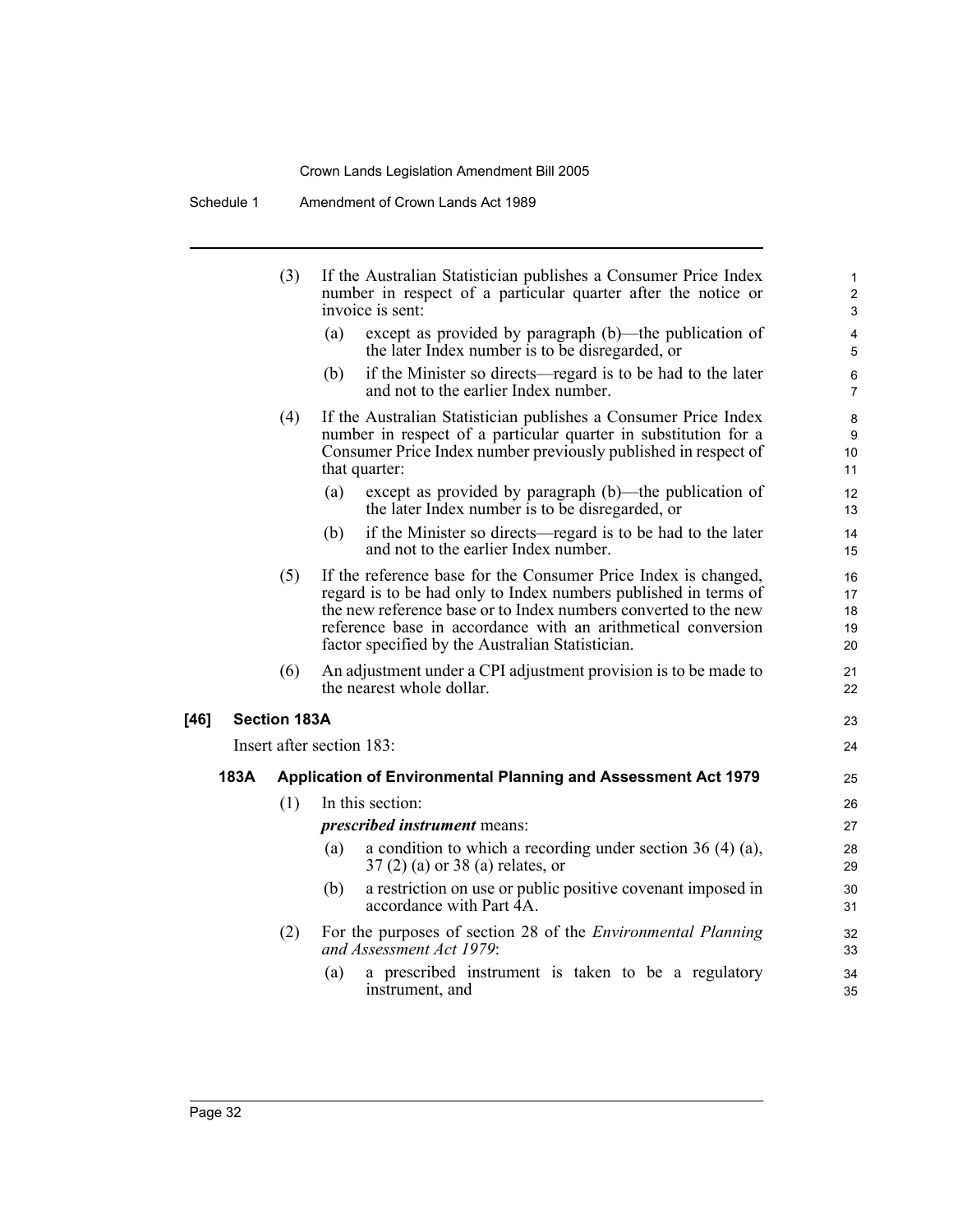Amendment of Crown Lands Act 1989 Schedule 1

|        |                           | (3)          | the Minister is responsible for the administration of such a<br>(b)<br>regulatory instrument.<br>Note. Section 28 of the Environmental Planning and Assessment Act<br>1979 allows an environmental planning instrument to suspend the<br>operation of a regulatory instrument for the purpose of enabling<br>development to be carried out. Such a suspension cannot be given effect<br>to without the concurrence in writing of the Minister responsible for the<br>administration of the regulatory instrument.<br>In relation to any particular prescribed instrument, a provision of<br>an environmental planning instrument made under section 28 of<br>the Environmental Planning and Assessment Act 1979 and in<br>force:<br>(a)<br>immediately before the commencement of this section, or<br>immediately before the prescribed instrument takes effect,<br>(b)<br>does not affect the operation of the prescribed instrument unless<br>the provision is subsequently amended to expressly affect the<br>operation of the prescribed instrument. | 1<br>$\overline{2}$<br>3<br>4<br>$\begin{array}{c} 5 \\ 6 \end{array}$<br>$\boldsymbol{7}$<br>8<br>9<br>10<br>11<br>$12 \overline{ }$<br>13<br>14<br>15<br>16<br>17 |  |
|--------|---------------------------|--------------|----------------------------------------------------------------------------------------------------------------------------------------------------------------------------------------------------------------------------------------------------------------------------------------------------------------------------------------------------------------------------------------------------------------------------------------------------------------------------------------------------------------------------------------------------------------------------------------------------------------------------------------------------------------------------------------------------------------------------------------------------------------------------------------------------------------------------------------------------------------------------------------------------------------------------------------------------------------------------------------------------------------------------------------------------------|---------------------------------------------------------------------------------------------------------------------------------------------------------------------|--|
| $[47]$ |                           | Section 184A |                                                                                                                                                                                                                                                                                                                                                                                                                                                                                                                                                                                                                                                                                                                                                                                                                                                                                                                                                                                                                                                          | 18                                                                                                                                                                  |  |
|        | Insert after section 184: |              |                                                                                                                                                                                                                                                                                                                                                                                                                                                                                                                                                                                                                                                                                                                                                                                                                                                                                                                                                                                                                                                          |                                                                                                                                                                     |  |
|        | 184A                      |              | <b>Compensation not payable</b>                                                                                                                                                                                                                                                                                                                                                                                                                                                                                                                                                                                                                                                                                                                                                                                                                                                                                                                                                                                                                          | 20                                                                                                                                                                  |  |
|        |                           | (1)          | No compensation is payable by or on behalf of the Crown<br>because of the enactment or operation of the amendments made<br>to the Crown Lands Acts, or to any other Act, by any of the<br>following Acts, or as a consequence of that enactment or<br>operation:                                                                                                                                                                                                                                                                                                                                                                                                                                                                                                                                                                                                                                                                                                                                                                                         | 21<br>22<br>23<br>24<br>25                                                                                                                                          |  |
|        |                           |              | the Crown Lands Legislation Amendment (Budget) Act<br>(a)<br>2004,                                                                                                                                                                                                                                                                                                                                                                                                                                                                                                                                                                                                                                                                                                                                                                                                                                                                                                                                                                                       | 26<br>27                                                                                                                                                            |  |
|        |                           |              | the Crown Lands Legislation Amendment Act 2005.<br>(b)                                                                                                                                                                                                                                                                                                                                                                                                                                                                                                                                                                                                                                                                                                                                                                                                                                                                                                                                                                                                   | 28                                                                                                                                                                  |  |
|        |                           | (2)          | The operation of those amendments is not to be regarded as a<br>breach of contract.                                                                                                                                                                                                                                                                                                                                                                                                                                                                                                                                                                                                                                                                                                                                                                                                                                                                                                                                                                      | 29<br>30                                                                                                                                                            |  |
|        |                           | (3)          | In this section:<br><i>compensation</i> includes damages or any other form of monetary<br>compensation.<br><b>the Crown</b> means the Crown within the meaning of the Crown<br><i>Proceedings Act 1988</i> , and includes an officer of the Department.                                                                                                                                                                                                                                                                                                                                                                                                                                                                                                                                                                                                                                                                                                                                                                                                  | 31<br>32<br>33<br>34<br>35                                                                                                                                          |  |
| $[48]$ |                           |              | Schedule 8 Savings, transitional and other provisions                                                                                                                                                                                                                                                                                                                                                                                                                                                                                                                                                                                                                                                                                                                                                                                                                                                                                                                                                                                                    | 36                                                                                                                                                                  |  |
|        |                           |              | Insert at the end of clause $25(1)$ :                                                                                                                                                                                                                                                                                                                                                                                                                                                                                                                                                                                                                                                                                                                                                                                                                                                                                                                                                                                                                    | 37                                                                                                                                                                  |  |
|        |                           |              | Crown Lands Legislation Amendment Act 2005                                                                                                                                                                                                                                                                                                                                                                                                                                                                                                                                                                                                                                                                                                                                                                                                                                                                                                                                                                                                               | 38                                                                                                                                                                  |  |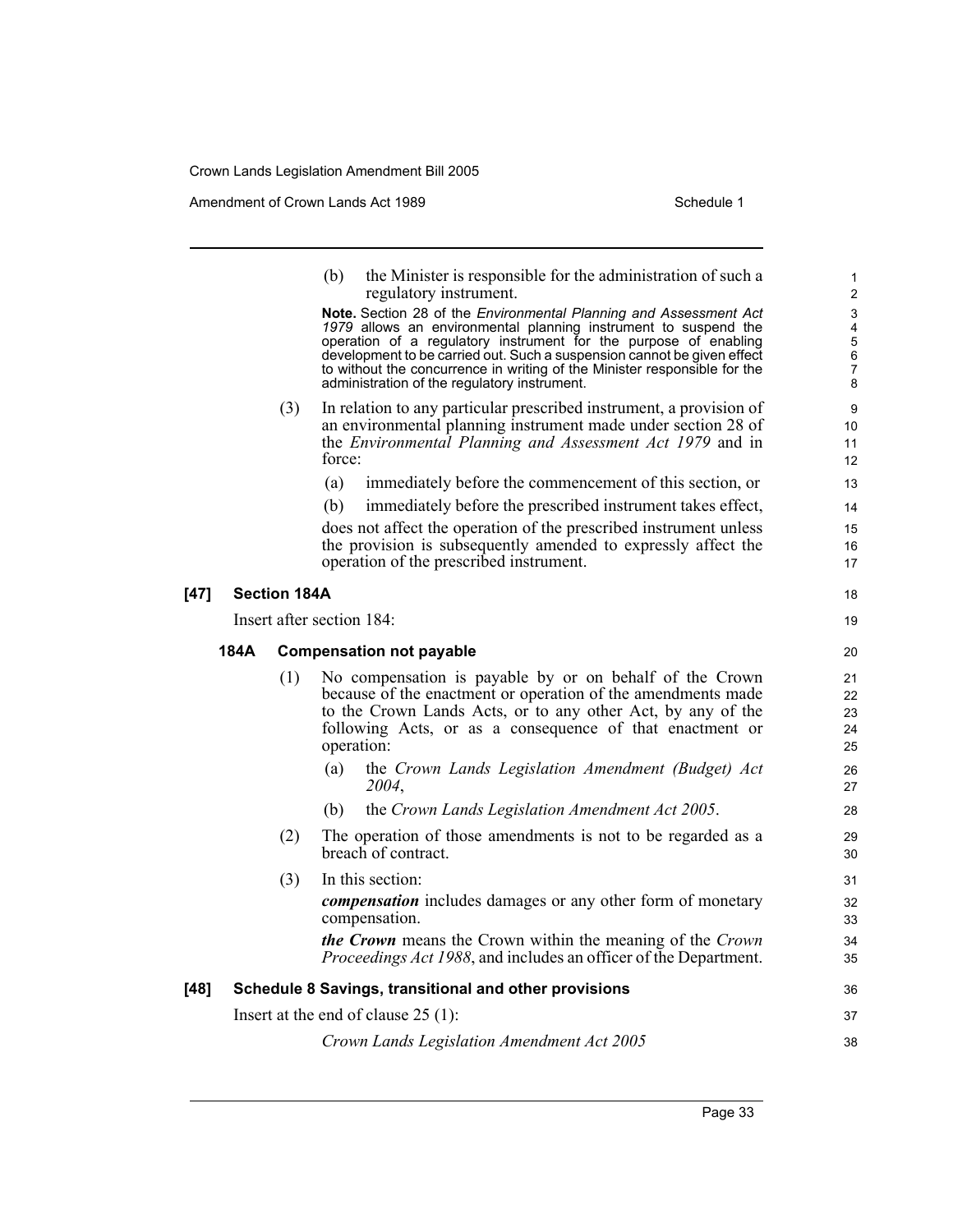Schedule 1 Amendment of Crown Lands Act 1989

| $[49]$ |        |                                                      | Schedule 8, clause 44                                                                                                                                                                                                                                                                                                                                                                                                                                                                                                                                                            | 1                                                  |  |  |  |
|--------|--------|------------------------------------------------------|----------------------------------------------------------------------------------------------------------------------------------------------------------------------------------------------------------------------------------------------------------------------------------------------------------------------------------------------------------------------------------------------------------------------------------------------------------------------------------------------------------------------------------------------------------------------------------|----------------------------------------------------|--|--|--|
|        |        | Omit the clause.                                     |                                                                                                                                                                                                                                                                                                                                                                                                                                                                                                                                                                                  | $\overline{2}$                                     |  |  |  |
| [50]   |        |                                                      | Schedule 8, Part 5                                                                                                                                                                                                                                                                                                                                                                                                                                                                                                                                                               | 3                                                  |  |  |  |
|        |        |                                                      | Insert after Part 4:                                                                                                                                                                                                                                                                                                                                                                                                                                                                                                                                                             | 4                                                  |  |  |  |
|        | Part 5 |                                                      | <b>Provisions consequent on Crown Lands</b><br><b>Legislation Amendment Act 2005</b>                                                                                                                                                                                                                                                                                                                                                                                                                                                                                             |                                                    |  |  |  |
|        | 45     |                                                      | <b>Definition</b>                                                                                                                                                                                                                                                                                                                                                                                                                                                                                                                                                                | $\overline{7}$                                     |  |  |  |
|        |        |                                                      | In this Part:<br><b>amending Act</b> means the Crown Lands Legislation Amendment<br>Act 2005.                                                                                                                                                                                                                                                                                                                                                                                                                                                                                    | 8<br>9<br>10 <sup>°</sup>                          |  |  |  |
|        | 46     |                                                      | <b>Application of Part 4A</b>                                                                                                                                                                                                                                                                                                                                                                                                                                                                                                                                                    | 11                                                 |  |  |  |
|        |        |                                                      | Part 4A (as inserted by the amending Act) extends to an<br>application to purchase land that is the subject of a holding under<br>the Crown Lands (Continued Tenures) Act 1989 that was made,<br>but not approved by the Minister, before the commencement of<br>that Part.                                                                                                                                                                                                                                                                                                      | 12<br>13<br>14<br>15<br>16                         |  |  |  |
|        | 47     | Saving of existing restrictions on use and covenants |                                                                                                                                                                                                                                                                                                                                                                                                                                                                                                                                                                                  |                                                    |  |  |  |
|        |        | (1)                                                  | Any restriction on use (including a restriction relating to<br>subdivision or separate dealing) or public positive covenant<br>imposed by the Minister in accordance with Part 4 of Schedule<br>7A to the Crown Lands (Continued Tenures) Act 1989 (and in<br>force immediately before the repeal of that Part by the amending<br>Act), referred to in this clause as an <i>existing instrument</i> , is taken<br>to be a restriction on use or public positive covenant imposed by<br>the Minister in accordance with Part 4A of this Act (as inserted<br>by the amending Act). | 18<br>19<br>20<br>21<br>22<br>23<br>24<br>25<br>26 |  |  |  |
|        |        | (2)                                                  | Anything done for the purposes of, or in connection with, the<br>recording or implementation of an existing instrument before the<br>commencement of Part 4A of this Act that would have been<br>validly done had the amendments made by the amending Act<br>been in force when it was done is validated.                                                                                                                                                                                                                                                                        | 27<br>28<br>29<br>30<br>31                         |  |  |  |
|        | 48     |                                                      | Performance management in relation to reserve trust managers                                                                                                                                                                                                                                                                                                                                                                                                                                                                                                                     | 32                                                 |  |  |  |
|        |        |                                                      | Section 96A (as inserted by the amending Act) extends to reserve<br>trust managers appointed before the commencement of that<br>section.                                                                                                                                                                                                                                                                                                                                                                                                                                         | 33<br>34<br>35                                     |  |  |  |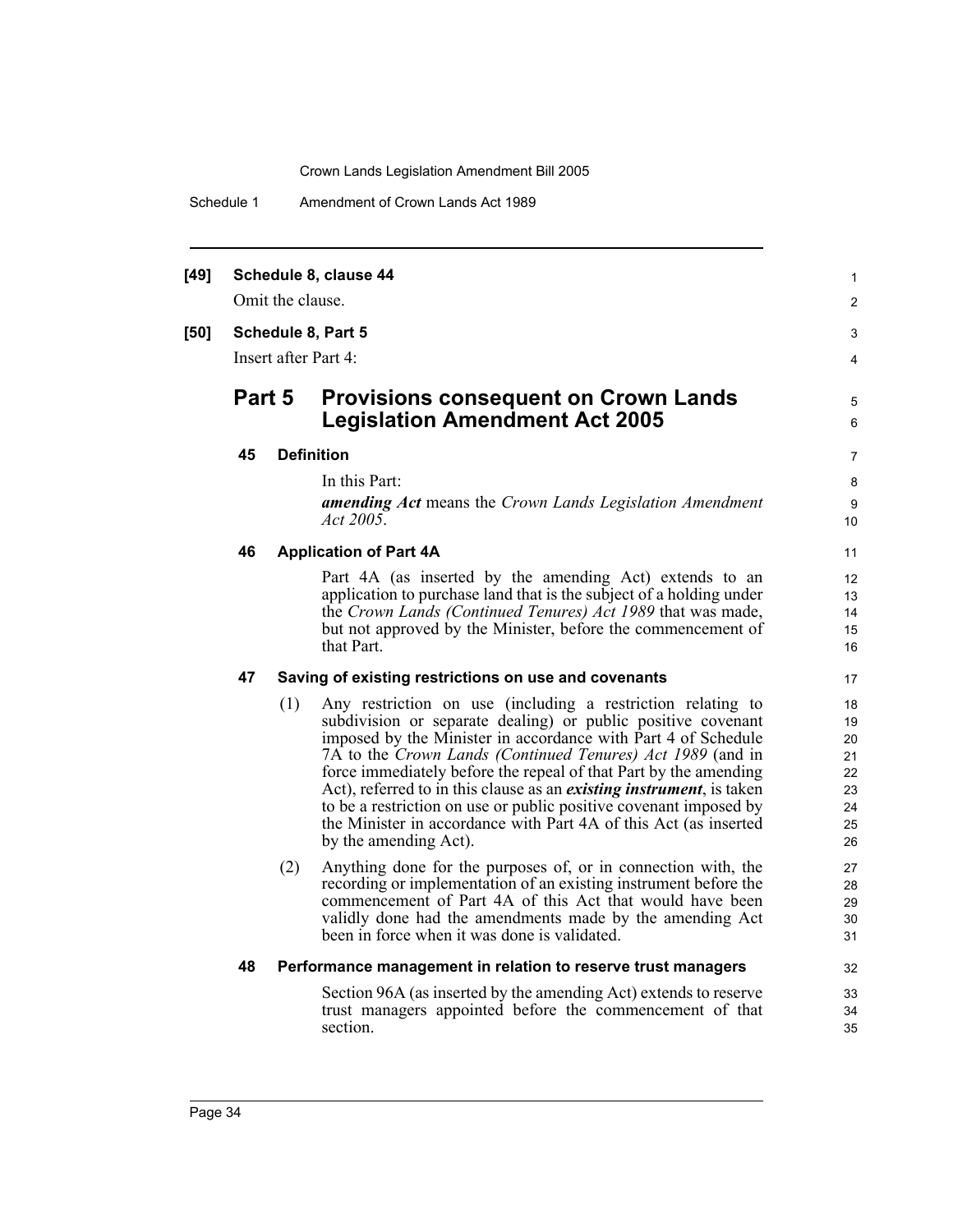Amendment of Crown Lands Act 1989 Schedule 1

#### **49 Determination or redetermination of rents**

The amendments made to section 143 by the amending Act apply in relation to determinations or redeterminations of rent by the Minister whether before or after the commencement of those amendments.

#### **50 GST payable on certain amounts**

Section 180B (as inserted by the amending Act) extends to matters arising before the commencement of that section if GST is payable in respect of the matter and anything done with respect to the addition of GST that would have been validly done had that section been in force when it was done is validated.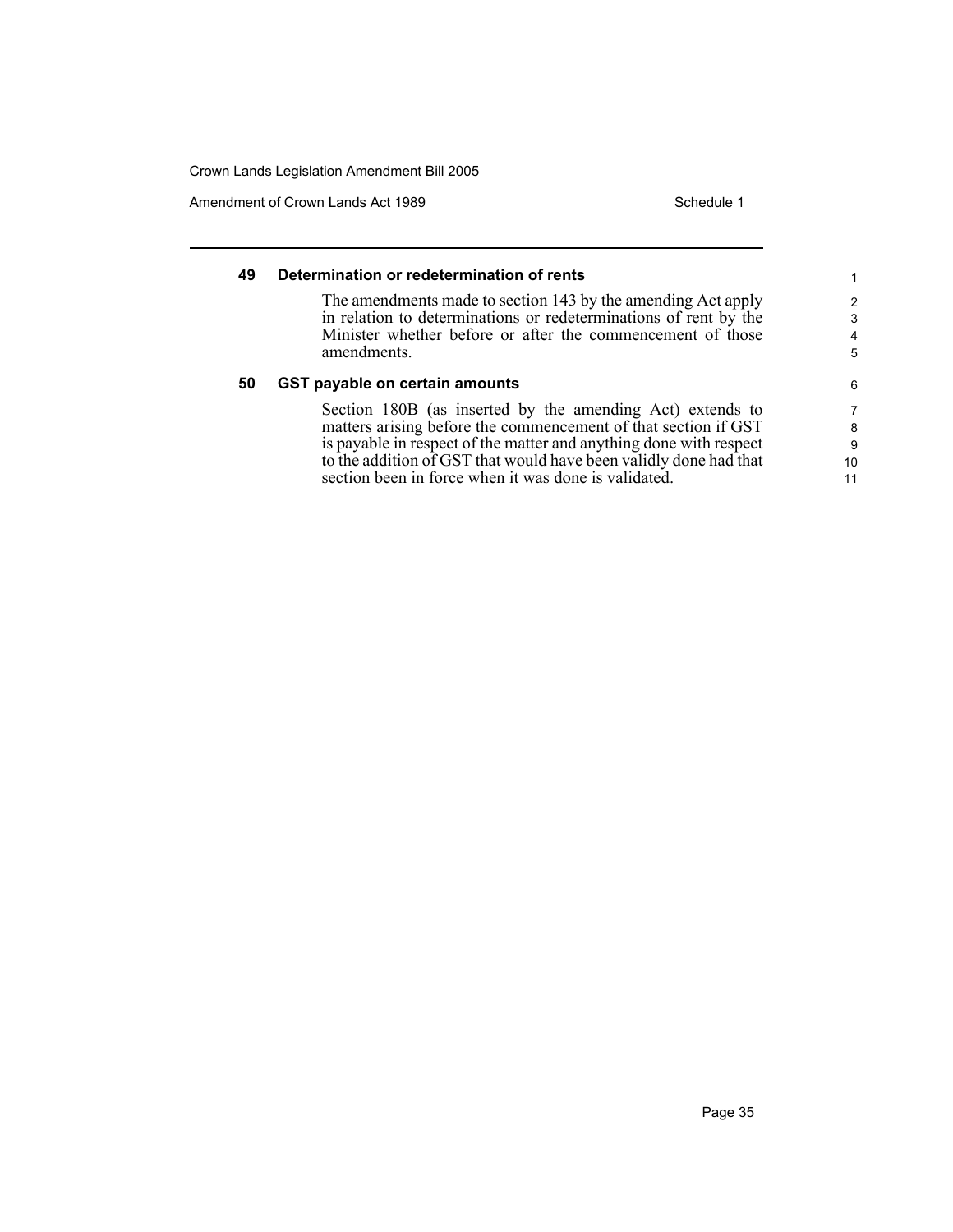Schedule 2 Amendment of Crown Lands (Continued Tenures) Act 1989

# <span id="page-45-0"></span>**Schedule 2 Amendment of Crown Lands (Continued Tenures) Act 1989**

|     |                                |     | (Section 4)                                                                                                                                                                                                                                                                                                                                                                | 3                                |
|-----|--------------------------------|-----|----------------------------------------------------------------------------------------------------------------------------------------------------------------------------------------------------------------------------------------------------------------------------------------------------------------------------------------------------------------------------|----------------------------------|
| [1] | <b>Section 3 Definitions</b>   |     |                                                                                                                                                                                                                                                                                                                                                                            | 4                                |
|     |                                |     | Omit the definition of <i>Department</i> from section 3 (1). Insert instead:                                                                                                                                                                                                                                                                                               | 5                                |
|     |                                |     | <b>Department</b> means the Department of Lands.                                                                                                                                                                                                                                                                                                                           | 6                                |
| [2] |                                |     | <b>Section 4A Application of Part</b>                                                                                                                                                                                                                                                                                                                                      | $\overline{7}$                   |
|     | Insert after section $4A(1)$ : |     |                                                                                                                                                                                                                                                                                                                                                                            | 8                                |
|     | (1A)                           |     | Section 4C also applies in respect of a permissive occupancy,<br>other than a permissive occupancy situated in the Western<br>Division.                                                                                                                                                                                                                                    | 9<br>10<br>11                    |
| [3] | Section 4A (2)                 |     |                                                                                                                                                                                                                                                                                                                                                                            | 12                               |
|     |                                |     | Insert "The regulations may also apply the provisions of section 4C, with or<br>without modification, in respect of permissive occupancies situated in the<br>Western Division." after "the Western Division."                                                                                                                                                             | 13<br>14<br>15                   |
| [4] | Section 4A (3)                 |     |                                                                                                                                                                                                                                                                                                                                                                            | 16                               |
|     |                                |     | Insert "or permissive occupancy" after "lease".                                                                                                                                                                                                                                                                                                                            | 17                               |
| [5] | <b>Section 4B Definitions</b>  |     |                                                                                                                                                                                                                                                                                                                                                                            | 18                               |
|     |                                |     | Omit the note at the end of the section.                                                                                                                                                                                                                                                                                                                                   | 19                               |
| [6] |                                |     | Section 4C Adjustment of annual rent in line with Consumer Price<br>Index-rent subject to redetermination                                                                                                                                                                                                                                                                  | 20<br>21                         |
|     |                                |     | Omit section 4C (1). Insert instead:                                                                                                                                                                                                                                                                                                                                       | 22                               |
|     | (1)                            |     | The annual rent of a lease (except a lease the rent of which is not<br>subject to redetermination) or permissive occupancy at a due date<br>that is the effective date of a redetermination of the rent of the<br>lease or permissive occupancy, or that is the next due date after a<br>mid-term redetermination of the rent of the lease or permissive<br>occupancy, is: | 23<br>24<br>25<br>26<br>27<br>28 |
|     |                                | (a) | the rent as so redetermined, or                                                                                                                                                                                                                                                                                                                                            | 29                               |
|     |                                | (b) | if the minimum rent at that due date exceeds the rent as so<br>redetermined, the minimum rent.                                                                                                                                                                                                                                                                             | 30<br>31                         |
| [7] | Section 4C (2) and (5)         |     |                                                                                                                                                                                                                                                                                                                                                                            | 32                               |
|     |                                |     | Insert "or permissive occupancy" after "lease" wherever occurring.                                                                                                                                                                                                                                                                                                         | 33                               |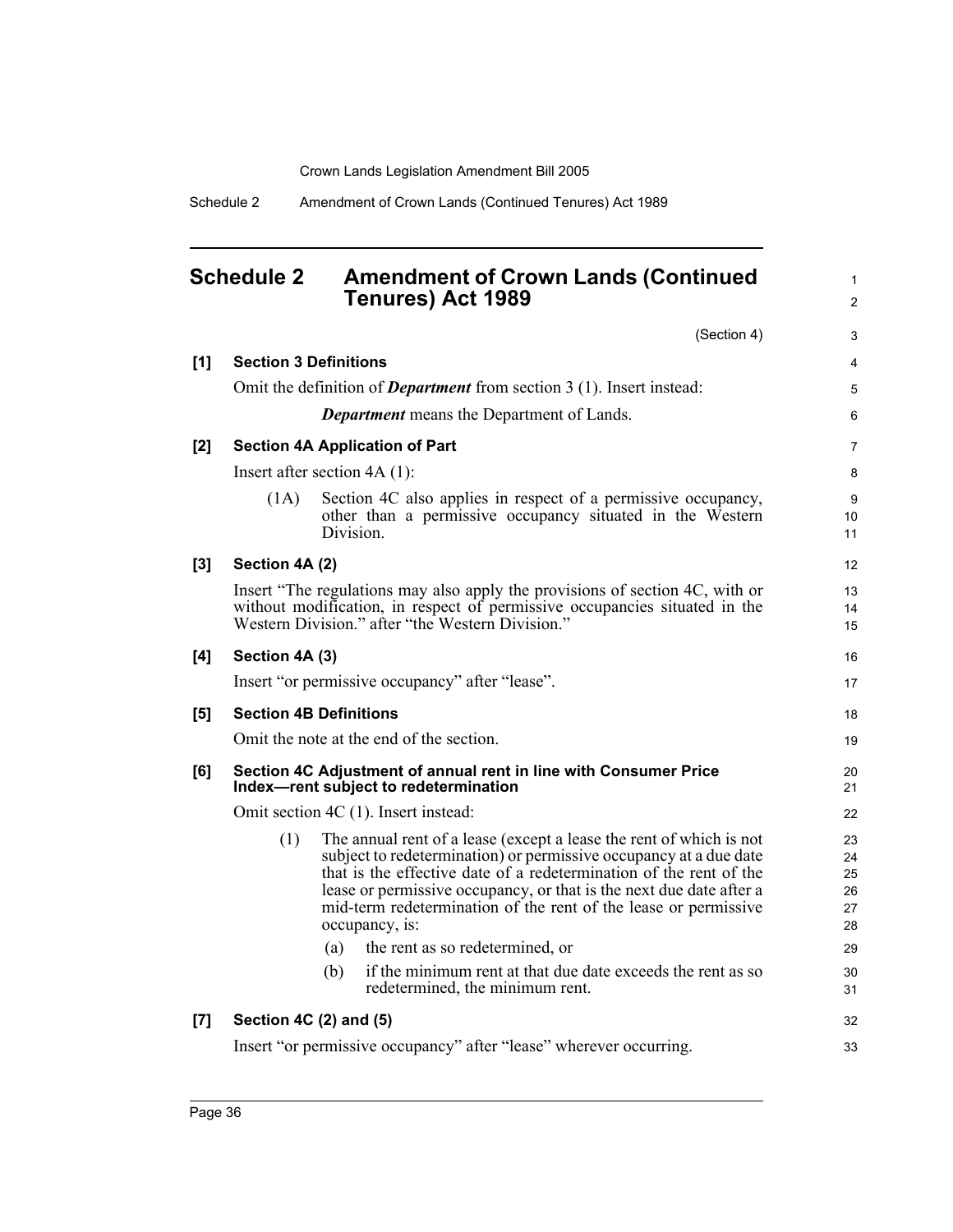Amendment of Crown Lands (Continued Tenures) Act 1989 Schedule 2

| [8]    | <b>Schedule 5 Rent etc</b>            |                                                                                                                                                                                                                                                                                                                                                                                                                                                     |  |  |  |  |
|--------|---------------------------------------|-----------------------------------------------------------------------------------------------------------------------------------------------------------------------------------------------------------------------------------------------------------------------------------------------------------------------------------------------------------------------------------------------------------------------------------------------------|--|--|--|--|
|        |                                       | Insert after clause $12(1)$ :                                                                                                                                                                                                                                                                                                                                                                                                                       |  |  |  |  |
|        | (1A)                                  | Despite subclause (1), if the Independent Pricing and Regulatory<br>Tribunal makes a recommendation in relation to the rent of a<br>lease (or any class of lease), the Minister may, in redetermining<br>the rent of any lease that is the subject of the recommendation,<br>apply the recommendation.                                                                                                                                              |  |  |  |  |
|        | (1B)                                  | If the recommendation of the Independent Pricing and<br>Regulatory Tribunal is applied by the Minister in redetermining<br>the rent concerned, the local land board and the Land and<br>Environment Court are, despite subclause (1), to apply the<br>recommendation in determining any appeal against the<br>Minister's decision.                                                                                                                  |  |  |  |  |
| [9]    |                                       | Schedule 7 Purchase of land held under lease                                                                                                                                                                                                                                                                                                                                                                                                        |  |  |  |  |
|        | Insert after clause $5(4)$ of Part 1: |                                                                                                                                                                                                                                                                                                                                                                                                                                                     |  |  |  |  |
|        | (4A)                                  | Despite subclause (4), if the Minister, in connection with the<br>grant of an application to purchase land, imposes a restriction on<br>use or public positive covenant in accordance with Part 4A of the<br>Principal Act, the land remains vested in the Crown, or otherwise<br>held on behalf of the Crown, until such time as the restriction on<br>use or public positive covenant has been recorded on the relevant<br>folio of the Register. |  |  |  |  |
| $[10]$ |                                       | Schedule 7, Part 2, clause 3 (4A)                                                                                                                                                                                                                                                                                                                                                                                                                   |  |  |  |  |
|        |                                       | Insert after clause $3(4)$ :                                                                                                                                                                                                                                                                                                                                                                                                                        |  |  |  |  |
|        | (4A)                                  | Despite subclause (4), if the Minister, in connection with the<br>grant of an application to purchase land, imposes a restriction on<br>use or public positive covenant in accordance with Part 4A of the<br>Principal Act, the land remains vested in the Crown, or otherwise<br>held on behalf of the Crown, until such time as the restriction on<br>use or public positive covenant has been recorded on the relevant<br>folio of the Register. |  |  |  |  |
| $[11]$ |                                       | Schedule 7A Purchase of perpetual leases-special arrangements                                                                                                                                                                                                                                                                                                                                                                                       |  |  |  |  |
|        | Omit Part 4.                          |                                                                                                                                                                                                                                                                                                                                                                                                                                                     |  |  |  |  |
| $[12]$ |                                       | Schedule 7A, clause 9 Consultation and concurrence requirements in<br>relation to certain leases                                                                                                                                                                                                                                                                                                                                                    |  |  |  |  |
|        | clause $9(1)(b)$ .                    | Insert "in accordance with Part 4A of the Principal Act" after "covenants" in                                                                                                                                                                                                                                                                                                                                                                       |  |  |  |  |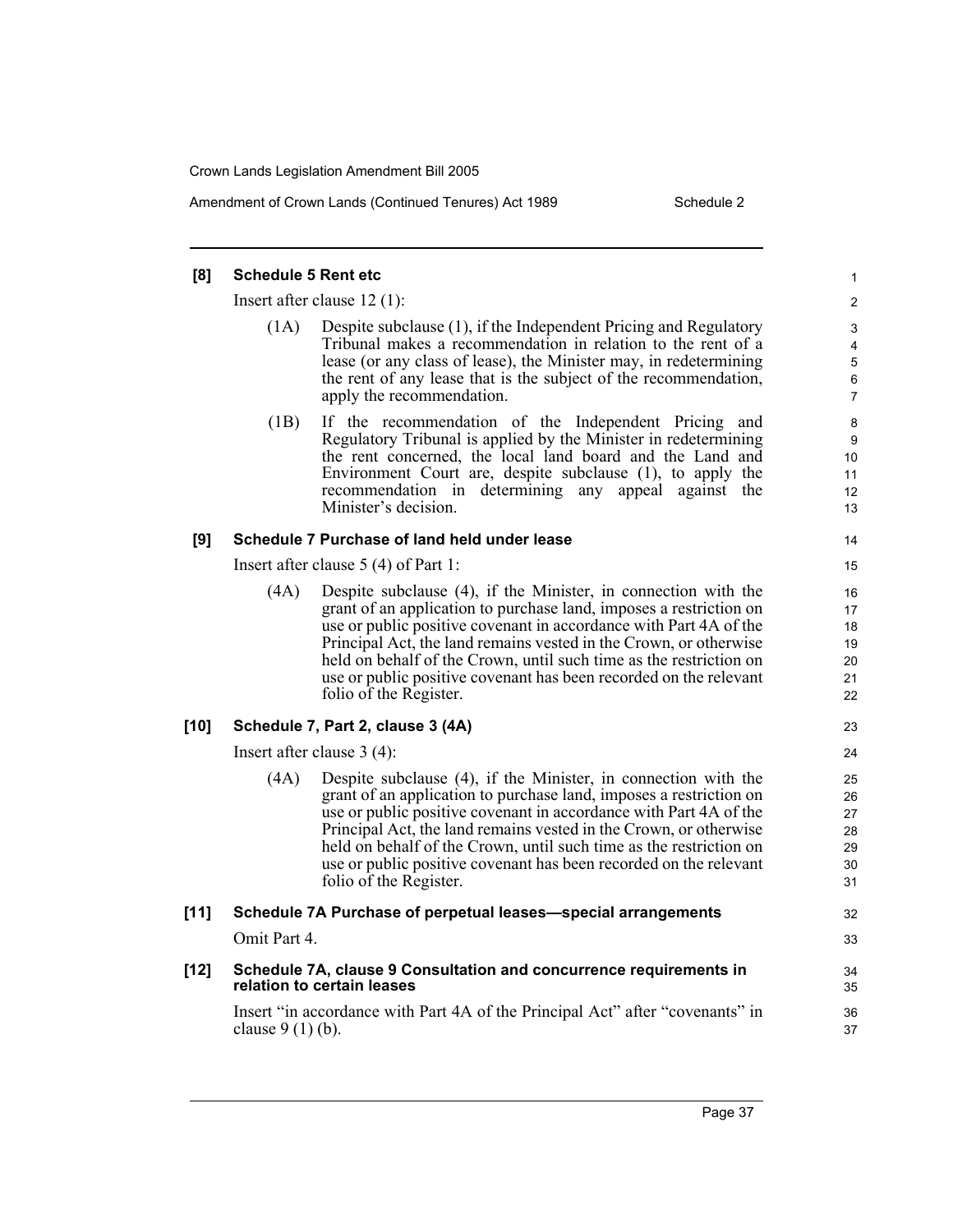Schedule 2 Amendment of Crown Lands (Continued Tenures) Act 1989

## **[13] Schedule 7A, clause 9 (2)**

|      |                        |     |                                                                                | Omit the subclause. Insert instead:                                                                                                                                                                                                                                                                                            | $\overline{2}$                                                                             |  |
|------|------------------------|-----|--------------------------------------------------------------------------------|--------------------------------------------------------------------------------------------------------------------------------------------------------------------------------------------------------------------------------------------------------------------------------------------------------------------------------|--------------------------------------------------------------------------------------------|--|
|      |                        | (2) |                                                                                | If, in relation to the purchase of land comprised in a lease to<br>which this Schedule applies, a covenant preventing or restricting<br>subdivision is imposed by the Minister in accordance with<br>section 77B of the Principal Act, the Minister is required to<br>obtain the concurrence of each relevant Minister before: | $\ensuremath{\mathsf{3}}$<br>$\overline{4}$<br>$\overline{5}$<br>$\,6\,$<br>$\overline{7}$ |  |
|      |                        |     | (a)                                                                            | consenting to the subdivision of the land, or                                                                                                                                                                                                                                                                                  | 8                                                                                          |  |
|      |                        |     | (b)                                                                            | releasing, varying, rescinding or revoking any such<br>covenant, or                                                                                                                                                                                                                                                            | 9<br>10                                                                                    |  |
|      |                        |     | (c)                                                                            | granting concurrence under section 28 (4) of the<br>Environmental Planning and Assessment Act 1979 in<br>relation to a provision of an environmental planning<br>instrument that affects the operation of any such covenant.                                                                                                   | 11<br>12<br>13<br>14                                                                       |  |
| [14] |                        |     |                                                                                | Schedule 7A, clause 10                                                                                                                                                                                                                                                                                                         | 15                                                                                         |  |
|      | Insert after clause 9: |     |                                                                                |                                                                                                                                                                                                                                                                                                                                |                                                                                            |  |
|      | 10                     |     | Concurrence requirements in relation to national parks and<br>wilderness areas |                                                                                                                                                                                                                                                                                                                                |                                                                                            |  |
|      |                        | (1) | that:                                                                          | This clause applies to any lease to which this Schedule applies                                                                                                                                                                                                                                                                | 19<br>20                                                                                   |  |
|      |                        |     | (a)                                                                            | adjoins or abuts land reserved or dedicated under the<br><i>National Parks and Wildlife Act 1974, or</i>                                                                                                                                                                                                                       | 21<br>22                                                                                   |  |
|      |                        |     | (b)                                                                            | is within, or comprises or contains, or is part of, or adjoins<br>or abuts:                                                                                                                                                                                                                                                    | 23<br>24                                                                                   |  |
|      |                        |     |                                                                                | (i)<br>a wilderness area within the meaning of the<br>Wilderness Act 1987, or                                                                                                                                                                                                                                                  | 25<br>26                                                                                   |  |
|      |                        |     |                                                                                | land that is for the time being identified as<br>(ii)<br>wilderness under that Act.                                                                                                                                                                                                                                            | 27<br>28                                                                                   |  |
|      |                        | (2) |                                                                                | In relation to land comprised in a lease to which this clause<br>applies, the Minister is required to obtain the concurrence of each<br>relevant Minister (as referred to in clause 9) before:                                                                                                                                 | 29<br>30<br>31                                                                             |  |
|      |                        |     | (a)                                                                            | releasing, varying, rescinding or revoking a covenant that<br>has been imposed on the land, or                                                                                                                                                                                                                                 | 32<br>33                                                                                   |  |
|      |                        |     | (b)                                                                            | approving any act, matter or thing that would, but for the<br>approval, contravene any such covenant, or                                                                                                                                                                                                                       | 34<br>35                                                                                   |  |
|      |                        |     |                                                                                |                                                                                                                                                                                                                                                                                                                                |                                                                                            |  |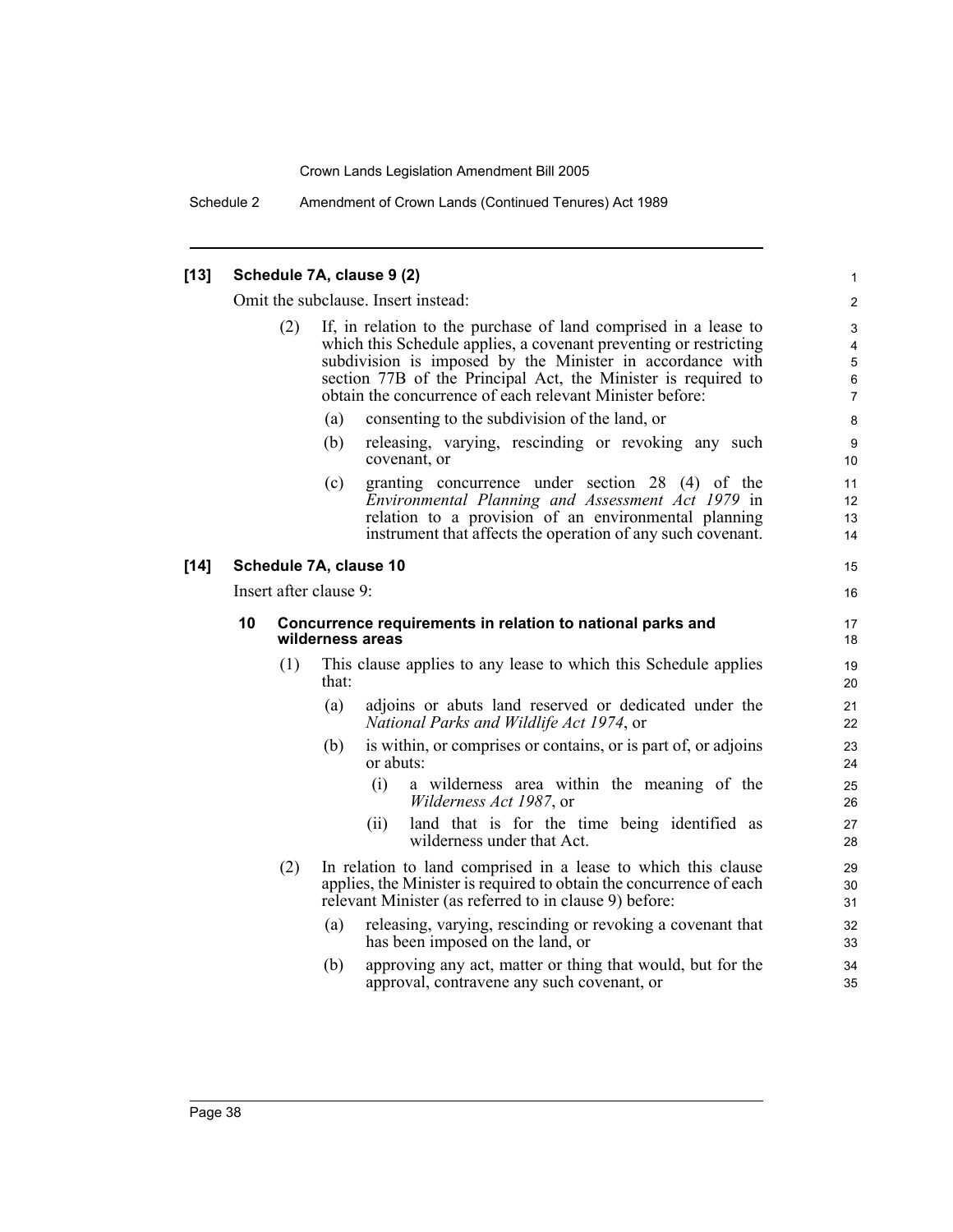Amendment of Crown Lands (Continued Tenures) Act 1989 Schedule 2

|      |                  | (c)<br>granting concurrence under section 28 (4) of the<br>Environmental Planning and Assessment Act 1979 in<br>relation to a provision of an environmental planning<br>instrument that affects the operation of a covenant that has<br>been imposed on the land. | $\mathbf{1}$<br>$\overline{2}$<br>$\mathfrak{S}$<br>$\overline{\mathbf{4}}$<br>5 |
|------|------------------|-------------------------------------------------------------------------------------------------------------------------------------------------------------------------------------------------------------------------------------------------------------------|----------------------------------------------------------------------------------|
|      | (3)              | In this clause:<br><i>covenant</i> means a restriction on use or public positive covenant<br>imposed in accordance with Part 4A of the Principal Act.                                                                                                             | 6<br>$\overline{7}$<br>8                                                         |
| [15] |                  | <b>Schedule 8 Savings and transitional provisions</b>                                                                                                                                                                                                             | 9                                                                                |
|      |                  | Insert at the end of clause $1(1)$ :                                                                                                                                                                                                                              | 10                                                                               |
|      |                  | Crown Lands Legislation Amendment Act 2005                                                                                                                                                                                                                        | 11                                                                               |
| [16] |                  | Schedule 8, Part 4, clause 9                                                                                                                                                                                                                                      | 12                                                                               |
|      |                  | Omit the clause. Insert instead:                                                                                                                                                                                                                                  | 13                                                                               |
|      | 9                | Application of changes to purchase and instalment provisions                                                                                                                                                                                                      | 14                                                                               |
|      | (1)              | Schedule 7A, as inserted by the amending Act, extends to an<br>application to purchase that was made, but not approved by the<br>Minister, before 1 July 2004.                                                                                                    | 15<br>16<br>17                                                                   |
|      | (2)              | Part 1B of this Act, as inserted by the amending Act, extends to<br>an incomplete purchase that had effect immediately before 1 July<br>2004.                                                                                                                     | 18<br>19<br>20                                                                   |
|      | (3)              | This clause, as substituted by the Crown Lands Legislation<br><i>Amendment Act 2005</i> , is taken to have commenced on 1 July<br>2004.                                                                                                                           | 21<br>22<br>23                                                                   |
| [17] |                  | Schedule 8, clause 13                                                                                                                                                                                                                                             | 24                                                                               |
|      | Omit the clause. |                                                                                                                                                                                                                                                                   | 25                                                                               |
|      |                  |                                                                                                                                                                                                                                                                   |                                                                                  |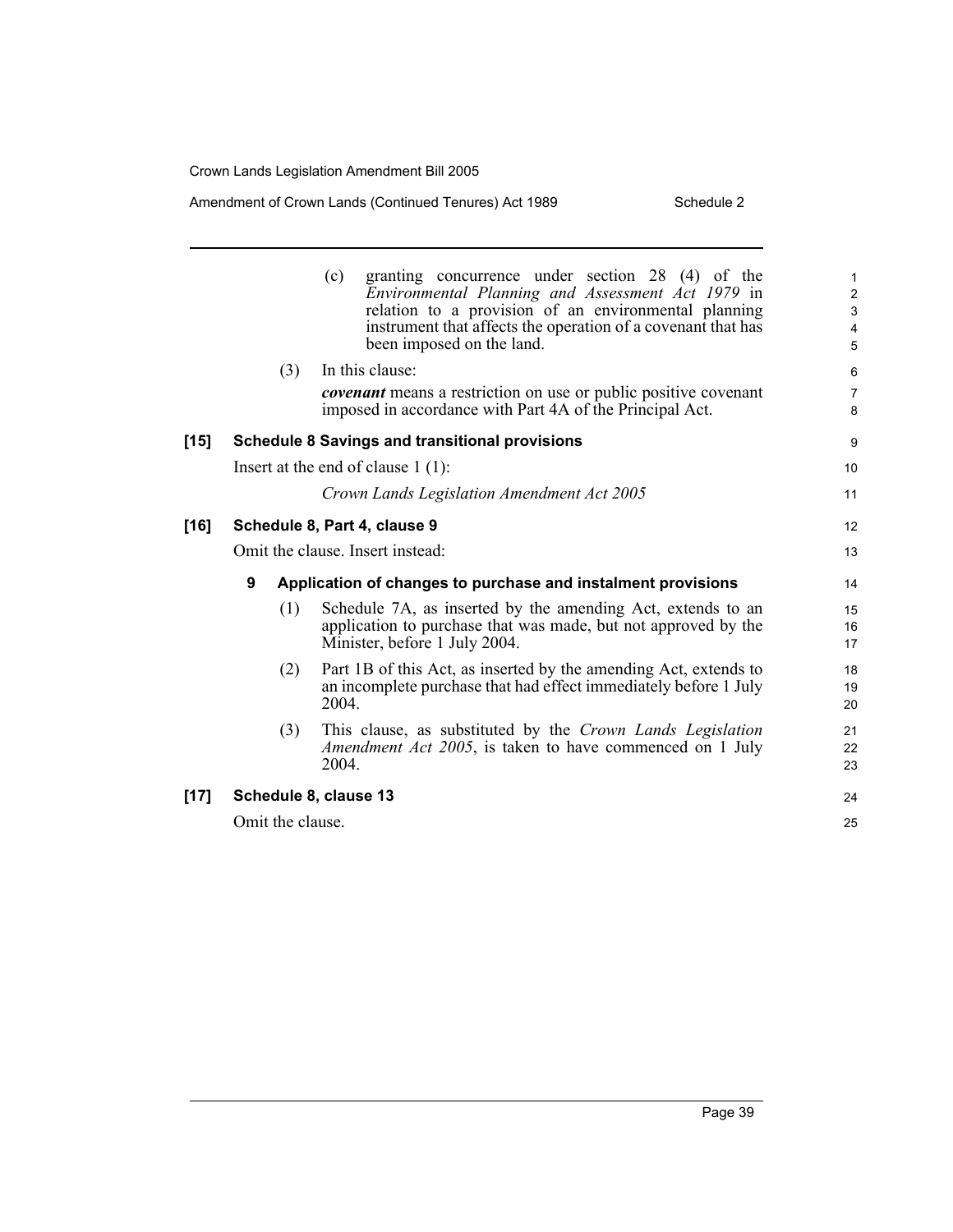Schedule 2 Amendment of Crown Lands (Continued Tenures) Act 1989

#### **[18] Schedule 8, Part 5**

Insert after Part 4:

# **Part 5 Provisions consequent on enactment of Crown Lands Legislation Amendment Act 2005**

#### **14 Definition**

In this Part:

*amending Act* means the *Crown Lands Legislation Amendment Act 2005*.

1 2

3 4 5

#### **15 Determination or redetermination of rents**

The amendments made to clause 12 of Schedule 5 by the amending Act apply in relation to determinations or redeterminations of rent by the Minister whether before or after the commencement of those amendments.

#### **16 Applications to purchase land held under lease**

The amendments made to Schedules 7 and 7A by the amending Act extend to applications to purchase land that were made, but not approved by the Minister, before the commencement of those amendments.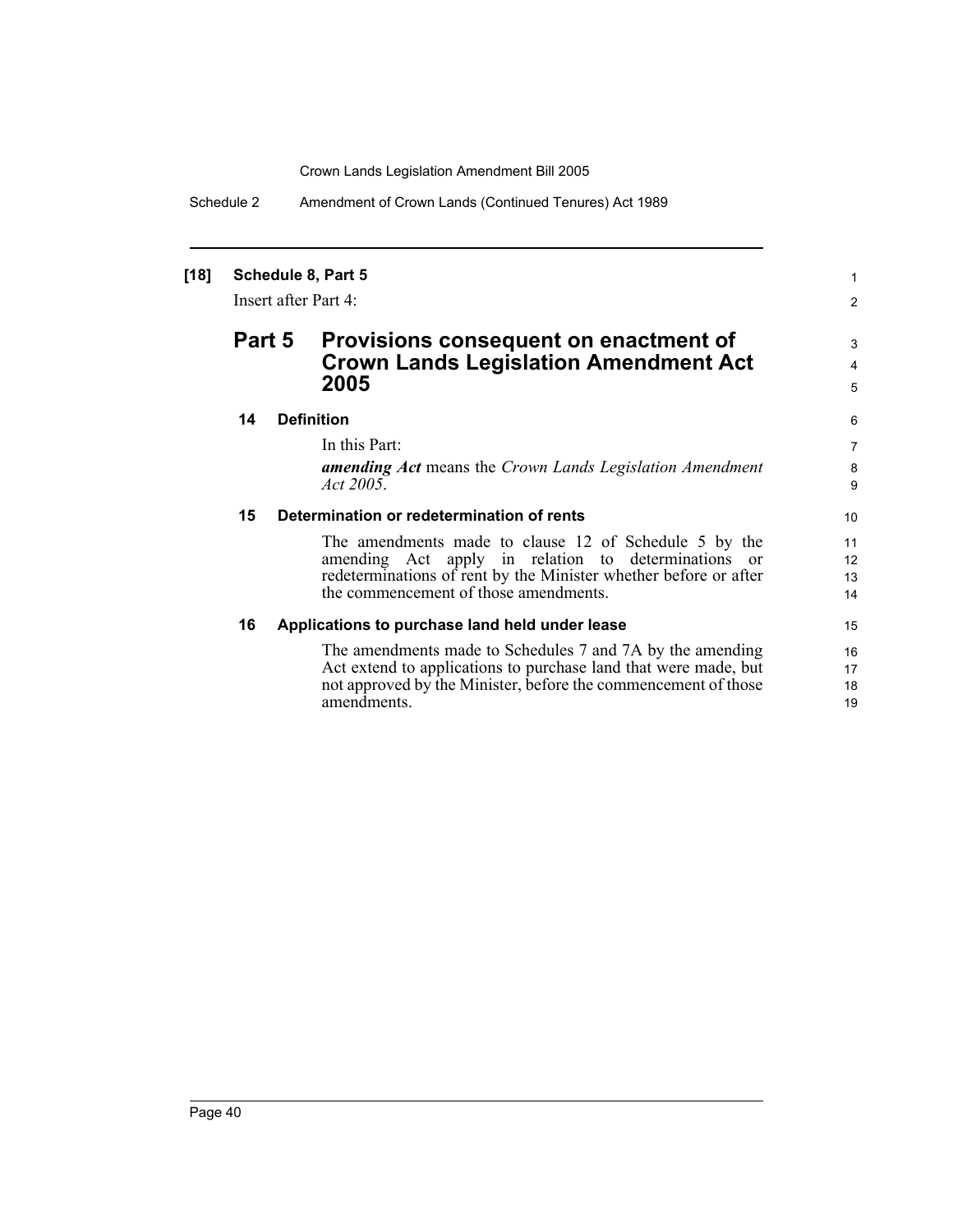Amendment of other legislation Schedule 3

<span id="page-50-0"></span>

| <b>Schedule 3</b>  |                                                           |                   | Amendment of other legislation |                                                                                                                                      |                     |  |
|--------------------|-----------------------------------------------------------|-------------------|--------------------------------|--------------------------------------------------------------------------------------------------------------------------------------|---------------------|--|
|                    |                                                           |                   |                                | (Section 5)                                                                                                                          | $\overline{c}$      |  |
| 3.1                |                                                           |                   |                                | <b>Crown Lands Regulation 2000</b>                                                                                                   | 3                   |  |
|                    |                                                           |                   |                                | <b>Clause 44 Rebates of rent</b>                                                                                                     | 4                   |  |
|                    |                                                           |                   |                                | Insert after clause 44 (b):                                                                                                          | 5                   |  |
|                    |                                                           |                   | (c)                            | an owner or occupier of residential property that is                                                                                 | 6                   |  |
|                    |                                                           |                   |                                | accessible only by water and whose holding contains a<br>structure that is used for the purposes of obtaining access                 | $\overline{7}$<br>8 |  |
|                    |                                                           |                   |                                | to the property and is not used for any commercial                                                                                   | 9                   |  |
|                    |                                                           |                   |                                | purpose,                                                                                                                             | 10                  |  |
|                    |                                                           |                   | (d)                            | a local council whose holding is used to provide facilities,<br>without charge, for the benefit of the general community.            | 11<br>12            |  |
| 3.2                |                                                           |                   |                                | Hay Irrigation Act 1902 No 57                                                                                                        | 13                  |  |
| <b>Section 19D</b> |                                                           |                   |                                |                                                                                                                                      |                     |  |
|                    | Insert after section 19C:                                 |                   |                                |                                                                                                                                      |                     |  |
|                    | 19D<br>Application of Part 4A of the Crown Lands Act 1989 |                   |                                |                                                                                                                                      |                     |  |
|                    |                                                           | (1)               |                                | Part 4A of the <i>Crown Lands Act 1989</i> applies to and in respect of                                                              | 17                  |  |
|                    |                                                           |                   |                                | the sale of land by the Ministerial Corporation under section 19A<br>of this Act in the same way as that Part applies to the sale of | 18<br>19            |  |
|                    |                                                           |                   |                                | Crown land by the Minister administering the Crown Lands Act                                                                         | 20                  |  |
|                    |                                                           |                   |                                | 1989 under Part 4 of that Act.                                                                                                       | 21                  |  |
|                    |                                                           | (2)               | 1989:                          | Accordingly, a reference in Part 4A of the Crown Lands Act                                                                           | 22<br>23            |  |
|                    |                                                           |                   | (a)                            | to Crown land is taken to include a reference to land within<br>the Area, and                                                        | 24<br>25            |  |
|                    |                                                           |                   | (b)                            | to the Minister is, in relation to land within the Area, taken<br>to include a reference to the Ministerial Corporation.             | 26<br>27            |  |
| 3.3                |                                                           |                   |                                | <b>Local Government Act 1993 No 30</b>                                                                                               | 28                  |  |
| [1]                |                                                           |                   |                                | Section 48 Responsibility for certain public reserves                                                                                | 29                  |  |
|                    |                                                           |                   |                                | Omit "A council" from section 48 (1).                                                                                                | 30                  |  |
|                    |                                                           | 1989, a council". |                                | Insert instead "Except as provided by section 98A of the Crown Lands Act                                                             | 31<br>32            |  |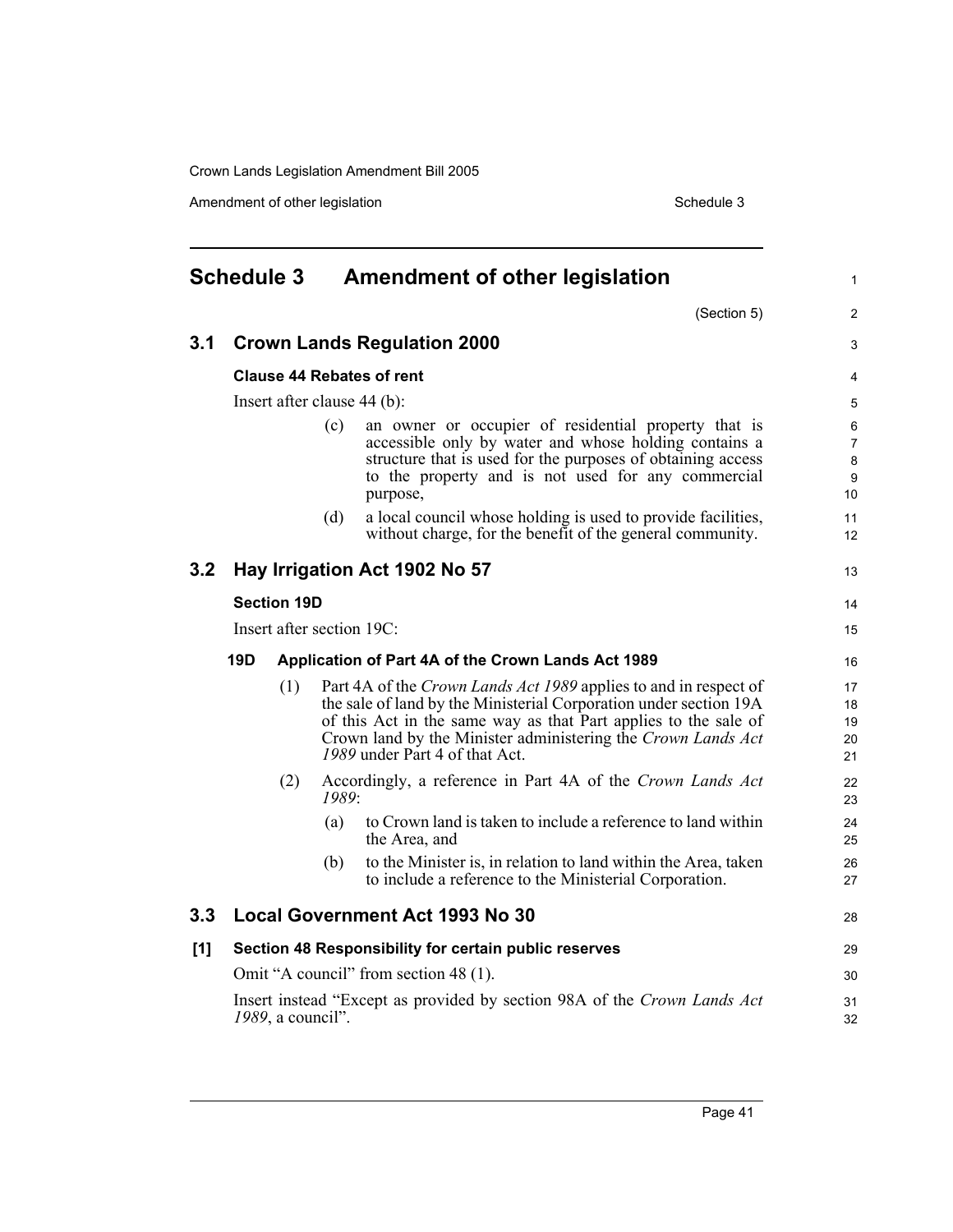Schedule 3 Amendment of other legislation

| [2] |     | <b>Section 54B</b>                                                                           |                                                                                                                                                                                                                                                                                                                                                                                                                           | $\mathbf{1}$                     |  |  |  |
|-----|-----|----------------------------------------------------------------------------------------------|---------------------------------------------------------------------------------------------------------------------------------------------------------------------------------------------------------------------------------------------------------------------------------------------------------------------------------------------------------------------------------------------------------------------------|----------------------------------|--|--|--|
|     |     |                                                                                              | Insert after section 54A:                                                                                                                                                                                                                                                                                                                                                                                                 | 2                                |  |  |  |
|     | 54B | Transfer of private trust land under Trustees of Schools of Arts<br><b>Enabling Act 1902</b> |                                                                                                                                                                                                                                                                                                                                                                                                                           |                                  |  |  |  |
|     |     | (1)                                                                                          | In this section:                                                                                                                                                                                                                                                                                                                                                                                                          | 5                                |  |  |  |
|     |     |                                                                                              | <b>assets</b> means any legal or equitable estate or interest (whether<br>present or future and whether vested or contingent) in real or<br>personal property of any description (including money), and<br>includes securities, choses in action and documents.                                                                                                                                                           | 6<br>$\overline{7}$<br>8<br>9    |  |  |  |
|     |     |                                                                                              | <i>institution</i> has the same meaning as in the <i>Trustees of Schools of</i><br>Arts Enabling Act 1902.                                                                                                                                                                                                                                                                                                                | 10<br>11                         |  |  |  |
|     |     |                                                                                              | <i>liabilities</i> means any liabilities, debts or obligations (whether<br>present or future and whether vested or contingent).                                                                                                                                                                                                                                                                                           | 12<br>13                         |  |  |  |
|     |     |                                                                                              | <i>private trust land</i> means any land reserved, dedicated or granted<br>under any Act or instrument, or otherwise held, for the purposes<br>of an institution, but does not include any such land if it is Crown<br>land (or land otherwise vested in the Crown) or was Crown land<br>(or land otherwise vested in the Crown) before being reserved,<br>dedicated, granted or held for the purposes of an institution. | 14<br>15<br>16<br>17<br>18<br>19 |  |  |  |
|     |     |                                                                                              | rights means any rights, powers, privileges or immunities<br>(whether present or future and whether vested or contingent).                                                                                                                                                                                                                                                                                                | 20<br>21                         |  |  |  |
|     |     |                                                                                              | <i>trustees</i> of private trust land means the majority of the trustees for<br>the time being of that land.                                                                                                                                                                                                                                                                                                              | 22<br>23                         |  |  |  |
|     |     | (2)                                                                                          | A council and the trustees of private trust land may enter into an<br>agreement for the land to be transferred to the council.                                                                                                                                                                                                                                                                                            | 24<br>25                         |  |  |  |
|     |     | (3)                                                                                          | Any such agreement may contain provisions relating to the<br>purposes for which the land is to be used after it is transferred.                                                                                                                                                                                                                                                                                           | 26<br>27                         |  |  |  |
|     |     | (4)                                                                                          | The trustees may enter into any such agreement to transfer<br>private trust land, and the agreement has effect, despite the terms<br>and provisions of any Act, deed, reservation, dedication, grant or<br>other instrument relating to the land.                                                                                                                                                                         | 28<br>29<br>30<br>31             |  |  |  |
|     |     | (5)                                                                                          | Land that is transferred to a council under such an agreement is:                                                                                                                                                                                                                                                                                                                                                         | 32                               |  |  |  |
|     |     |                                                                                              | freed and discharged from any trusts, estates, interests,<br>(a)<br>reservations dedications, conditions, restrictions and<br>provisions affecting the land, and                                                                                                                                                                                                                                                          | 33<br>34<br>35                   |  |  |  |
|     |     |                                                                                              | to be used and managed by the council as community land.<br>(b)                                                                                                                                                                                                                                                                                                                                                           | 36                               |  |  |  |
|     |     | (6)                                                                                          | Subsection $(5)$ (a) is subject to any agreement entered into by the<br>council under this section for the transfer of the land.                                                                                                                                                                                                                                                                                          | 37<br>38                         |  |  |  |
|     |     |                                                                                              |                                                                                                                                                                                                                                                                                                                                                                                                                           |                                  |  |  |  |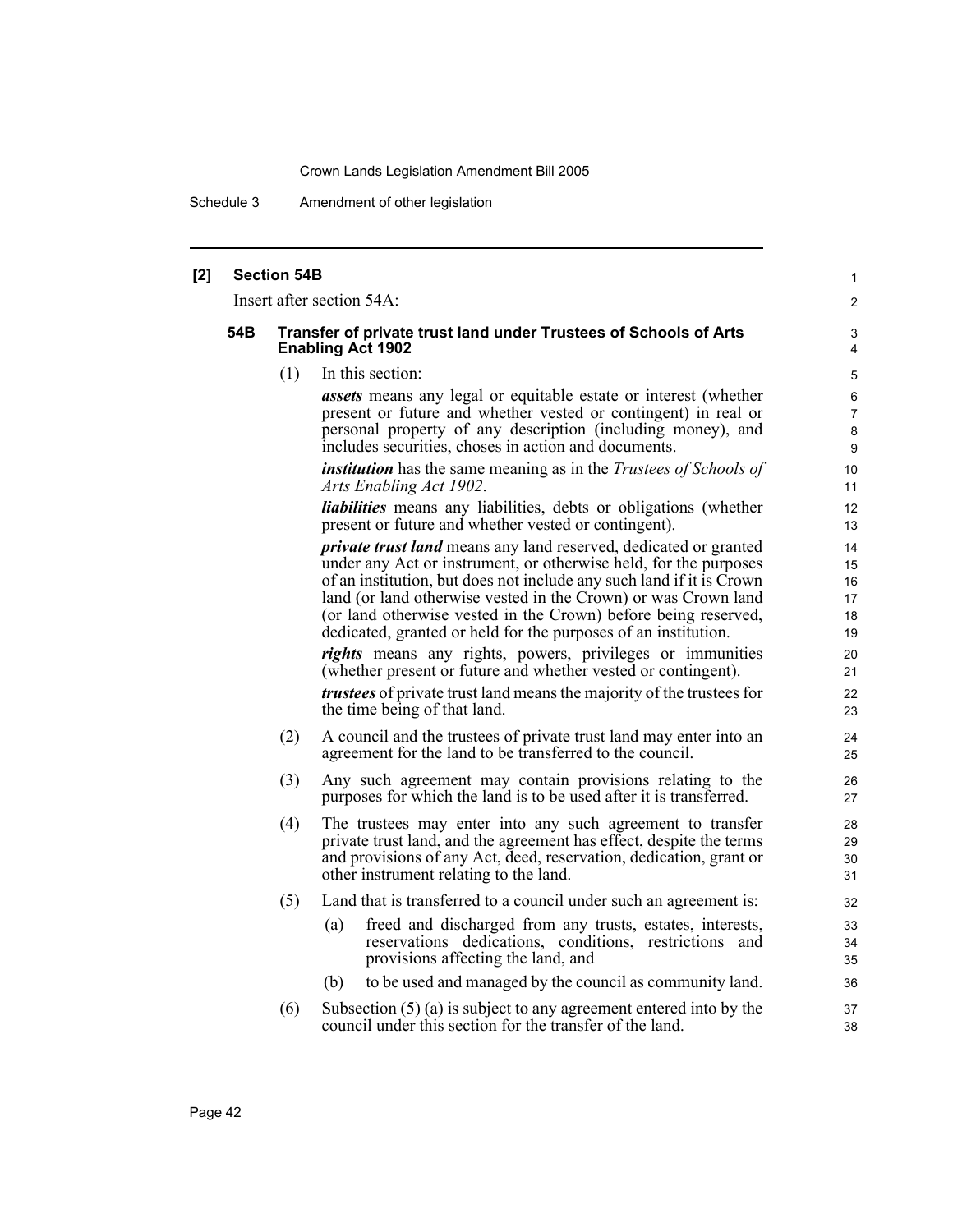Amendment of other legislation Schedule 3

|     | (7)                           |     | In preparing a draft plan of management in relation to any land<br>transferred to it under this section, the council must, in addition<br>to the other requirements under Division 2:                                                                                                                                                            | 1<br>$\overline{\mathbf{c}}$<br>3 |
|-----|-------------------------------|-----|--------------------------------------------------------------------------------------------------------------------------------------------------------------------------------------------------------------------------------------------------------------------------------------------------------------------------------------------------|-----------------------------------|
|     |                               | (a) | advise the Minister that it is preparing the draft plan, and                                                                                                                                                                                                                                                                                     | 4                                 |
|     |                               | (b) | take into account the purposes for which the land was<br>reserved, dedicated, granted or held as an institution, and                                                                                                                                                                                                                             | 5<br>6                            |
|     |                               | (c) | comply as far as practicable with the agreement entered<br>into between the trustees of the private trust land<br>concerned and the council, and                                                                                                                                                                                                 | 7<br>8<br>9                       |
|     |                               | (d) | before giving public notice of the draft plan in accordance<br>with section 38, consult with such persons or bodies as the<br>council considers appropriate or as the Minister directs.                                                                                                                                                          | 10<br>11<br>12                    |
|     | (8)                           |     | On the transfer of any private trust land to a council under this<br>section, the following provisions have effect:                                                                                                                                                                                                                              | 13<br>14                          |
|     |                               | (a) | any assets, rights or liabilities in relation to the land, or in<br>relation to the trustees of the land in their capacity as<br>trustees, become the assets, rights or liabilities of the<br>council,                                                                                                                                           | 15<br>16<br>17<br>18              |
|     |                               | (b) | all proceedings relating to those assets, rights and<br>liabilities that were commenced by or against the trustees<br>before the transfer are taken to be proceedings pending by<br>or against the council,                                                                                                                                      | 19<br>20<br>21<br>22              |
|     |                               | (c) | any act, matter or thing done or omitted to be done in<br>relation to those assets, rights and liabilities by, to or in<br>respect of the trustees before the transfer is (to the extent<br>to which that act, matter or thing has any force or effect)<br>taken to have been done or omitted to be done by, to or in<br>respect of the council. | 23<br>24<br>25<br>26<br>27<br>28  |
| 3.4 |                               |     | National Parks and Wildlife Act 1974 No 80                                                                                                                                                                                                                                                                                                       | 29                                |
| [1] | <b>Section 5 Definitions</b>  |     |                                                                                                                                                                                                                                                                                                                                                  | 30                                |
|     | $5(1)$ .                      |     | Omit "Division 7" from the definition of <i>conservation agreement</i> in section                                                                                                                                                                                                                                                                | 31<br>32                          |
|     | Insert instead "Division 12". |     |                                                                                                                                                                                                                                                                                                                                                  | 33                                |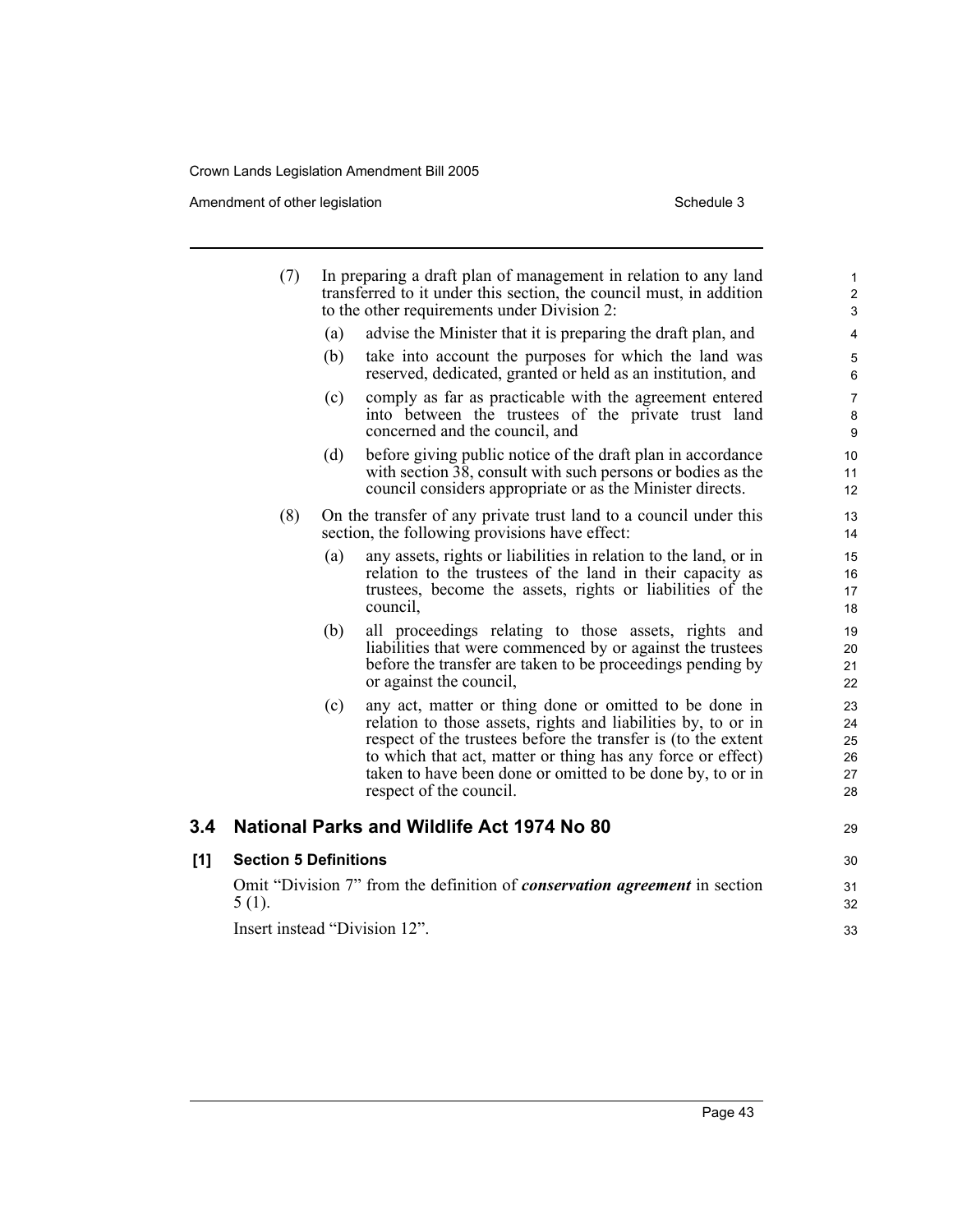Schedule 3 Amendment of other legislation

| [2] |      | <b>Section 69KA</b>                                           |                                                                                                                                                                                                                                                                                                                                                                                                                  | 1                                |  |  |  |  |
|-----|------|---------------------------------------------------------------|------------------------------------------------------------------------------------------------------------------------------------------------------------------------------------------------------------------------------------------------------------------------------------------------------------------------------------------------------------------------------------------------------------------|----------------------------------|--|--|--|--|
|     |      |                                                               | Insert after section 69K:                                                                                                                                                                                                                                                                                                                                                                                        | 2                                |  |  |  |  |
|     | 69KA | Application of Environmental Planning and Assessment Act 1979 |                                                                                                                                                                                                                                                                                                                                                                                                                  |                                  |  |  |  |  |
|     |      | (1)                                                           | For the purposes of section 28 of the <i>Environmental Planning</i><br>and Assessment Act 1979:                                                                                                                                                                                                                                                                                                                  | 4<br>5                           |  |  |  |  |
|     |      |                                                               | a conservation agreement is taken to be a regulatory<br>(a)<br>instrument, and                                                                                                                                                                                                                                                                                                                                   | 6<br>$\overline{7}$              |  |  |  |  |
|     |      |                                                               | the Minister is responsible for the administration of such a<br>(b)<br>regulatory instrument.                                                                                                                                                                                                                                                                                                                    | 8<br>9                           |  |  |  |  |
|     |      |                                                               | Note. Section 28 of the Environmental Planning and Assessment Act<br>1979 allows an environmental planning instrument to suspend the<br>operation of a regulatory instrument for the purpose of enabling<br>development to be carried out. Such a suspension cannot be given effect<br>to without the concurrence in writing of the Minister responsible for the<br>administration of the regulatory instrument. | 10<br>11<br>12<br>13<br>14<br>15 |  |  |  |  |
|     |      | (2)                                                           | In relation to any particular conservation agreement, a provision<br>of an environmental planning instrument made under section 28<br>of the Environmental Planning and Assessment Act 1979 and in<br>force:                                                                                                                                                                                                     | 16<br>17<br>18<br>19             |  |  |  |  |
|     |      |                                                               | (a)<br>immediately before the commencement of this section, or                                                                                                                                                                                                                                                                                                                                                   | 20                               |  |  |  |  |
|     |      |                                                               | (b)<br>immediately before the conservation agreement takes<br>effect,                                                                                                                                                                                                                                                                                                                                            | 21<br>22                         |  |  |  |  |
|     |      |                                                               | does not affect the operation of the conservation agreement<br>unless the provision is subsequently amended to expressly affect<br>the operation of the conservation agreement.                                                                                                                                                                                                                                  | 23<br>24<br>25                   |  |  |  |  |
| 3.5 |      |                                                               | <b>Nature Conservation Trust Act 2001 No 10</b>                                                                                                                                                                                                                                                                                                                                                                  | 26                               |  |  |  |  |
|     |      | <b>Section 38A</b>                                            |                                                                                                                                                                                                                                                                                                                                                                                                                  | 27                               |  |  |  |  |
|     |      |                                                               | Insert after section 38:                                                                                                                                                                                                                                                                                                                                                                                         | 28                               |  |  |  |  |
|     | 38A  |                                                               | Application of Environmental Planning and Assessment Act 1979                                                                                                                                                                                                                                                                                                                                                    | 29                               |  |  |  |  |
|     |      | (1)                                                           | For the purposes of section 28 of the Environmental Planning<br>and Assessment Act 1979:                                                                                                                                                                                                                                                                                                                         | 30<br>31                         |  |  |  |  |
|     |      |                                                               | a Trust agreement is taken to be a regulatory instrument,<br>(a)<br>and                                                                                                                                                                                                                                                                                                                                          | 32<br>33                         |  |  |  |  |
|     |      |                                                               | the Minister is responsible for the administration of such a<br>(b)<br>regulatory instrument.                                                                                                                                                                                                                                                                                                                    | 34<br>35                         |  |  |  |  |
|     |      |                                                               | Note. Section 28 of the Environmental Planning and Assessment Act<br>1979 allows an environmental planning instrument to suspend the<br>operation of a regulatory instrument for the purpose of enabling                                                                                                                                                                                                         | 36<br>37<br>38                   |  |  |  |  |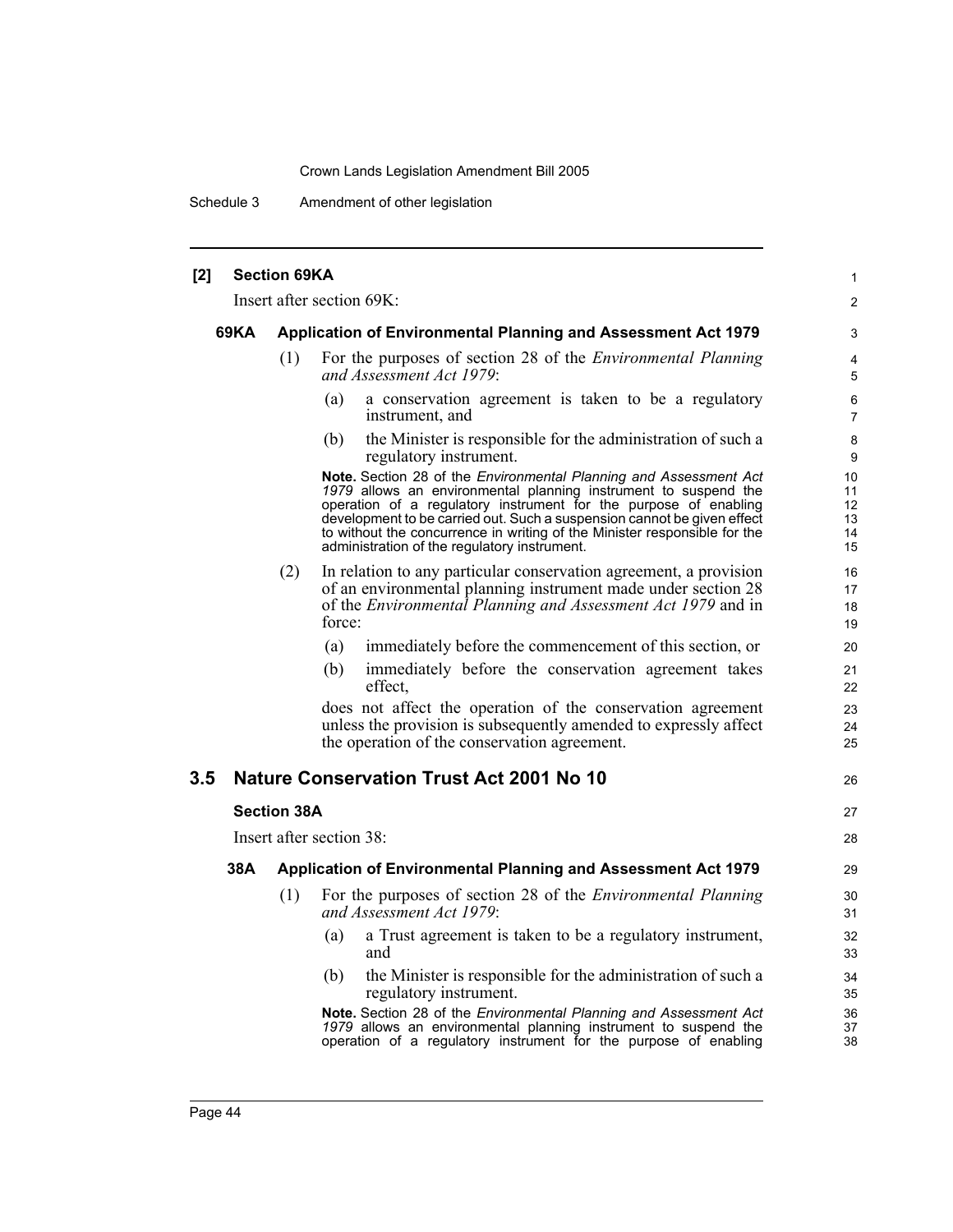Amendment of other legislation Schedule 3

|       |                                                                                                                                                                                                                              | development to be carried out. Such a suspension cannot be given effect<br>to without the concurrence in writing of the Minister responsible for the<br>administration of the regulatory instrument.                                                                                                                                                                                                                                                                                                                                                                                            | $\frac{1}{2}$<br>3                                 |
|-------|------------------------------------------------------------------------------------------------------------------------------------------------------------------------------------------------------------------------------|-------------------------------------------------------------------------------------------------------------------------------------------------------------------------------------------------------------------------------------------------------------------------------------------------------------------------------------------------------------------------------------------------------------------------------------------------------------------------------------------------------------------------------------------------------------------------------------------------|----------------------------------------------------|
|       | (2)                                                                                                                                                                                                                          | In relation to any particular Trust agreement, a provision of an<br>environmental planning instrument made under section 28 of the<br><i>Environmental Planning and Assessment Act 1979</i> and in force:                                                                                                                                                                                                                                                                                                                                                                                       | 4<br>5<br>$\,6\,$                                  |
|       |                                                                                                                                                                                                                              | immediately before the commencement of this section, or<br>(a)                                                                                                                                                                                                                                                                                                                                                                                                                                                                                                                                  | $\overline{7}$                                     |
|       |                                                                                                                                                                                                                              | immediately before the Trust agreement takes effect,<br>(b)                                                                                                                                                                                                                                                                                                                                                                                                                                                                                                                                     | 8                                                  |
|       |                                                                                                                                                                                                                              | does not affect the operation of the Trust agreement unless the<br>provision is subsequently amended to expressly affect the<br>operation of the Trust agreement.                                                                                                                                                                                                                                                                                                                                                                                                                               | 9<br>10<br>11                                      |
| 3.6   |                                                                                                                                                                                                                              | <b>Public Reserves Management Fund Act 1987 No 179</b>                                                                                                                                                                                                                                                                                                                                                                                                                                                                                                                                          | 12                                                 |
|       |                                                                                                                                                                                                                              | Section 5 Payments into Public Reserves Management Fund                                                                                                                                                                                                                                                                                                                                                                                                                                                                                                                                         | 13                                                 |
|       |                                                                                                                                                                                                                              | Insert after section $5(e)$ :                                                                                                                                                                                                                                                                                                                                                                                                                                                                                                                                                                   | 14                                                 |
|       |                                                                                                                                                                                                                              | any money directed by the Minister to be paid into the<br>(e1)                                                                                                                                                                                                                                                                                                                                                                                                                                                                                                                                  | 15                                                 |
|       |                                                                                                                                                                                                                              | Fund pursuant to a direction under section $34A(5)$ of the<br>Crown Lands Act 1989,                                                                                                                                                                                                                                                                                                                                                                                                                                                                                                             | 16<br>17                                           |
| 3.7   | <b>Real Property Act 1900 No 25</b>                                                                                                                                                                                          |                                                                                                                                                                                                                                                                                                                                                                                                                                                                                                                                                                                                 |                                                    |
|       | etc                                                                                                                                                                                                                          | Section 13K Conversions, purchases, extensions of term, subdivisions                                                                                                                                                                                                                                                                                                                                                                                                                                                                                                                            | 19<br>20                                           |
|       | Insert after section $13K(2)$ :                                                                                                                                                                                              |                                                                                                                                                                                                                                                                                                                                                                                                                                                                                                                                                                                                 |                                                    |
|       | (2A)                                                                                                                                                                                                                         | If, in connection with the sale of Crown land under Part 4 of the<br><i>Crown Lands Act 1989</i> or the grant of an application to purchase<br>land that is the subject of a holding within the meaning of the<br>Crown Lands (Continued Tenures) Act 1989, the Minister<br>administering the Crown Lands Act 1989 imposes a restriction on<br>use or public positive covenant under Part 4A of that Act, the<br>Registrar-General is to record the restriction on use or covenant<br>in the relevant folio of the Register before taking any action to<br>give effect to the sale or purchase. | 22<br>23<br>24<br>25<br>26<br>27<br>28<br>29<br>30 |
| 3.8   |                                                                                                                                                                                                                              | Western Lands Act 1901 No 70                                                                                                                                                                                                                                                                                                                                                                                                                                                                                                                                                                    | 31                                                 |
| $[1]$ |                                                                                                                                                                                                                              | Schedule 2 Applicable provisions of the Crown Lands Act 1989                                                                                                                                                                                                                                                                                                                                                                                                                                                                                                                                    | 32                                                 |
|       | Insert ", and section 34A except in relation to land that is the subject of a lease<br>granted under the Western Lands Act 1901 or the Wentworth Irrigation Act<br>1890" after "easements" in the matter relating to Part 4. |                                                                                                                                                                                                                                                                                                                                                                                                                                                                                                                                                                                                 | 33<br>34<br>35                                     |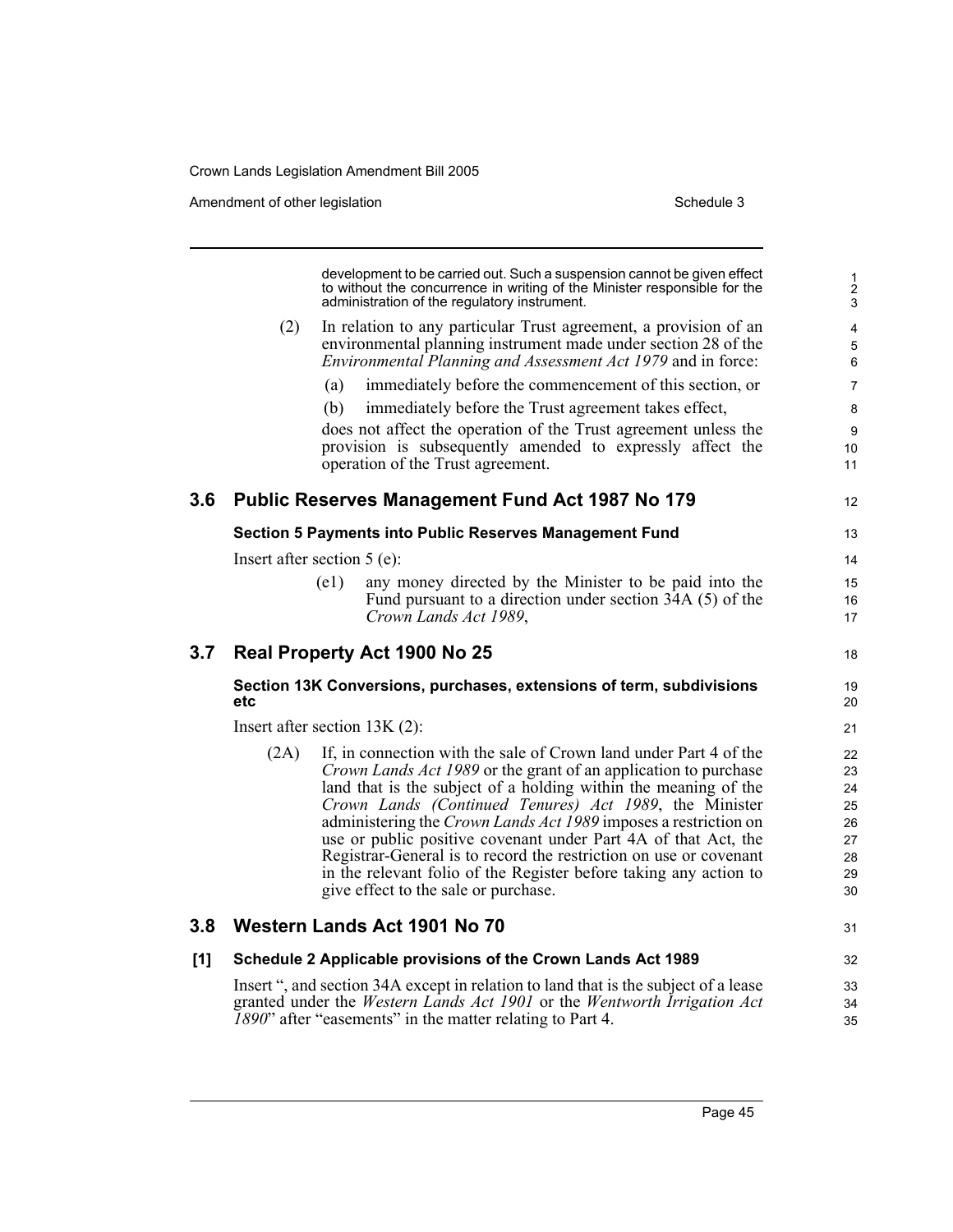Schedule 3 Amendment of other legislation

#### **[2] Schedule 2**

Insert after the matter relating to Part 4:

# **Part 4A Restrictions and covenants imposed on land**

The whole Part is to apply except in relation to land that is the subject of a lease granted under the *Western Lands Act 1901* or the *Wentworth Irrigation Act 1890*.

1  $\mathfrak{p}$ 

3 4

5 6 7

#### **[3] Schedule 2**

Insert after the matter relating to Division 1 of Part 7:

Division 1A (transfer or vesting of certain land to or in Crown) the whole Division.

### **[4] Schedule 2**

Insert after the matter relating to Division 3 of Part 7:

Division 3A (redetermination and adjustment of rents for licences and enclosure permits)—the whole Division, but only in respect of licences and enclosure permits granted under the *Crown Lands Act 1989* and only to the extent (if any) that the regulations under that Division apply that Division in respect of those licences and enclosure permits.

#### **[5] Schedule 2**

Insert after the matter relating to Division 5 of Part 7:

Division 5A (powers to enter and inspect land and to obtain information)—the whole Division except in relation to land that is the subject of a lease granted under the *Western Lands Act 1901* or the *Wentworth Irrigation Act 1890*.